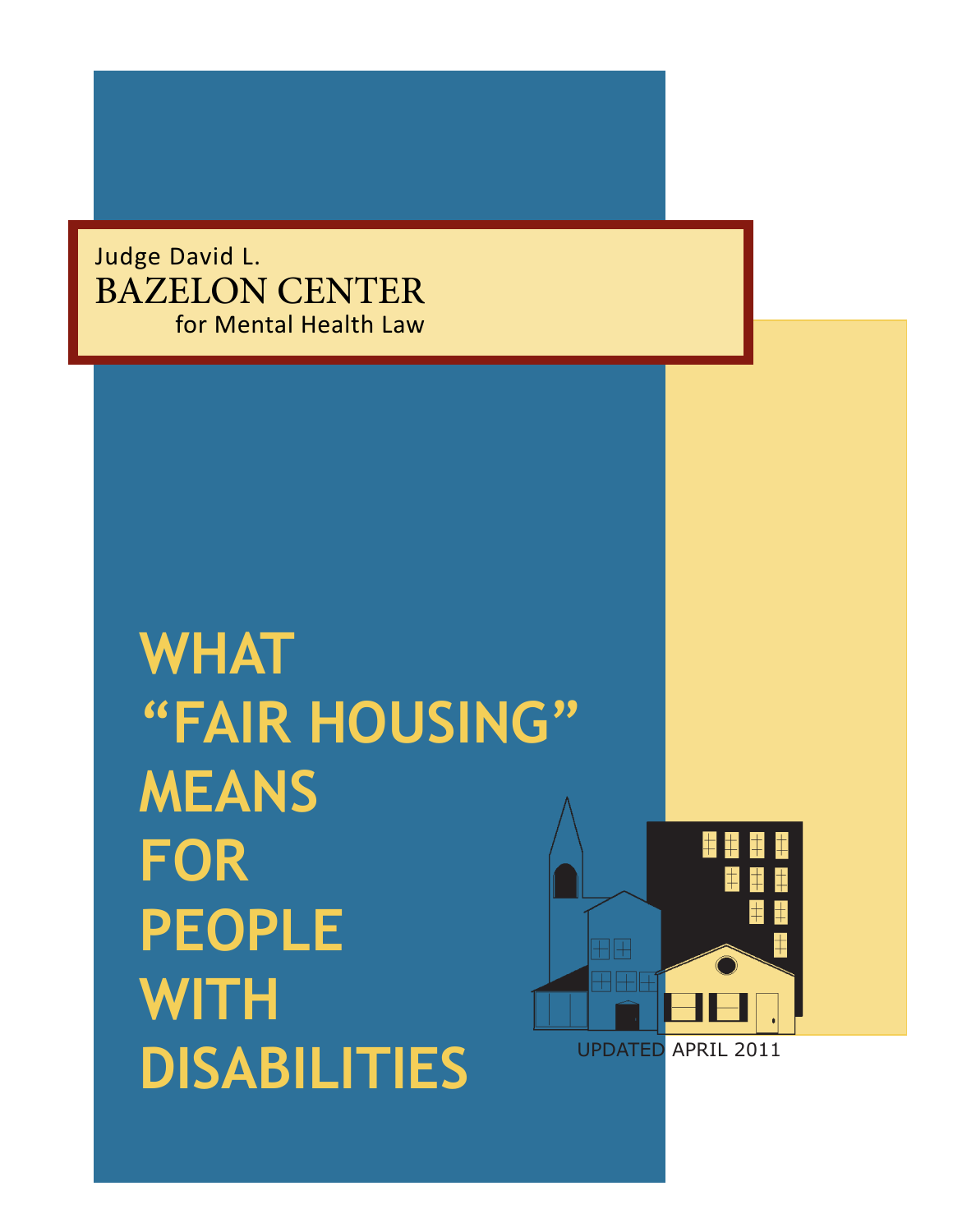© Copyright 1999, 2003, 2011 Judge David L. Bazelon Center for Mental Health Law, Washington DC. Reproduction is permitted only for educational or advocacy purposes. This publication is also available in a convenient booklet for purchase via the "publications" tab at www.bazelon. org/News-Publications.aspx.

The Bazelon Center is the leading national legal-advocacy group representing people with mental disabilities. Founded in 1972, the nonprofit organization uses litigation, public-policy advocacy and technical support for lawyers and other advocates to establish and advance the rights of adults and children with mental illnesses or developmental disabilities who rely on public services and to ensure their equal access to health and mental health care, education, housing and employment.

We are deeply grateful to the Melville Charitable Trust for generously supporting the development of What "Fair Housing" Means for People with Disabilities. The text was revised and updated by Bonnie Milstein, with assistance by Kaley Laleker; editing and design of both versions by Lee Carty.

This booklet may be purchased from the Bazelon Center's online bookstore, at www.bazelon.org, or send check or credit card authorization (with expiration date and signature) for \$4 per booklet, plus shipping of \$2, to:

Publications Desk, Bazelon Center 1101 15th Street NW, Suite 1212 Washington DC 20005-5002 202-467-5730; fax: 202-223-0409 email: pubs@bazelon.org www.bazelon.org

Add an administrative charge of \$4.50 if you request billing.

A 64-page pocket-size edition is also available from the same sources.

For more information about fair housing cases, see the Bazelon Center's *Digest of Cases and Other Resources on Fair Housing for People*  **with Disabilities**, a review and analysis of the most significant fair housing decisions in all federal circuits, also available through our online store.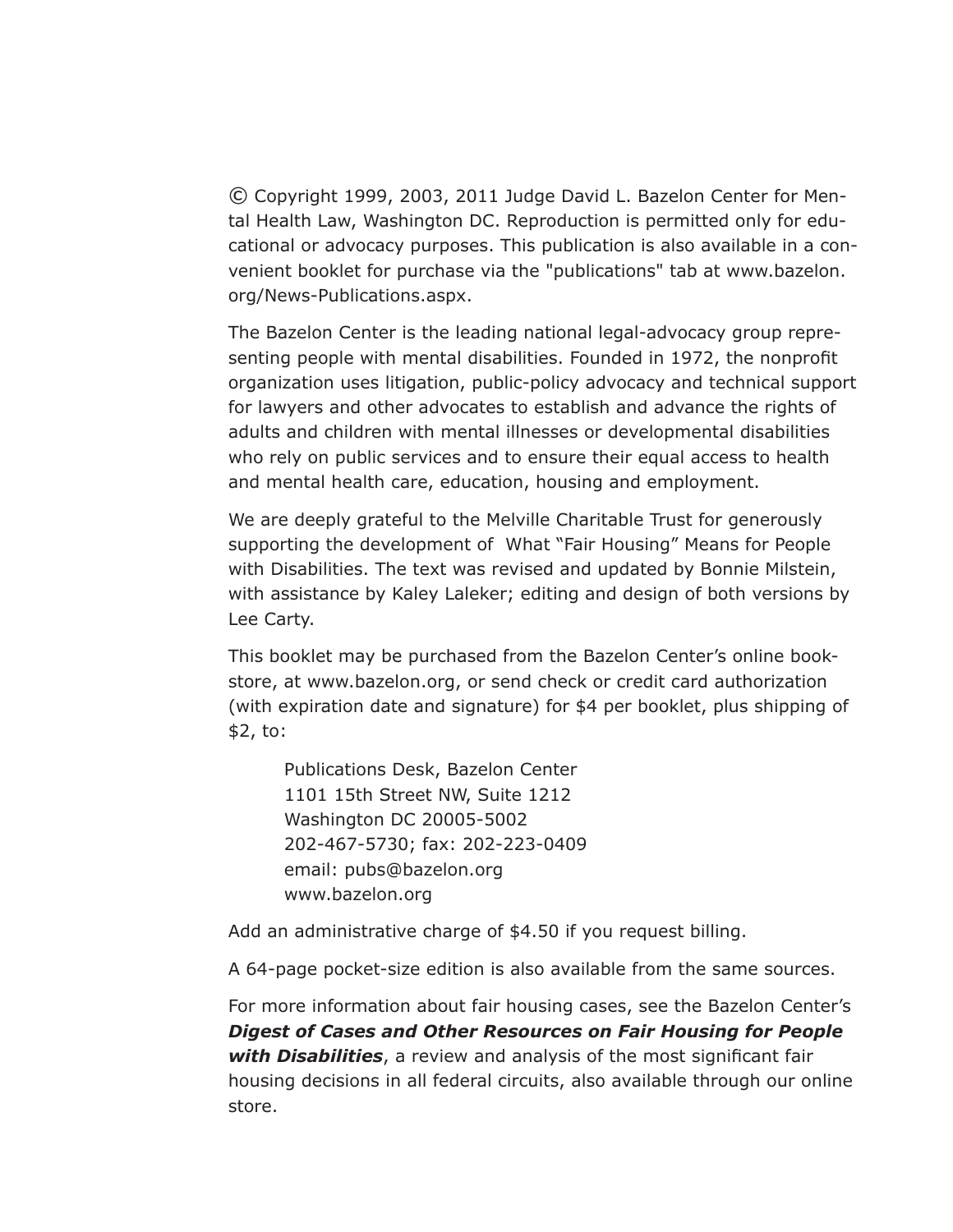# **Contents**

# The Big Picture

| What federal laws protect me from housing discrimination?<br>Who is protected by these federal laws?<br>Are any people with disabilities not covered by these laws?<br>Who must comply with federal fair housing law?<br>Who enforces these laws?<br>What does housing discrimination look like? | 2<br>$\overline{2}$<br>3<br>3<br>5<br>5 |
|--------------------------------------------------------------------------------------------------------------------------------------------------------------------------------------------------------------------------------------------------------------------------------------------------|-----------------------------------------|
| Discrimination When You Apply for Housing                                                                                                                                                                                                                                                        |                                         |
| Can a landlord reject my application because of my disability?<br>Do I have to disclose my disability?<br>What questions may a landlord ask me?<br>May a landlord refuse to offer me the standard rental agreement<br>he offers other tenants?                                                   | 6<br>7<br>$\overline{7}$<br>9           |
| <b>Discrimination During Tenancy</b>                                                                                                                                                                                                                                                             |                                         |
| Can a landlord require me to meet different terms and conditions<br>from those other tenants must meet?<br>What if my disability makes it impossible for me to comply with<br>the rules of tenancy?                                                                                              | 10<br>10                                |
| <b>Reasonable Accommodation</b>                                                                                                                                                                                                                                                                  |                                         |
| What is a reasonable accommodation?<br>Is a landlord always required to grant a request for a reasonable<br>accommodation?                                                                                                                                                                       | 12<br>12                                |
| Requesting a Reasonable Accommodation                                                                                                                                                                                                                                                            |                                         |
| What a reasonable accommodation might be<br>How do I get a reasonable accommodation?<br>What must I include in my request for an accommodation?<br>How do I prove that I need an accommodation?<br>Sample letter requesting a reasonable accommodation                                           | 14<br>15<br>15<br>15<br>16              |
| If I know I need a reasonable accommodation in order to apply                                                                                                                                                                                                                                    |                                         |
| for housing what should I do?<br>What if my need for an accommodation arises after I am already a tenant?<br>If I have already gotten an accommodation, does my landlord have to provide                                                                                                         | 17<br>17                                |
| me with a different or additional one?<br>Can I be forced to accept a reasonable accommodation if I have not                                                                                                                                                                                     | 18                                      |
| requested one at all?                                                                                                                                                                                                                                                                            | 18                                      |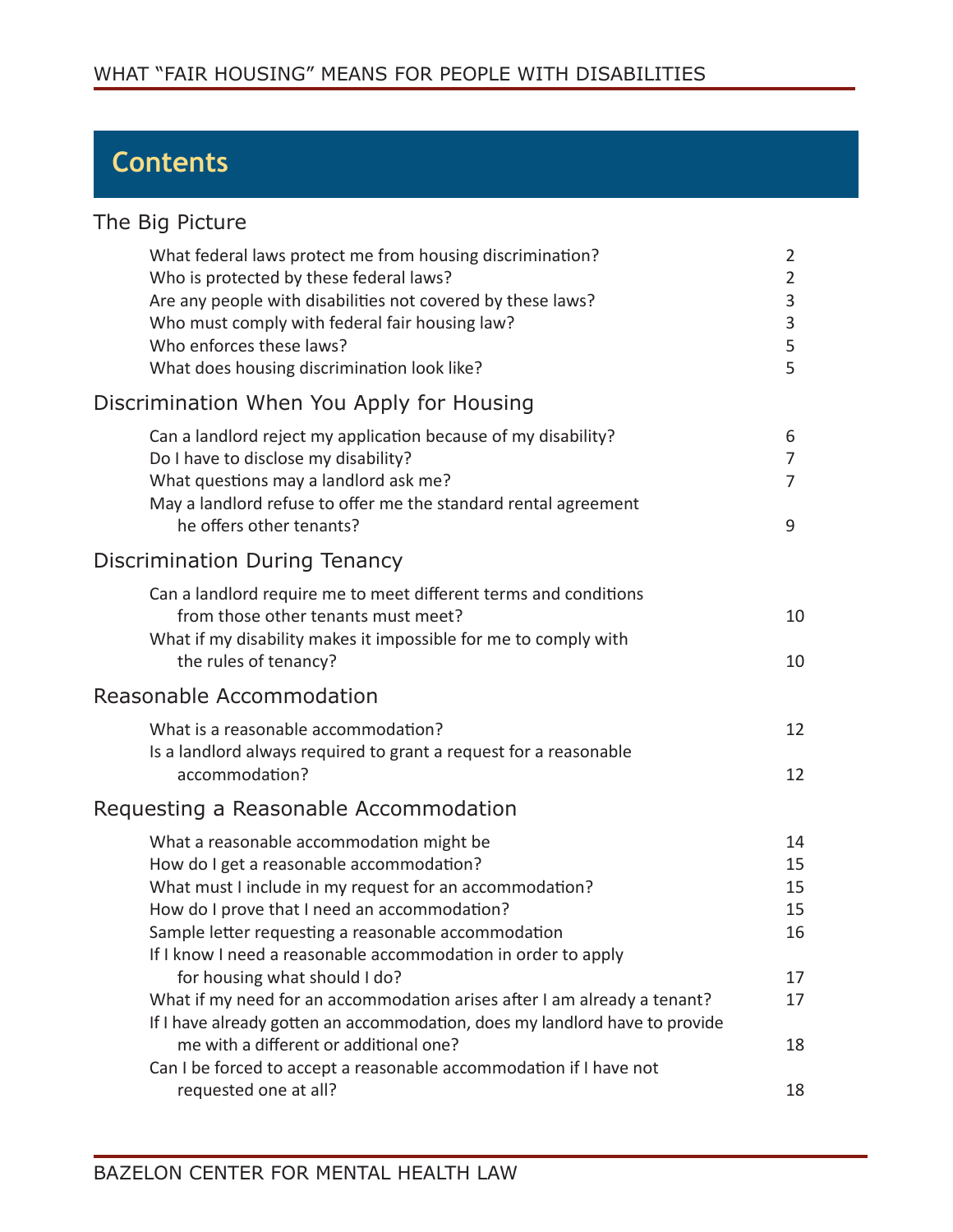# What to Do If Your Request Is Not Granted

| What should I do if my landlord rejects my request for a reasonable                                 |    |
|-----------------------------------------------------------------------------------------------------|----|
| accommodation?                                                                                      | 18 |
| What if my landlord refuses to acknowledge my request?                                              | 19 |
| What if my landlord rejects my proposed accommodation and insists<br>that I accept a different one? | 19 |
| If I am being evicted because of behavior that is a result of my                                    |    |
| disability, what should I do?                                                                       | 19 |
| If a landlord is providing an accommodation and I continue to break the                             |    |
| terms of my lease and now face eviction proceedings, what should I do?                              | 20 |
| <b>Accessibility Requirements</b>                                                                   |    |
| What if my apartment doesn't meet the minimum accessibility requirements?                           | 21 |
| What if I need modifications in new construction?                                                   | 22 |
| What if a builder won't make newly built units accessible?                                          | 22 |
| <b>Reasonable Modifications</b>                                                                     |    |
| Is a landlord required to let me make physical changes to my unit,                                  |    |
| building or grounds?                                                                                | 24 |
| Who must pay for these physical changes?                                                            | 24 |
| Does the landlord have a right to approve or disapprove my modifications                            |    |
| even if I pay for them?                                                                             | 25 |
| Must I set money aside to restore the unit?                                                         | 26 |
| How to Challenge Discrimination                                                                     |    |
| How do I challenge housing discrimination?                                                          | 26 |
| How do I file a complaint under the FHA with HUD?                                                   | 27 |
| What happens after I file a complaint with HUD?                                                     | 29 |
| Can I file a lawsuit directly in federal court?                                                     | 29 |
| What if I want to go to court but can't afford a lawyer?                                            | 29 |
| <b>Notes</b>                                                                                        | 30 |
| Where to Get Help                                                                                   | 43 |
| For more information about your fair housing rights                                                 | 43 |
| For assistance:                                                                                     | 43 |
| National Fair Housing Advocate Online                                                               | 44 |
| Selected Bibliography                                                                               | 45 |
| Bazelon Center Articles and Publications                                                            | 45 |
| <b>Fair Housing Information Sheets</b>                                                              | 47 |
| <b>Technical Assistance Collaborative</b>                                                           | 48 |
| HUD Form for Housing Discrimination Information                                                     | 48 |
|                                                                                                     |    |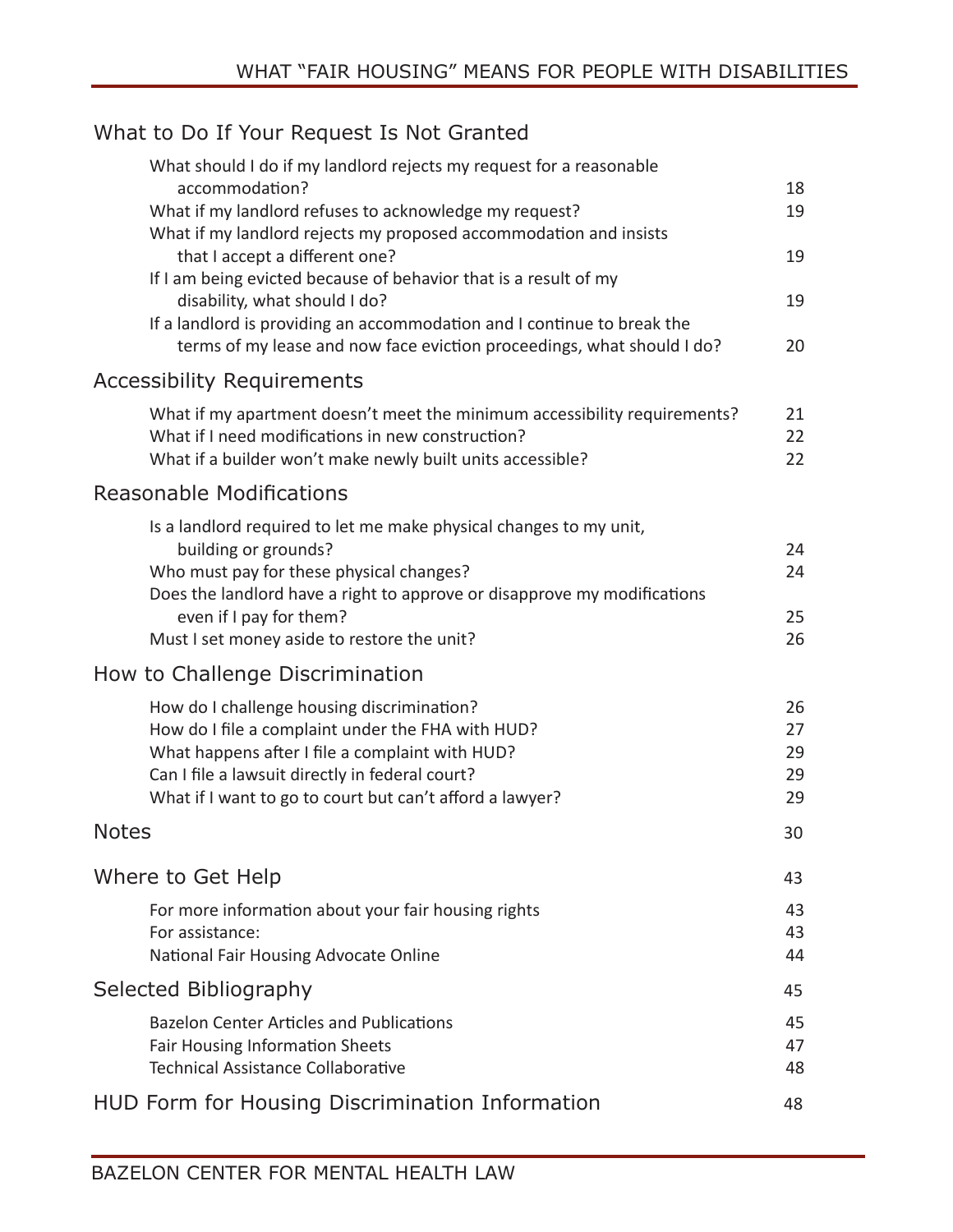# **What "Fair Housing" Means for People with Disabilities**

This publication is written for people with disabilities who want to rent a home—an apartment or house or condominium or co-op—whether privately or publicly owned or operated. (The concepts discussed here also apply to the sale, financing and purchase of housing.) Others who may find the information useful include landlords, housing developers and administrators, real estate agents and advocates for people with disabilities.

If you different in your lating has a disability you<br>might encounter housing discrimination when you apply<br>for a lease. If you are trying to move into or develop a<br>community residence or supported apartment program,<br>you mi f you or someone in your family has a disability, you might encounter housing discrimination when you apply for a lease. If you are trying to move into or develop a community residence or supported apartment program, you might encounter the prejudice of neighbors who mistakenly assume your presence will threaten their if a landlord refuses to make changes that would help you to avoid eviction or enable you fully to enjoy your housing. Or you may experience harassment by a neighbor because of your disability.

Even if no one in your family has a disability, discrimination can violate your right to enjoy the use of your home—for example, when a person with a disability can't visit or share an apartment with you because the only building entrance has steps or your landlord says your visitor's appearance offends the neighbors.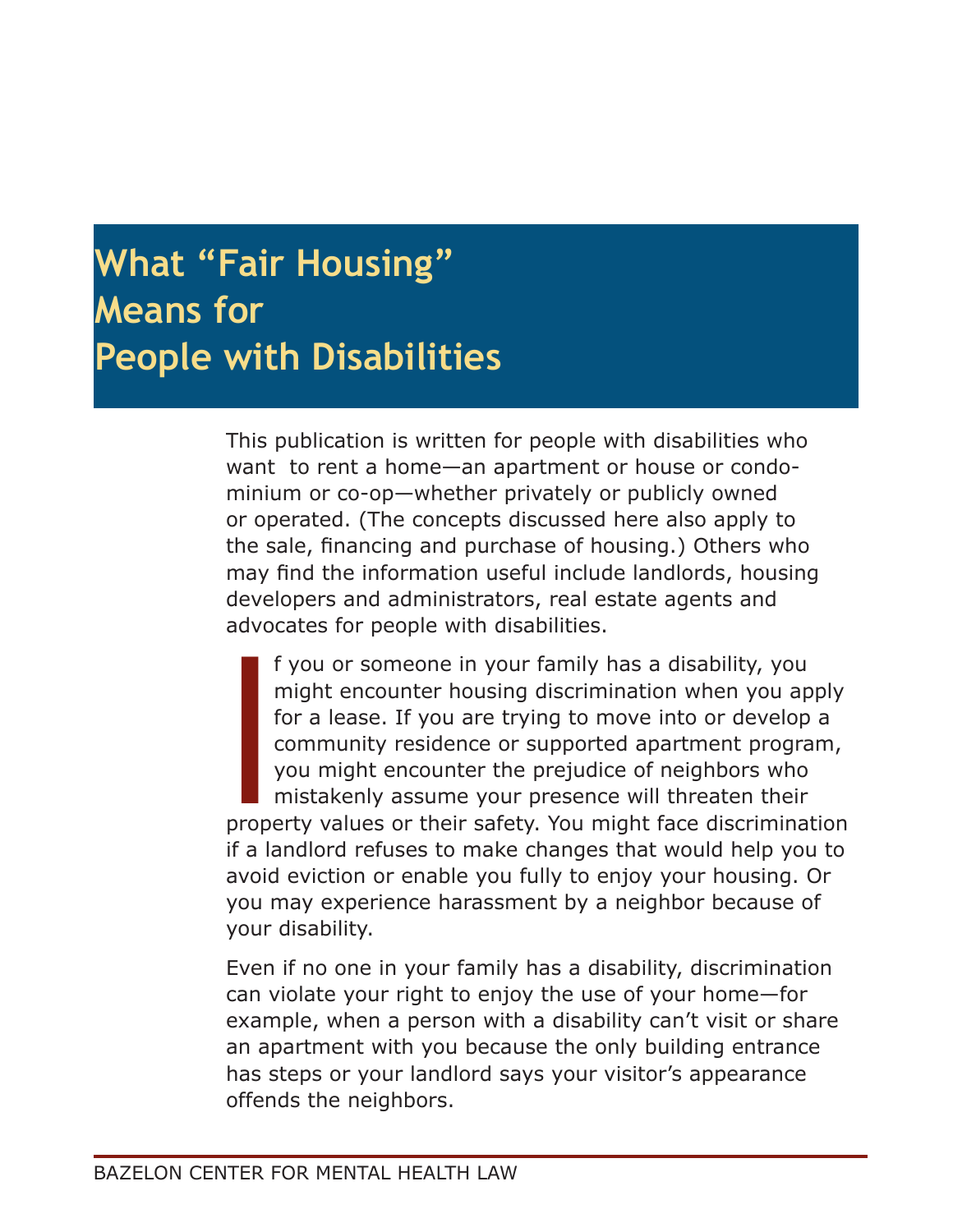These are just a few examples of housing discrimination prohibited by the federal Fair Housing Act (FHA). This booklet will help you recognize illegal discrimination against people with disabilities and put an end to it. Notes at the end list cases and other legal resources.

# **The Big Picture**

# **What federal laws protect me from housing discrimination?**

Three federal laws prohibit housing discrimination against people with disabilities:

- $\blacktriangle$  the Fair Housing Act<sup>1</sup> (FHA),
- ▲ Section 504 of the Rehabilitation Act of 1973<sup>2</sup> (Section 504) and
- $\blacktriangle$  Title II of the Americans With Disabilities Act<sup>3</sup> (ADA or Title II).

These laws overlap in their coverage. Some types of housing may be covered by only one of the laws, while some housing may be subject to two or all three of them.

# **Who is protected by these federal laws?**

Housing applicants, tenants and buyers with any kind of disability—mental or physical—are covered by the FHA, Section 504 and Title II. The FHA provides protection against discrimination based on a person's own disability or history of disability; association with a person who has a disability, such as a family member; or the disability of a person who will reside in a house or apartment after it is sold or rented.<sup>4</sup> The FHA and ADA also prohibit landlords and others from discriminating against people who are believed to have disabilities, but in fact do not.<sup>5</sup>

A person with a "handicap" or "disability" is defined in the FHA as someone:

(1) with a "physical or mental impairment that substantially limits one or more major life activities"; or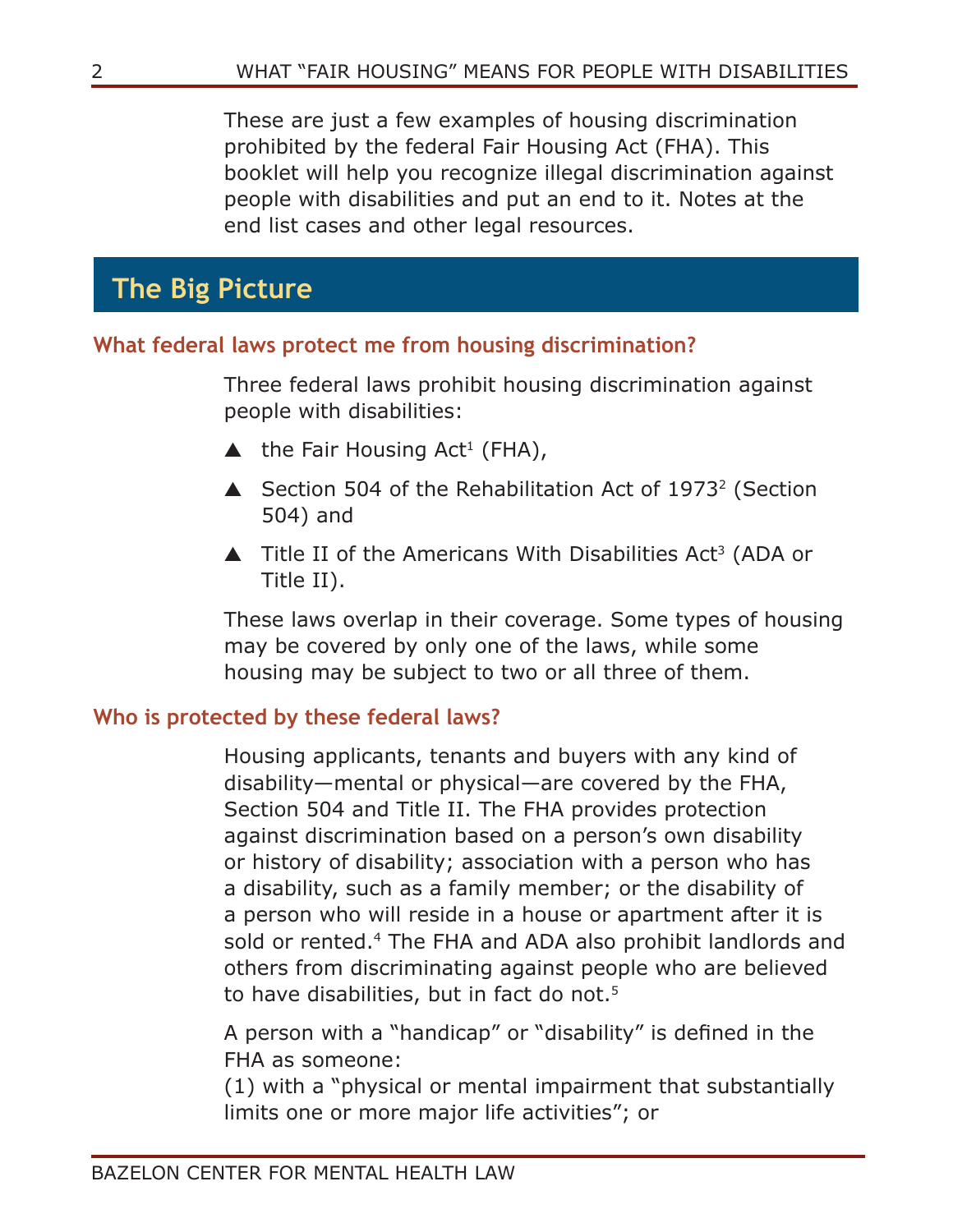(2) who has a record of having such an impairment; or  $(3)$  who is regarded as having such an impairment.<sup>6</sup> Section 504 and the ADA also use this definition.<sup>7</sup>

This definition is broader than the definition used to qualify for Social Security disability benefits, so a person may be protected under the FHA but still not be eligible for disability or supplemental security income (SSI).

The definition also means that, even if you do not now have a disability, you are protected if you are treated differently because you have a history of mental or physical disability or because someone believes you have a disability.<sup>8</sup>

# **Are any people with disabilities not covered by these laws?**

Current illegal drug users are not covered under any of these federal laws but individuals with *alcoholism—* whether or not in recovery—generally are, $9$  as are former drug users who have successfully completed an addiction-recovery program.<sup>10</sup> Using prescription drugs at a doctor's direction does not disqualify you from coverage.<sup>11</sup>

None of the three federal laws protects someone "whose tenancy would constitute a **direct threat** to the health and safety of other individuals, or whose tenancy would result in substantial physical damage to the property of others."12 A landlord can treat a person as a direct threat only if there is recent objective evidence of behavior that will put others at risk of harm.13

The FHA and Title II do not protect an individual if being a transvestite is the person's sole basis for claiming coverage.14 The ADA also states that "homosexuality" and "bisexuality" are not included in its definition of disability.<sup>15</sup>

# **Who must comply with federal fair housing law?**

The federal fair housing laws apply to "housing providers" in all forms—property owners, landlords, housing managers, neighborhood and condominium associations, real estate agents and brokerage service agencies. Anyone else—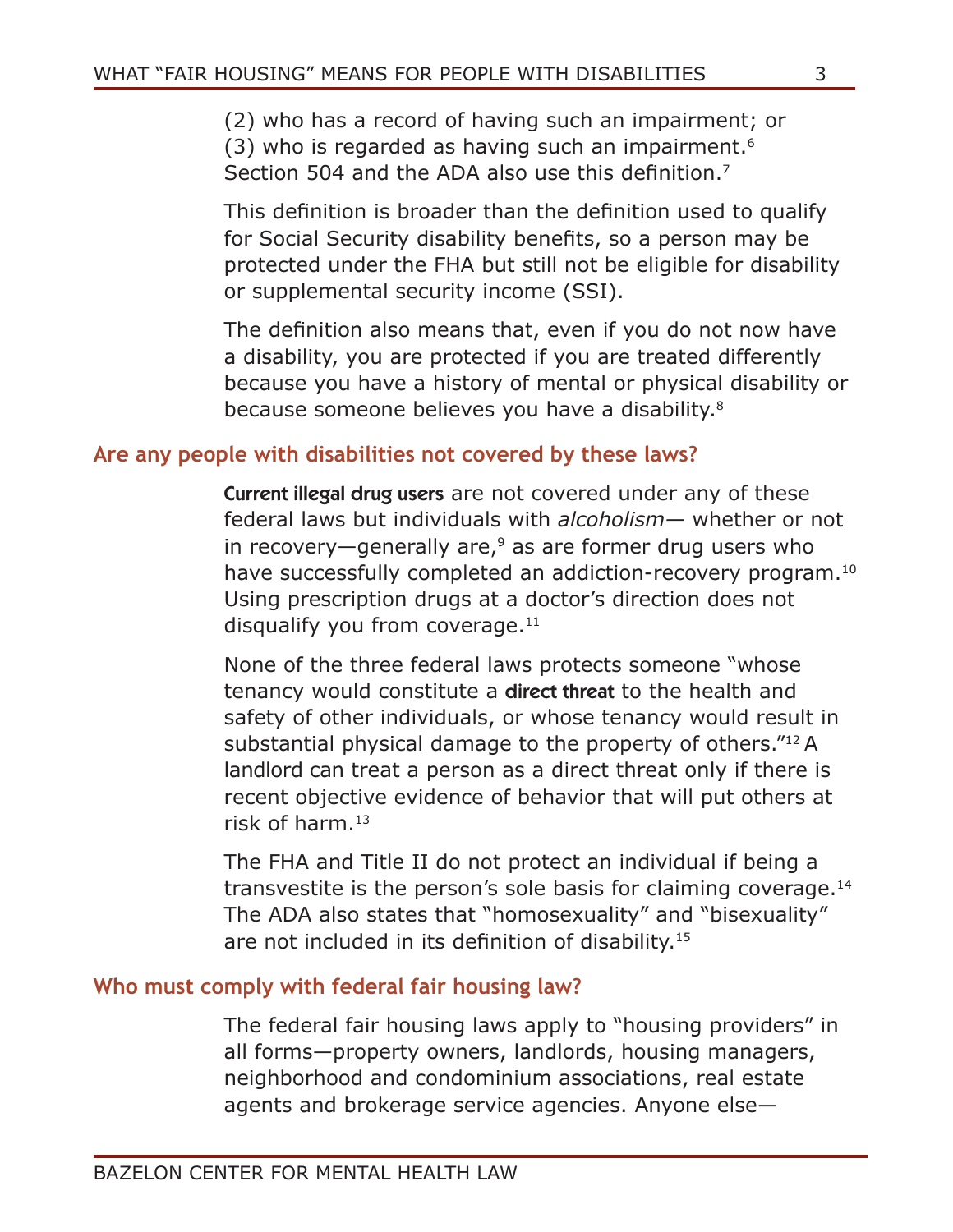including banks, insurance companies and even neighbors who "otherwise make[s] [housing] unavailable" can also be found in violation of the FHA.16

The FHA applies to most privately owned housing in addition to housing subsidized by federal or state funds, such as lowincome public housing or federally subsidized or Section 8 housing.17 Three narrow exceptions to FHA coverage are:

- $\blacktriangle$  a person who owns no more than three homes and sells or rents a home without discriminatory advertising or using a real estate agent;
- ▲ housing providers who lease units in buildings with four or fewer units, if the owner lives in one of the units; and
- **A** private clubs or religious organizations that restrict occupancy in housing units to members of the club or religious organization.<sup>18</sup>

# **However, you should check your state and local laws because sometimes they provide additional protections against housing discrimination.**

Section 504 of the Rehabilitation Act of 1973 applies only to landlords that receive federal funds, including public housing authorities and federally subsidized landlords.19 Title II applies similar requirements to housing programs funded or operated by state or local governments and their agencies, including public housing authorities.20

Although some types of rental housing are covered by only one of the laws, some may be subject to two or three. For example, Section 504 will not cover housing created by a town using its own tax money, but the FHA and ADA will.<sup>21</sup> Housing that is provided by the state but receives some kind of federal financial assistance is subject to all three laws.

Drop-in centers for mental health consumers are also covered by the ADA,<sup>22</sup> and at least one court has suggested that the FHA protects tenants in housing operated by mental health agencies.<sup>23</sup> Depending on their funding sources and how they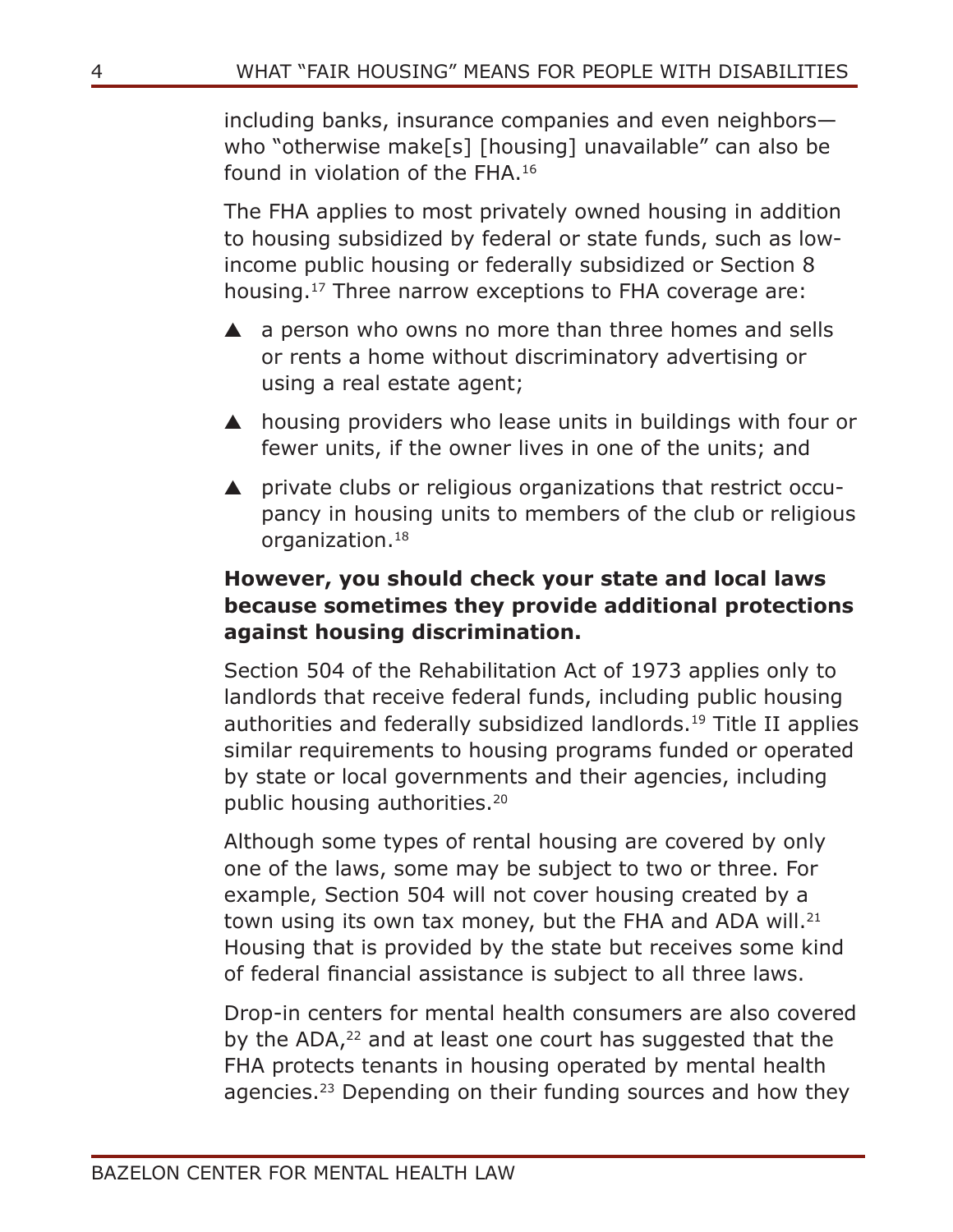operate, shelters for people who are homeless or are victims of abuse may be covered by the FHA or ADA, as may other nontraditional housing units.24

### **Who enforces these laws?**

The United States Department of Housing and Urban Development (HUD) is responsible for enforcing the Fair Housing Act,<sup>25</sup> Section 504<sup>26</sup> and application of the ADA to housing.<sup>27</sup> The United States Department of Justice (DOJ) may file a lawsuit under the Fair Housing Act if there is a finding of serious or widespread discrimination.<sup>28</sup> And if your state has a law that HUD has certified as "substantially equivalent" to the FHA, one or more state agencies may also be involved.<sup>29</sup> If private individuals and organizations have been subjected to discrimination they can also enforce the FHA by filing a lawsuit in federal district court.30 We describe how to challenge discrimination in more detail at the end of this booklet.

### **What does housing discrimination look like?**

You should be on the lookout for discrimination. . .

- $\blacktriangle$  If a landlord refuses to rent to you on the same terms offered to others or asks questions about your disability during the application process.
- ▲ If a landlord refuses to grant your request for a reasonable accommodation that would allow you to live in a unit and enjoy it fully (see page 12). You may request an accommodation in the application phase, during tenancy, or in the context of eviction.
- ▲ If a landlord refuses to allow you to make reasonable modifications to your unit (see page 24).
- $\blacktriangle$  If a building is inaccessible to you. The federal law has accessibility requirements that apply to newer construction.
- ▲ If, while you are a tenant, you are harassed or intimidated because of your disability or are subjected to different "terms, conditions or privileges" of rental because of disability.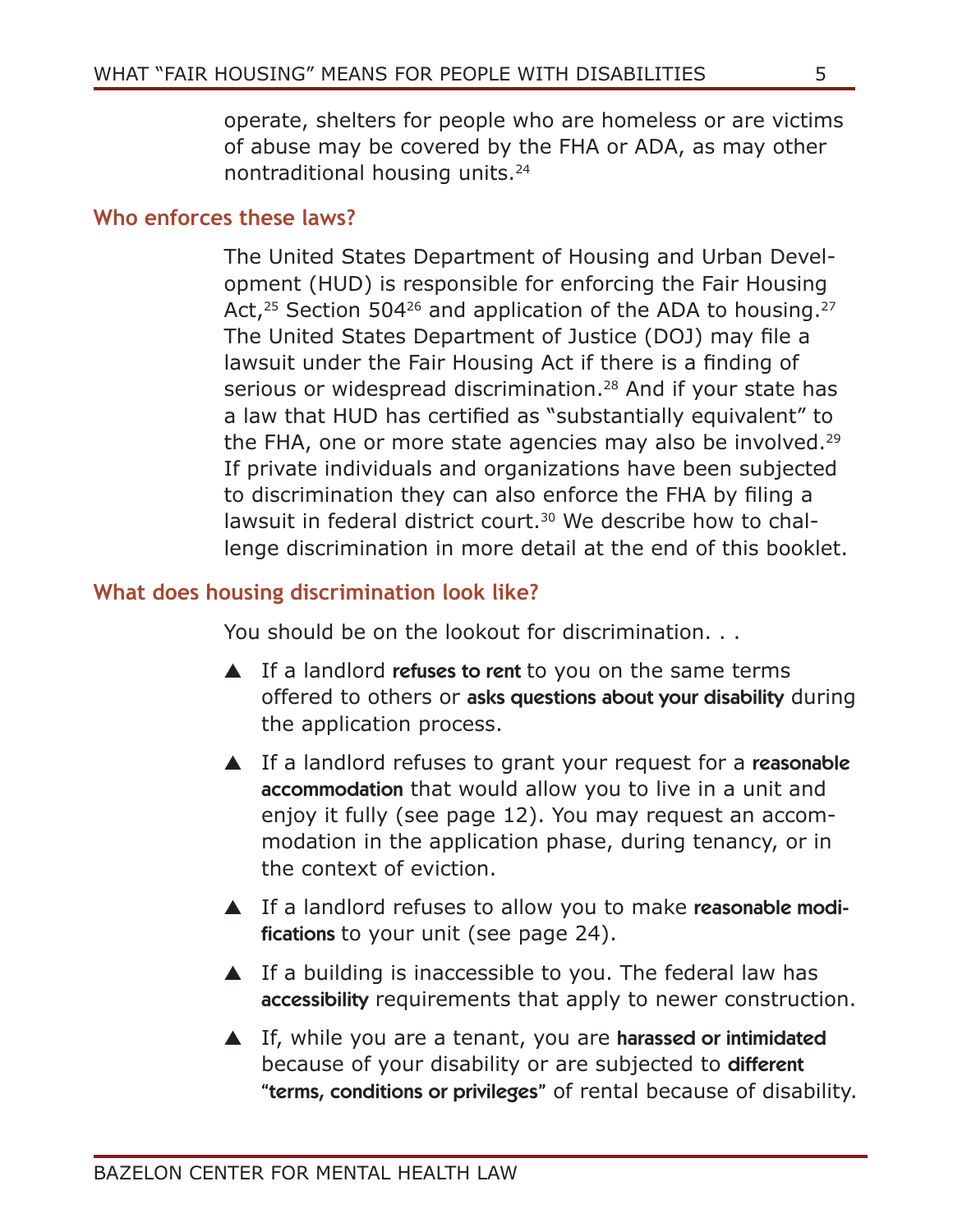# **Discrimination When You Apply for Housing**

## **Can a landlord reject my application because of my disability?**

In general, no.<sup>31</sup> But, while disability status is generally irrelevant to a person's qualification for tenancy, past or current conduct can justify denial of an application.<sup>32</sup> A landlord may refuse to rent to you only:

- $\blacktriangle$  If you cannot meet the obligations that apply to all tenants, such as being able to pay the rent and comply with reasonable rules and regulations. Such a rejection must be based on recent, credible, objective evidence. For example, if your previous landlord reported that you ignored reasonable building rules and refused to discuss them with him, a prospective landlord may legally reject you as a tenant. If you can provide evidence of "mitigating circumstances" that explain why a past history of inability to comply with lease obligations was related to your disability and is not likely to be repeated, the landlord must consider this evidence.<sup>33</sup> Similarly, if a reasonable accommodation would enable you to comply with rules, the landlord may not reject your application for inability to comply. For example, if you apply for an apartment in a "no pets" building and you have a service animal, a reasonable accommodation would allow you to keep your service animal and qualify for the apartment.
- $\blacktriangle$  If your living there would be a direct threat to the health or safety of other individuals or would result in substantial physical damage to the property of others.<sup>34</sup> The landlord must have objective evidence, recent enough to be credible, for such an assertion.<sup>35</sup> However, if a reasonable accommodation would eliminate the threat and enable you to comply with standard tenancy rules, then the landlord would be required to provide or allow for such an accommodation. (See the section on reasonable accommodation, beginning on page 12.)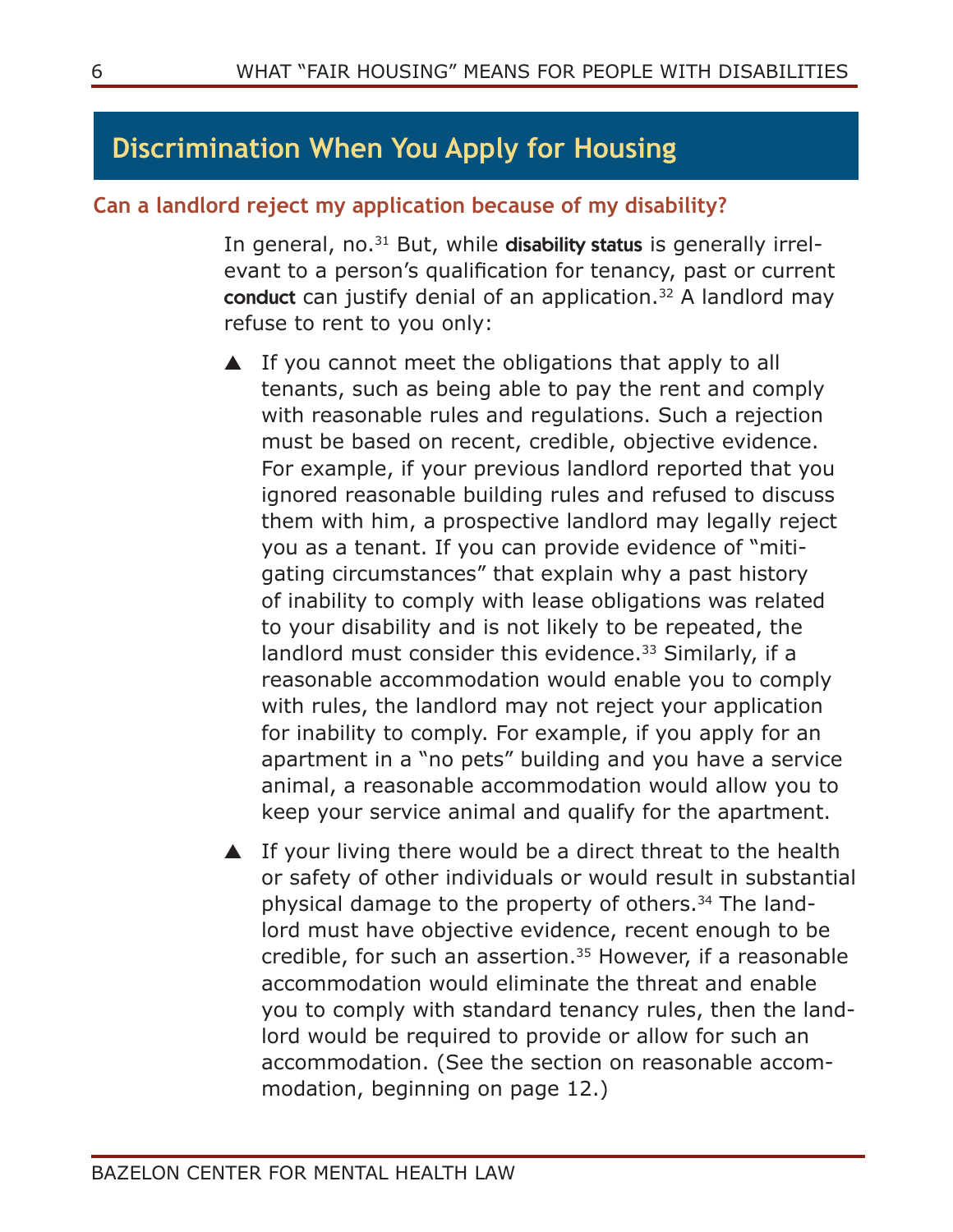Some public housing authorities and federally subsidized housing developments have special eligibility criteria that may affect the rights of people with disabilities to become tenants<sup>36</sup>

Remember, if a landlord refuses to rent to you for any other reason or imposes requirements that exclude people with disabilities, you have probably been the victim of illegal discrimination.37

# **Do I have to disclose my disability?**

Even if a landlord does not refuse to rent to you, he may still violate the FHA by asking illegal questions about your disability.38 Generally, a landlord may not ask if you have a disability. Also, you may not be asked for certain kinds of general information about yourself that relates to disability.<sup>39</sup> For example, it is illegal for a landlord to ask if you are "capable of independent living."40

A landlord may ask questions related to disability under only two circumstances:

- ▲ If you're applying for housing designed or designated for people with a disability, it is legal to ask if you qualify for such a unit. $41$
- $\blacktriangle$  If the housing is designated for people with a particular disability, such as mental retardation or HIV/AIDS, it is legal to ask if you qualify for such a unit.<sup>42</sup>

If you are not applying for housing designed or designated for people with disabilities, a landlord may not ask you about your disability unless you request a reasonable accommodation (see page 12).

# **What questions may a landlord ask me?**

A landlord may ask for information to show that you can meet the same obligations as any other tenant, with or without a disability. For example, as long as *all* applicants are asked the same questions, a landlord may ask for financial informa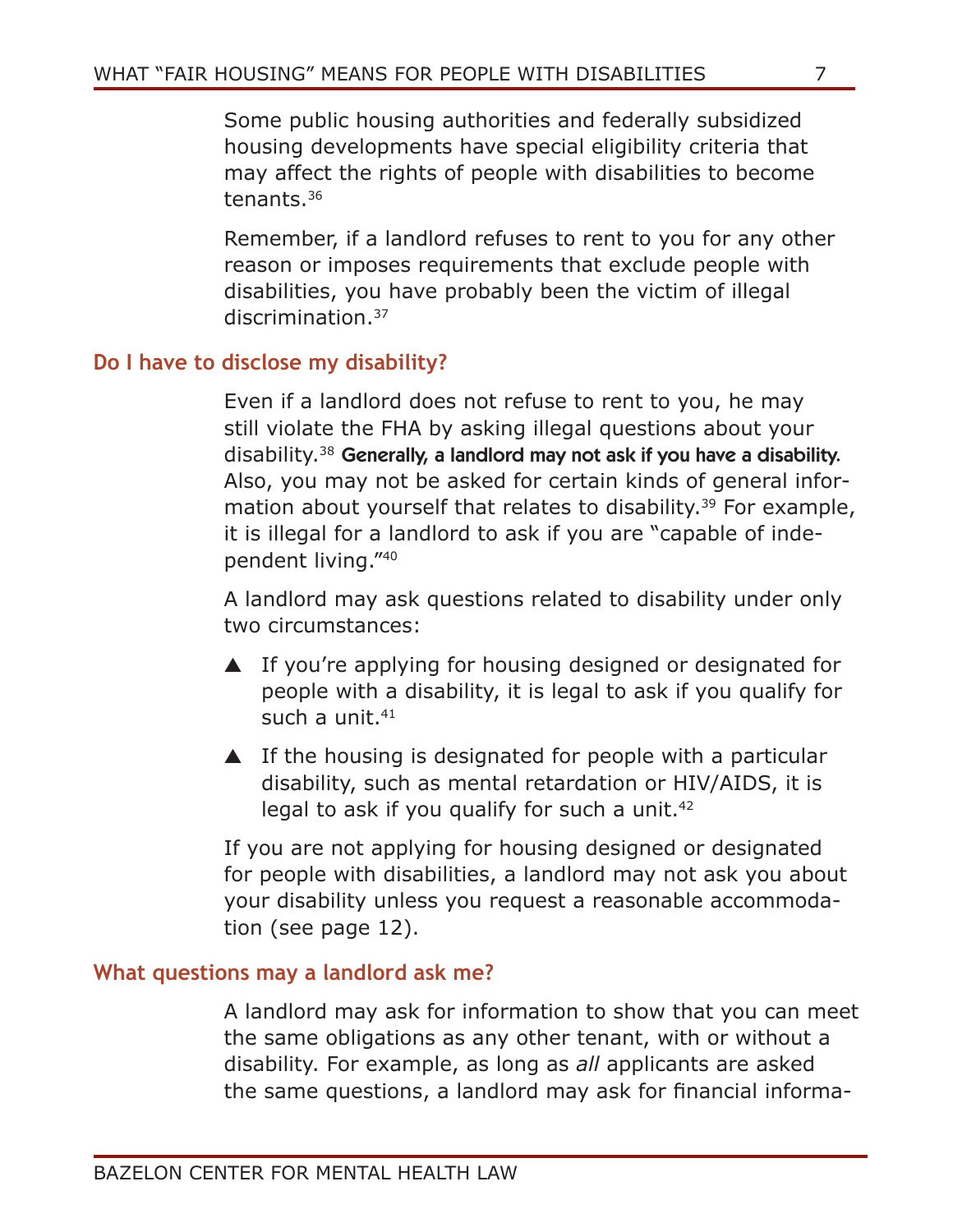tion to show whether you can pay the rent. Like any other applicant, you can also be asked for references about your history as a tenant—for example, whether or not you kept your apartment clean and undamaged except for normal wear and tear. And, like other applicants, you may be asked if you are willing to comply with the building's rules about such things as cleanliness and no smoking in common areas.

# **Generally, a landlord may NOT ask...**

- "Do you have a disability?"
- "How severe is your disability?"
- "May I have permission to see your medical records?"
- "Have you ever been hospitalized because of a mental disability?"
- "Have you ever been in a drug rehabilitation program?"
- "Do you take medications?"

A landlord may also ask—if he asks all tenants—whether you are currently using drugs illegally or have been convicted of the illegal manufacture or distribution of a controlled substance. A landlord may ask if your tenancy would pose a direct threat to the health or safety of other people, or if you would cause substantial physical damage to other people's property. "Substantial physical damage" means more than ordinary wear and tear such as that caused by a wheelchair, and damage to more than a single item or property. A landlord can ask about prior criminal history.

Remember, a landlord may ask these questions of a person with a disability *only* if he asks the same questions of all potential tenants. Otherwise, such questions violate the FHA.43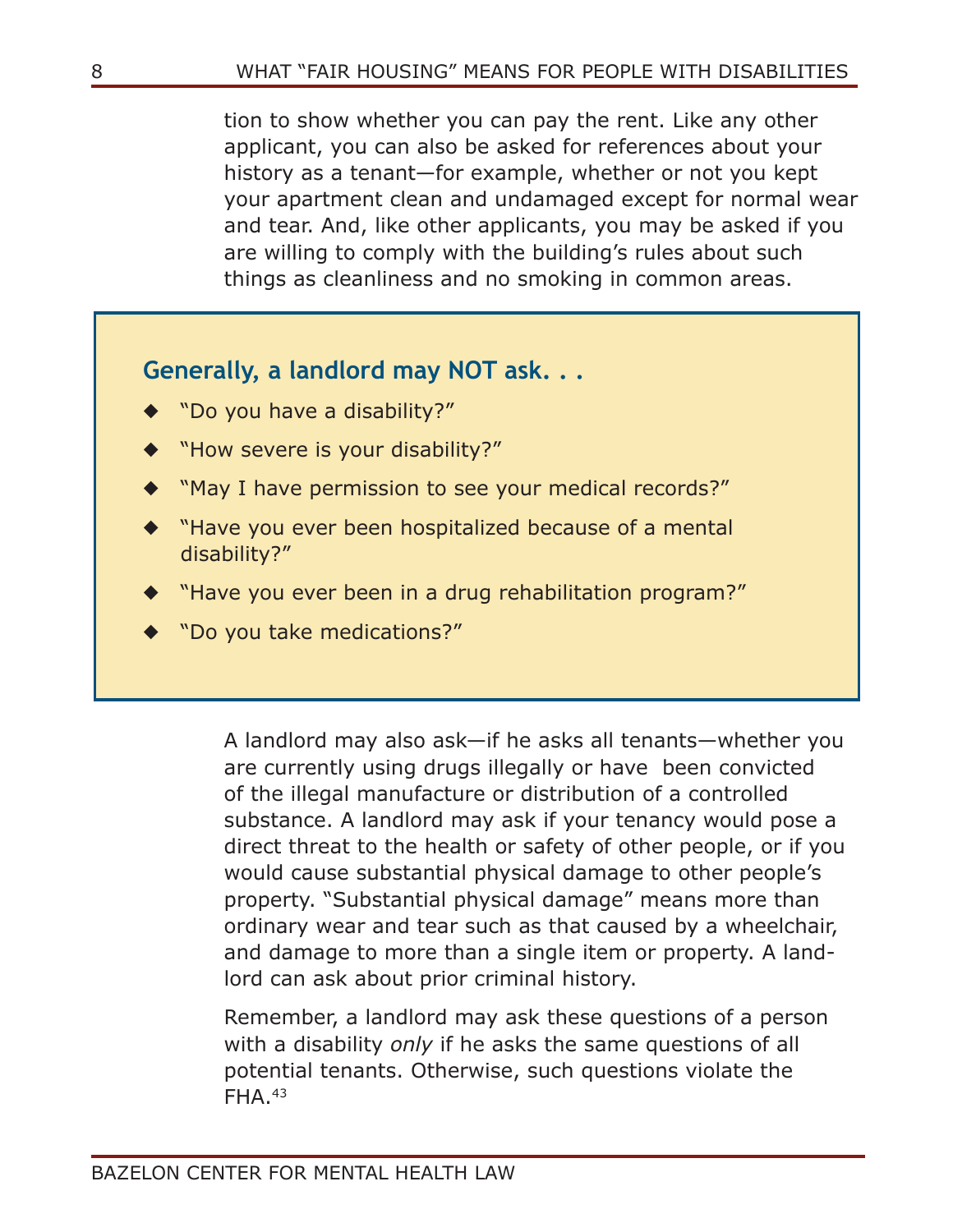

- ◆ "I cannot rent to you. I am afraid of future liability, if you get sick."
- ◆ "I don't want someone with a disability living in my building."
- ◆ "Sorry, there are no apartments available." (If an apartment *is* available.)
- ◆ "I do not allow people to live in my apartments with 24-hour personal care attendants."

# **A landlord may not refuse to offer you the rental agreement he offers others...**

- "People who use wheelchairs damage apartments. You have to leave a double security deposit."
- "You can only live here if there is someone to take care of you."

# **May a landlord refuse to offer me the standard rental agreement he offers other tenants?**

No. A landlord may not refuse to offer you the standard rental agreement because of your disability.<sup>44</sup> In general, when you apply, you should be on the lookout for remarks indicating a refusal to rent, or a refusal to rent to you on the same terms as everyone else, because of your disability.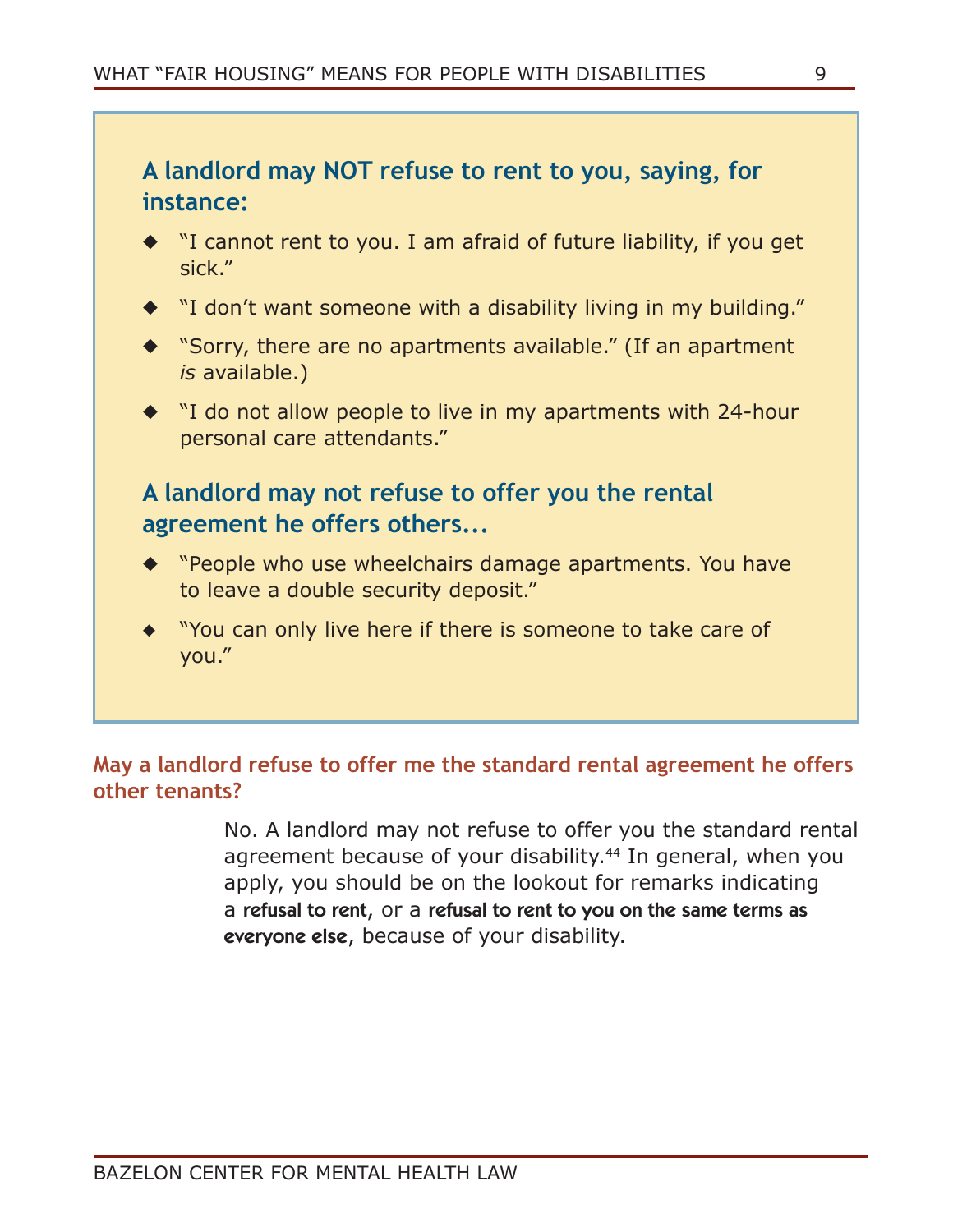# **Discrimination During Tenancy**

# **Can a landlord require me to meet different terms and conditions from those other tenants must meet?**

In addition to prohibiting discrimination when you apply for housing, the federal laws protect you against discrimination in the "terms, conditions or privileges" of rental.45 Examples of this type of discrimination appear in the box opposite.

Even if you are not denied housing or evicted, it is also illegal for anyone—including your landlord, manager or neighbor—to "coerce, intimidate, threaten or interfere" with you as you exercise your right to live in your home.<sup>46</sup> For example, a landlord who broke into an apartment occupied by a tenant with AIDS, disabled the locks and turned off the electricity was found to have engaged in a pattern of harassment prohibited by the FHA.47

It is sometimes hard to distinguish this kind of harassing behavior from poor management and across-the-board mistreatment of tenants. If you believe you are being harassed for your disability, keep track of actions that appear to single you out for harsher treatment than other tenants, or develop a chronology that will show that the harassment is linked to a landlord's knowledge of your disability.<sup>48</sup>

# **What if my disability makes it impossible for me to comply with the rules of tenancy?**

In some situations you may be entitled to a reasonable accommodation that allows you to keep your housing despite your inability to comply with tenancy rules.

In other situations, the rules might not be enforceable because, even though they seem neutral and apply to all tenants, they have a "disparate impact" (or harsher effect) on tenants with disabilities. Examples might be a rent-to-income ratio (for instance, requiring monthly income two or three times the rental amount), which would exclude tenants whose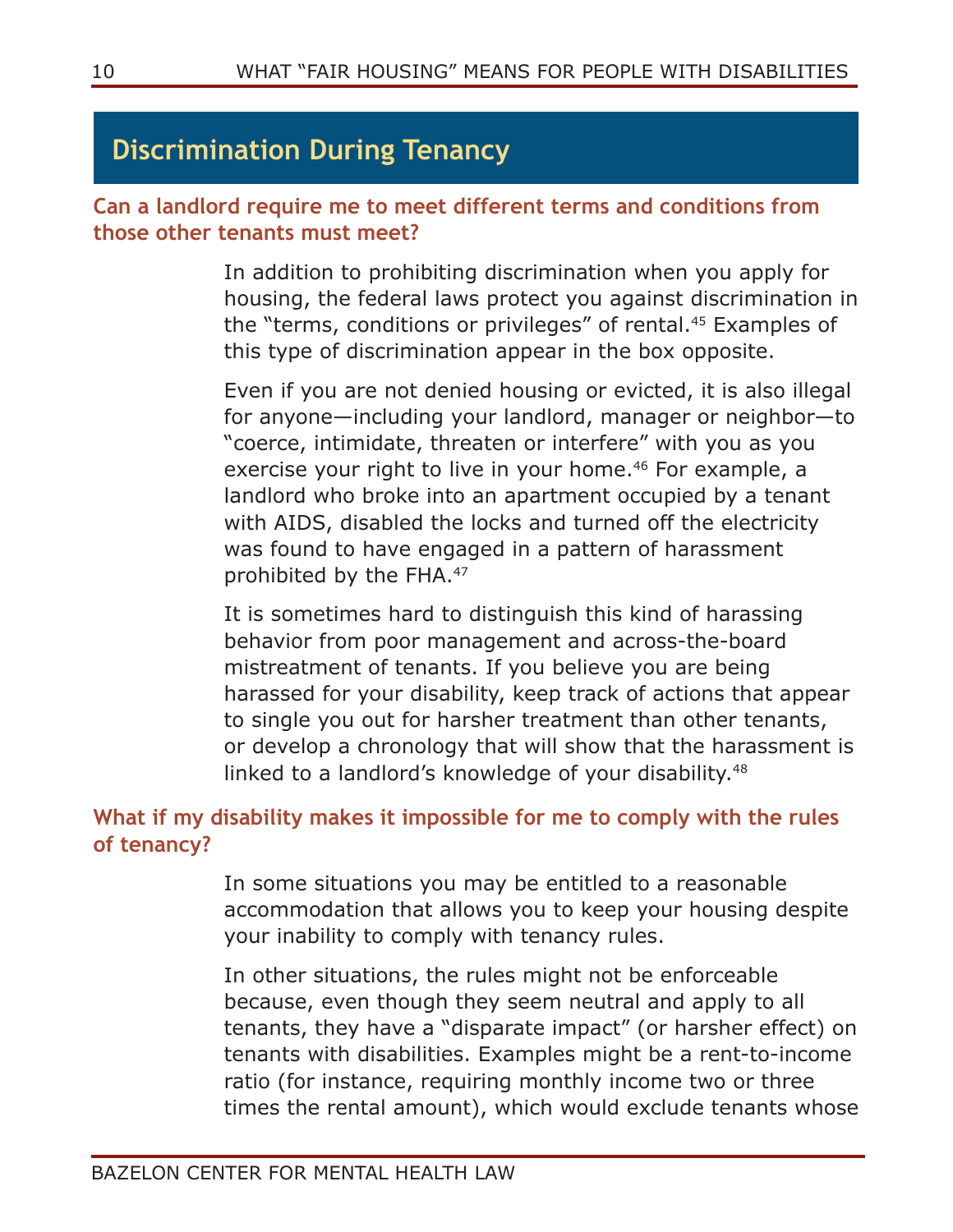only source of income is SSI or Social Security disability benefits, or a requirement that all tenants show that they are capable of "independent living."49

| floor units                                                                                                                           |
|---------------------------------------------------------------------------------------------------------------------------------------|
| Segregating people with disabilities in a particular building or<br>portion of an apartment complex                                   |
| Refusing to respond to maintenance calls, or responding<br>more slowly, because of a tenant's disability                              |
| Banning people with disabilities from pools, clubhouses or<br>other common areas                                                      |
| • Charging extra fees for maintenance calls made by people<br>with disabilities                                                       |
| Refusing to renew the lease of a person with a disability,<br>when the leases of people without disabilities are routinely<br>renewed |
| Threatening or intimidating remarks or conduct by manage-<br>ment or by other tenants directed at a person with a<br>disability.      |
|                                                                                                                                       |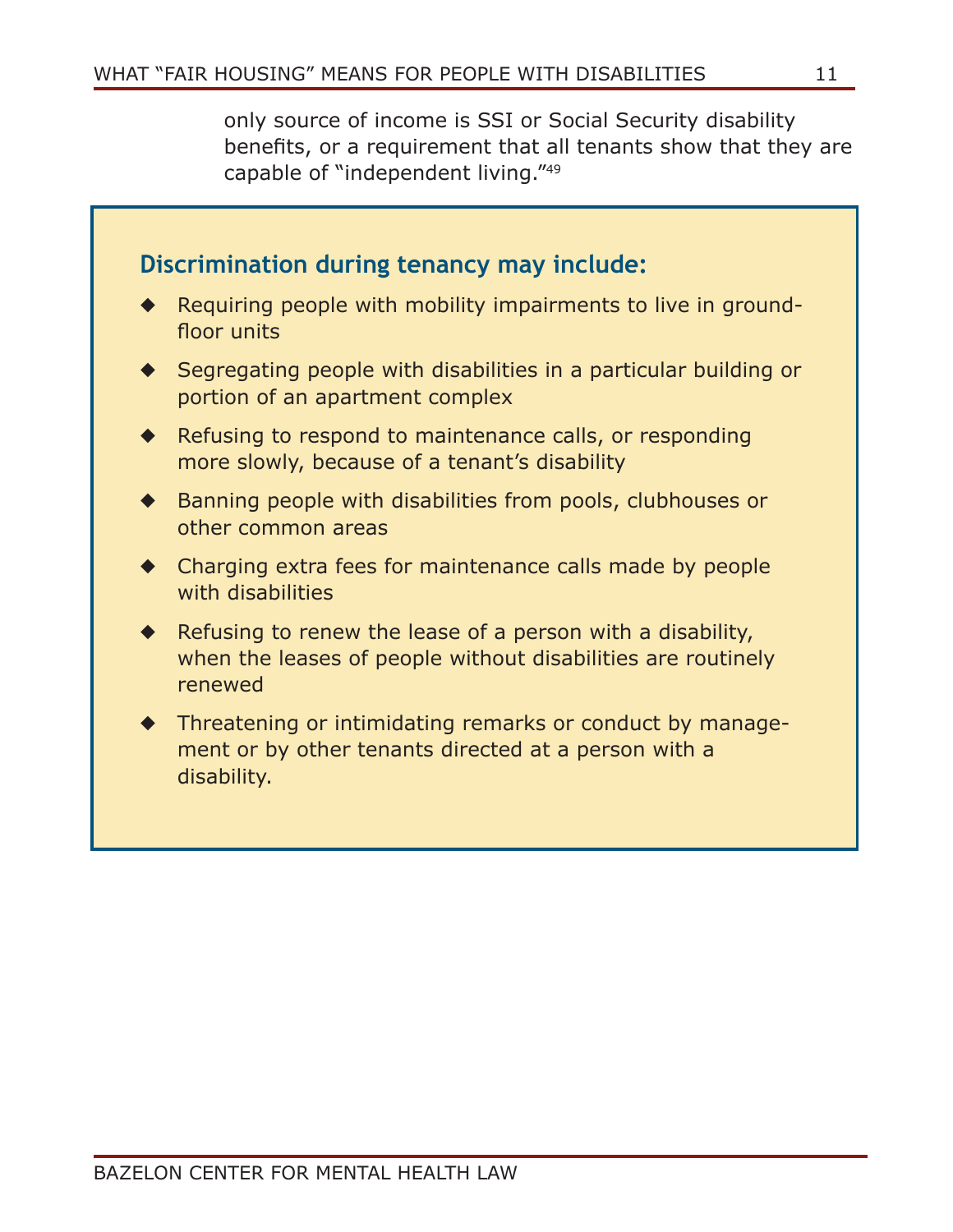# **Reasonable Accommodation**

The federal laws that forbid housing discrimination require landlords to make reasonable changes or "accommodations" in rules, policies, practices or services so that a person with a disability will have an equal opportunity to use and enjoy a dwelling unit or common area. People with disabilities often seek an accommodation so they can have full use of their housing, or to prevent eviction. This section explains what a "reasonable accommodation" is and how to request one.

### **What is a reasonable accommodation?**

A "reasonable accommodation" is a change in rules, policies or practices or a change in the way services are provided. With a few exceptions, the FHA, Section 504 and the ADA require landlords to grant reasonable accommodations in order to enable a person with a disability to have an equal opportunity to use and enjoy a dwelling unit or any of a development's public areas, such as a community room or laundry service.<sup>50</sup> Reasonable accommodations may be requested when someone is applying for housing, during tenancy or to prevent eviction.

You can ask for a change in any rule, policy or procedure, as long as the need for a change is linked to your disability. However, modifying the rules does not mean that you can continue to violate your lease.<sup>51</sup> It means that you can have help in following the lease or perhaps can follow it in a different way. For example, a tenant whose disability makes it difficult to pay rent in person might be permitted to mail the rent. The tenant would not be entitled to a waiver of rent, however. For additional examples of reasonable accommodations, see the box on page 14.

Reasonable accommodations should be requested and made on an individual basis, depending on your disability and your particular needs and circumstances.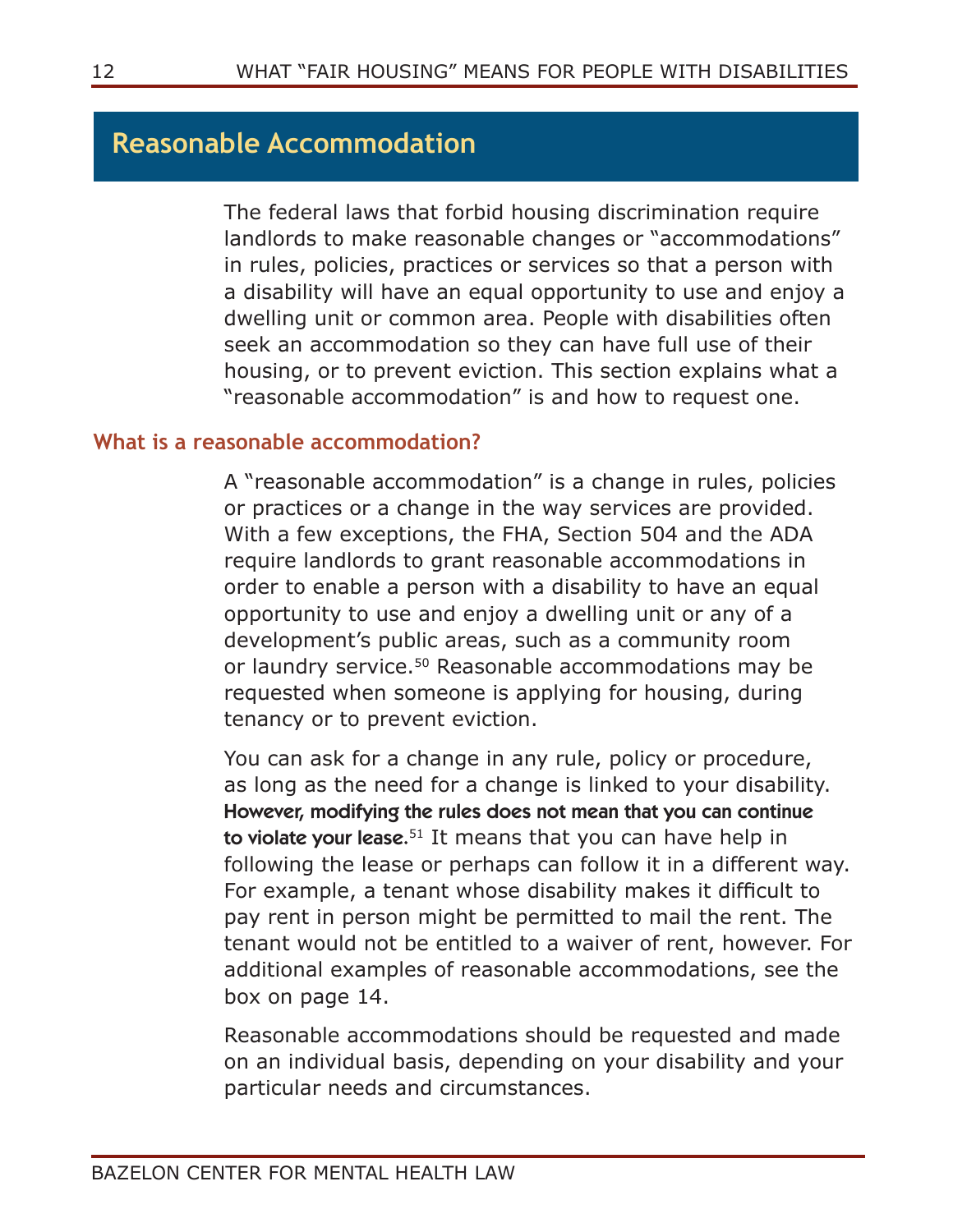# **Is a landlord always required to grant a request for a reasonable accommodation?**

No. Accommodations are considered "reasonable" when they are practical and feasible. Courts have interpreted this to mean that a landlord does not have to grant a request for an accommodation if it would impose an "undue burden" on the landlord or result in a "fundamental alteration" of the landlord's provision of housing.<sup>52</sup>

An undue burden is an unreasonable financial or administrative cost. For example, a landlord could be required to accept rent a few days late if you have to wait for your Social Security check, but requiring the landlord to forgo rent entirely would likely be an undue burden. $53$ 

A fundamental alteration is an accommodation that would change the basic operation or nature of services provided—in this case, housing. $54$ 

For example, the FHA would probably *not* require a landlord to:

▲ pay for a social worker or home care worker to help a tenant live independently if the housing does not normally provide such assistance; or

 $\blacktriangle$  take care of a pet for a tenant with a mental illness who cannot care for the pet himself.

Once an accommodation is determined to be reasonable, the landlord cannot impose the expense of providing it on the tenant, directly or indirectly.<sup>55</sup> The landlord must assume these costs.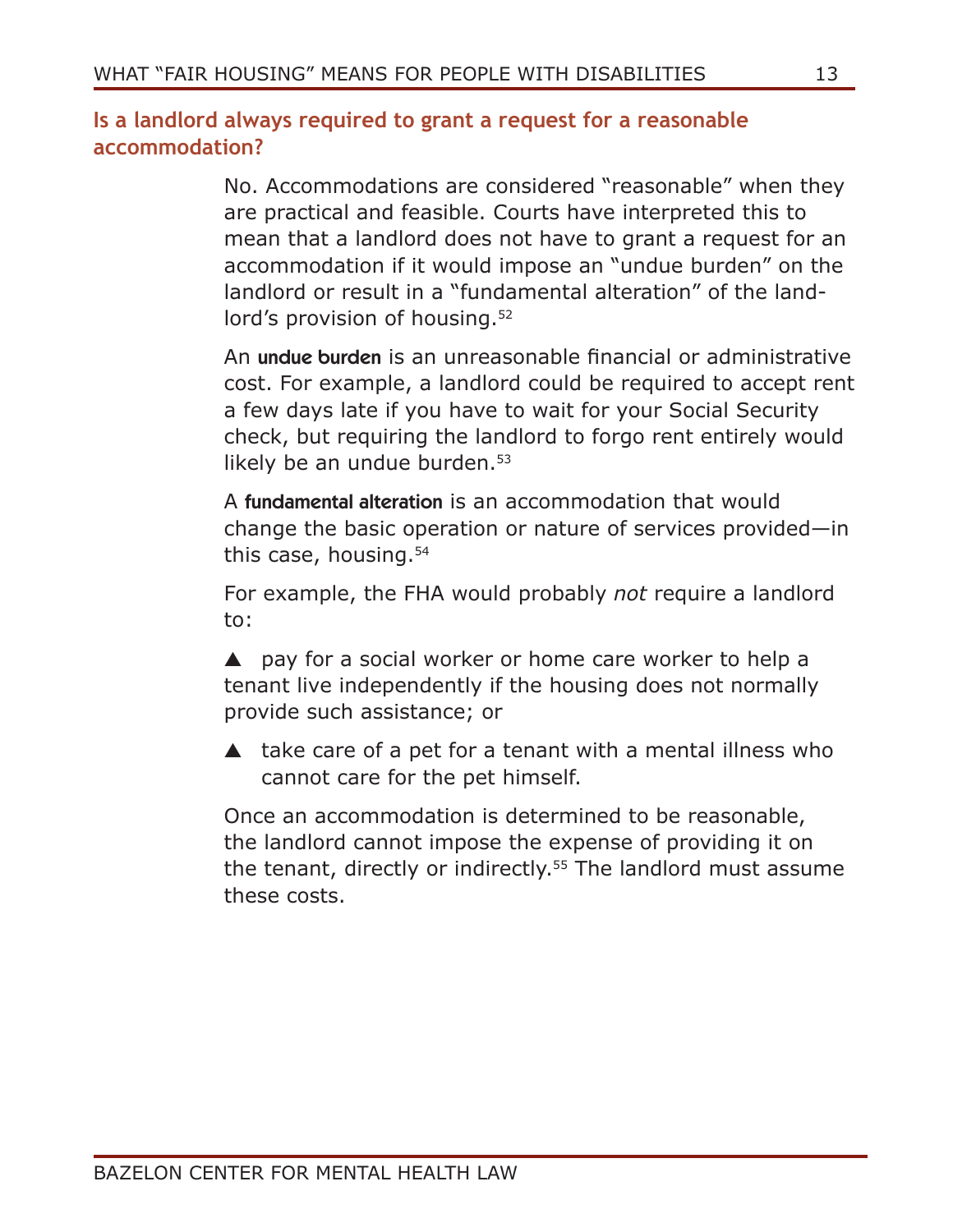# **A reasonable accommodation might be:**

- A landlord with a first-come, first-served, parking policy makes an exception by creating a reserved parking space for a tenant who, because of her disability, has difficulty walking and needs to park close to the building.<sup>56</sup>
- A landlord notifies a tenant with multiple chemical sensitivity in advance of painting and pest treatments.<sup>57</sup>
- A landlord waives "guest fees" and parking fees for a disabled tenant's home health care aide.<sup>58</sup>
- A landlord assists an applicant with mental retardation in filling out the standard application form.<sup>59</sup>
- If the applicant needs oral reminders to pay the rent, the landlord agrees to call or visit to remind him before each month's rent is due.
- A landlord permits a tenant with a mobility impairment to move from a third-floor unit to the first floor.<sup>60</sup>
- A landlord makes an exception to the building's "no pets" rule for people with disabilities who use guide dogs or other service or emotional support animals.<sup>61</sup>
- The monthly tenants' or owners' association meeting, usually held in an inaccessible building, is moved to a building with a ramp.
- An applicant has no recent rent history because she has been in a psychiatric hospital for two years. Instead of asking for rent history, the landlord accepts a reference by the applicant's employer or social worker.
- A tenant's mental disability causes her to damage her apartment, violating the lease. So long as the damage is not too extensive and other tenants are not disrupted, the landlord puts off eviction proceedings to allow her to obtain mental health treatment and counseling to change her behavior.<sup>62</sup>
- A tenant is allowed to move to a different public housing apartment to get away from conditions (loud noise, for example) that amplify the effects of her disability.<sup>63</sup>
- A tenant is permitted to move from a one- to two-bedroom apartment to have room for her live-in care provider.<sup>64</sup>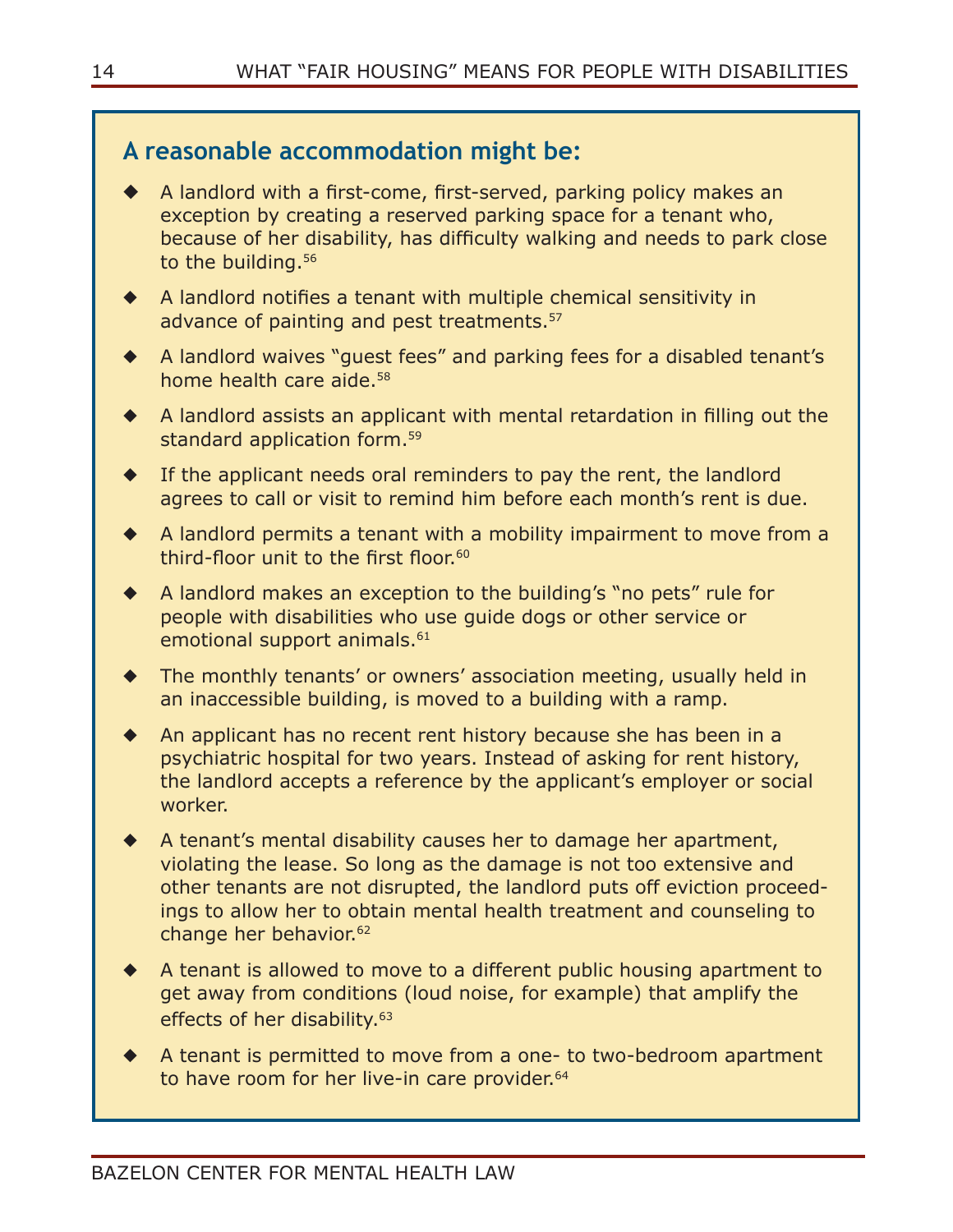# **Requesting a Reasonable Accommodation**

#### **How do I get a reasonable accommodation?**

You must request it.<sup>65</sup> As a tenant, you have the responsibility to ask for a specific accommodation when you need it. You should make your request in writing (be sure to keep a copy). A sample letter is on the next page.

### **What must I include in my request for an accommodation?**

Your request for a reasonable accommodation must disclose the fact that you have a disability. You must describe the accommodation you want—as specifically as possible—and explain why it would be helpful. You do *not* have to tell the landlord the specifics of your disability or give him a full copy of your medical history. You only need to provide proof that you have a covered disability, that an accommodation is needed, and that the accommodation you are proposing will allow you to use and enjoy your unit fully.<sup>66</sup>

### **How do I prove that I need an accommodation?**

If you request an accommodation, a landlord has a right to ask you for proof of your need for it. The landlord may ask for further proof of disability and for some evidence that the accommodation is necessary. However, a landlord may not deny your request for accommodation on the grounds that the disability was not apparent. $67$ 

The type of information you will need to provide depends on your situation. The information might be provided by a doctor or by another medical professional or by a nonmedical service agency. Remember, you are *not* required to tell the landlord the specifics of your disability or to give the landlord a full copy of your medical history. You only need to provide proof that you have a covered disability, that an accommodation is necessary, and that the particular accommodation you are proposing will help to overcome the effects of your disability.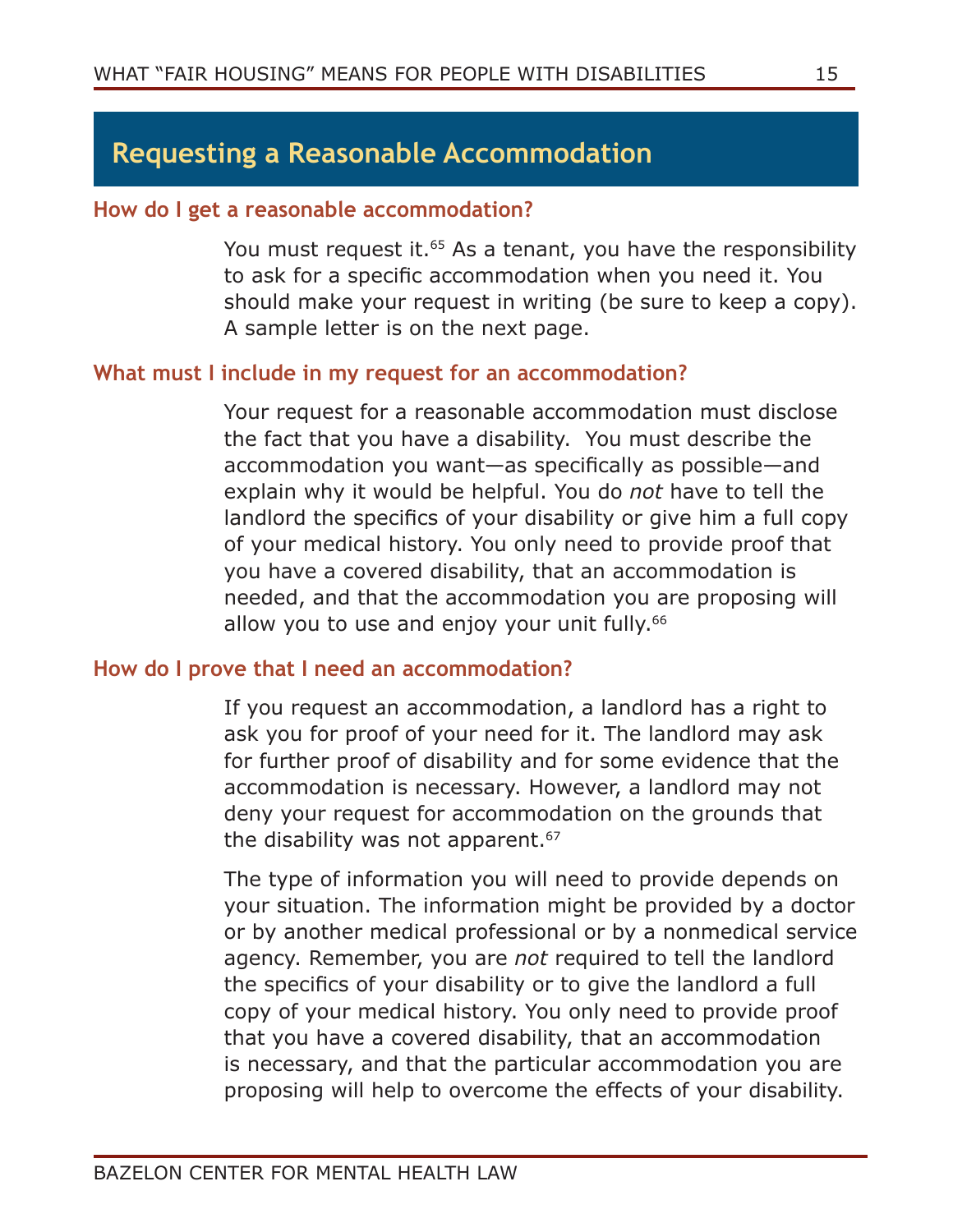| <b>Sample Letter Requesting</b><br>a Reasonable Accommodation |                                                                                                                                                                                                                                                                                                                                                                                                                                                                                                                                                                                                                      |  |
|---------------------------------------------------------------|----------------------------------------------------------------------------------------------------------------------------------------------------------------------------------------------------------------------------------------------------------------------------------------------------------------------------------------------------------------------------------------------------------------------------------------------------------------------------------------------------------------------------------------------------------------------------------------------------------------------|--|
|                                                               | [Put the date here]                                                                                                                                                                                                                                                                                                                                                                                                                                                                                                                                                                                                  |  |
| <b>Address</b>                                                | Mr./Ms. Name of Housing Manager<br>Job Title of Housing Manager<br>Name of Housing Authority or Management Company<br>City, State, Zip                                                                                                                                                                                                                                                                                                                                                                                                                                                                               |  |
| Dear                                                          |                                                                                                                                                                                                                                                                                                                                                                                                                                                                                                                                                                                                                      |  |
|                                                               | I look forward to becoming a tenant in your building<br>[at address or name of project]. I understand that I can<br>move in to the apartment but that there is a no-pets<br>rule so my dog would not be able to live with me. As I<br>told you on [date], I have a disability covered by the<br>Fair Housing Amendments Act of 1988 that makes me<br>emotionally dependent on my dog. I need to be able to<br>live with my dog, and hope you will accommodate my<br>disability by making an exception to the no-pets policy<br>for me. This accommodation is required by the Fair<br>Housing Amendments Act of 1988. |  |
|                                                               | As I told you, I have documentation that I have a<br>disability and that I need to live with my dog. I will be<br>happy to give this to you.                                                                                                                                                                                                                                                                                                                                                                                                                                                                         |  |
|                                                               | Please contact me at [give address or phone<br>number] by [give a specific date as a deadline]. If I do<br>not hear from you, I will assume that you have approved<br>my request, and will plan to move in with my dog.                                                                                                                                                                                                                                                                                                                                                                                              |  |
|                                                               | Sincerely,                                                                                                                                                                                                                                                                                                                                                                                                                                                                                                                                                                                                           |  |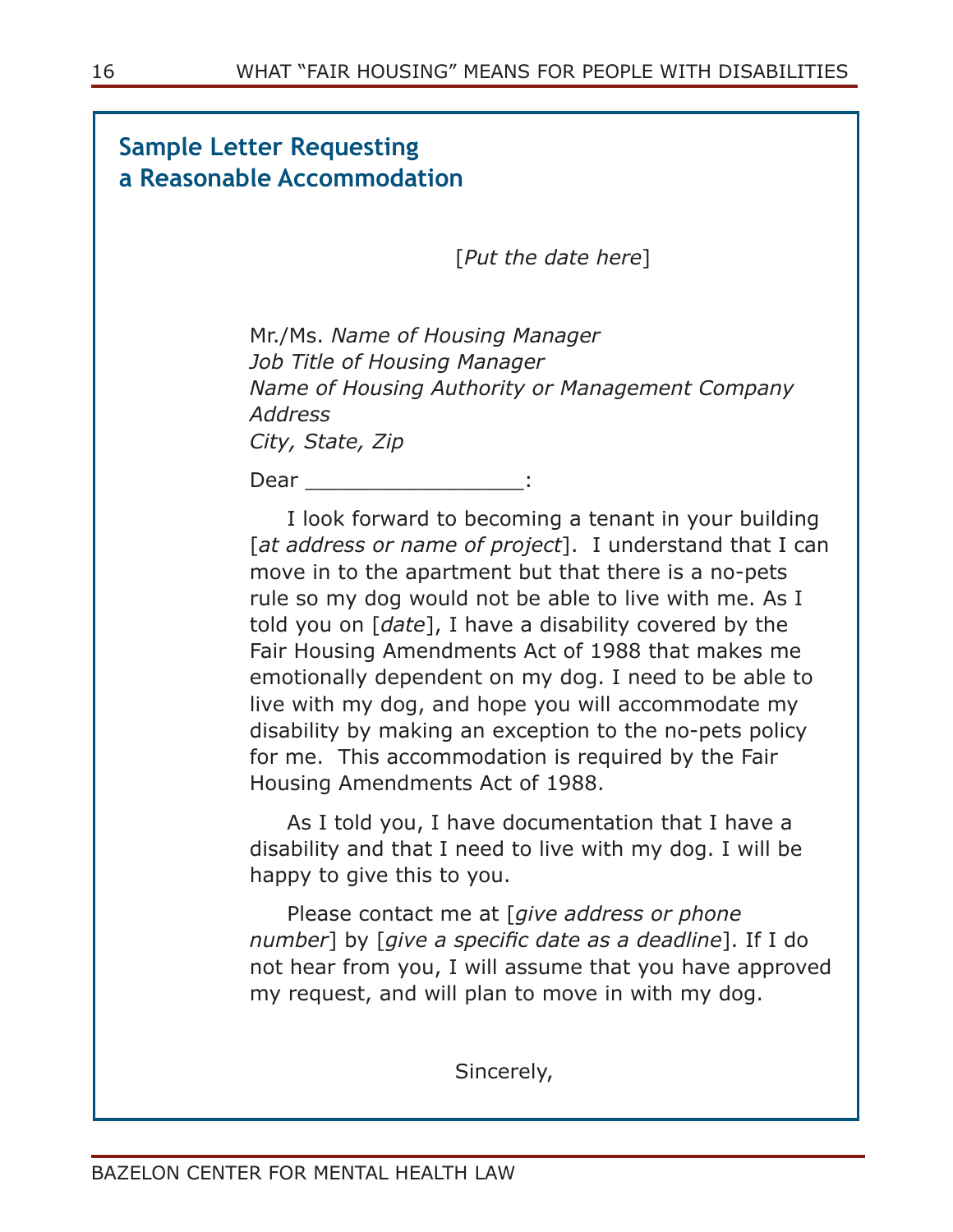For example, if you need a support animal, you must provide a letter from the health professional who prescribed or recommended the service animal. The letter should explain how the animal is useful to you, but it need not disclose the exact nature of your disability.<sup>68</sup> Or if you lack a traditional credit history and need to have the prospective landlord accept a guarantor for the rent payment, you only have to supply proof that you have a disability (a document showing that you receive disability benefits, for instance) and an explanation of how the guarantor satisfies the landlord's legitimate concerns about rent payment.<sup>69</sup>

# **If I know I need a reasonable accommodation in order to apply for housing what should I do?**

If you need an accommodation to apply for housing, then you must disclose the fact that you have a disability and ask for the accommodation.70 An accommodation might be having the application mailed to you, getting help in filling it out, or having the interview take place at your home. If, because of your disability, you missed a deadline or forgot to provide information, you should request an accommodation, such as having your application reconsidered or being put back on the waiting list.

You may also need an accommodation that allows you to meet otherwise disqualifying requirements. For example, if your disability caused you to have a bad credit history (or no credit history), you may ask the landlord to accept other assurances that you will pay the rent, such as a guarantor or having the rent deducted directly from your disability benefits.

### **What if my need for an accommodation arises after I am already a tenant?**

You are entitled to an accommodation *whenever* you have a need for one.71 You must request an accommodation—do not assume the landlord is aware of your need. However, do not allow the landlord to impose an unwanted or inappropriate accommodation.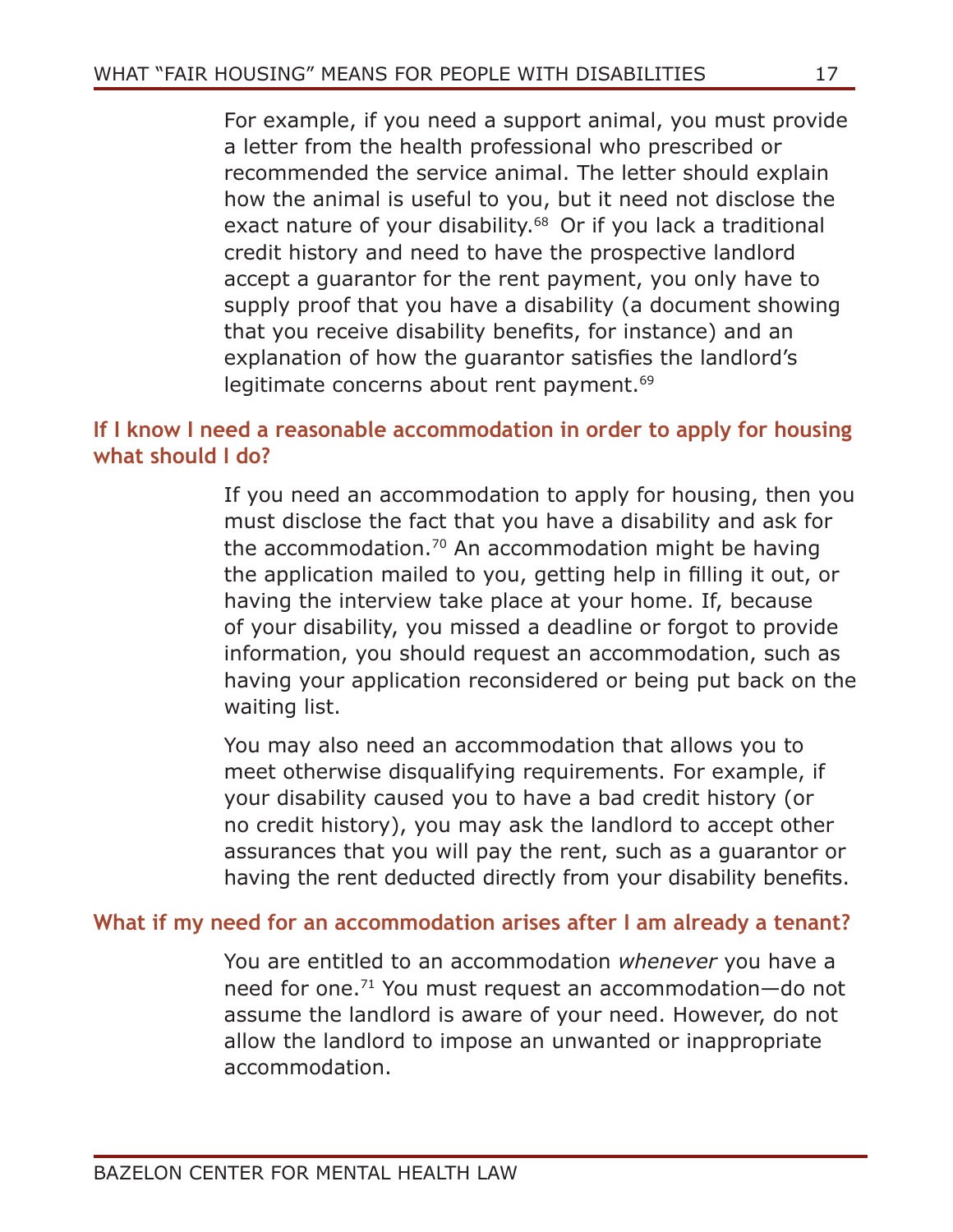## **If I have already gotten an accommodation, does my landlord have to provide me with a different or additional one?**

The law does not limit the number of accommodations you may request. If your disability has changed or you need an additional or different accommodation, it should be granted if it is reasonable.

# **Can I be forced to accept a reasonable accommodation if I have not requested one at all?**

No. You always have the right to refuse an accommodation or "help" if you do not want or need it.<sup>72</sup> In fact, a landlord is prohibited from trying, because of your disability, to impose conditions on you that are different from conditions imposed on other tenants.

# **What to Do If Your Request Is Not Granted**

# **What should I do if my landlord rejects my request for a reasonable accommodation?**

A landlord is not required to grant every request for accommodation. You may want to ask a lawyer or other advocate to assess whether your request would create an undue burden on your landlord or amount to a fundamental alteration of the housing—the two reasons a landlord can give for denying an accommodation.<sup>73</sup> Therefore, to prove that an accommodation is necessary to help you meet the terms of your lease, you may need the help of a doctor or other medical professional, a peer-support group or a nonmedical service agency.<sup>74</sup>

Once you have proven your need for an accommodation, the landlord's only option is to determine whether or not granting it would constitute an undue burden or fundamental alteration. If it would not, the landlord must grant your request.<sup>75</sup> In evaluating your request, the landlord is entitled to ask for proof that you need the accommodation you are proposing.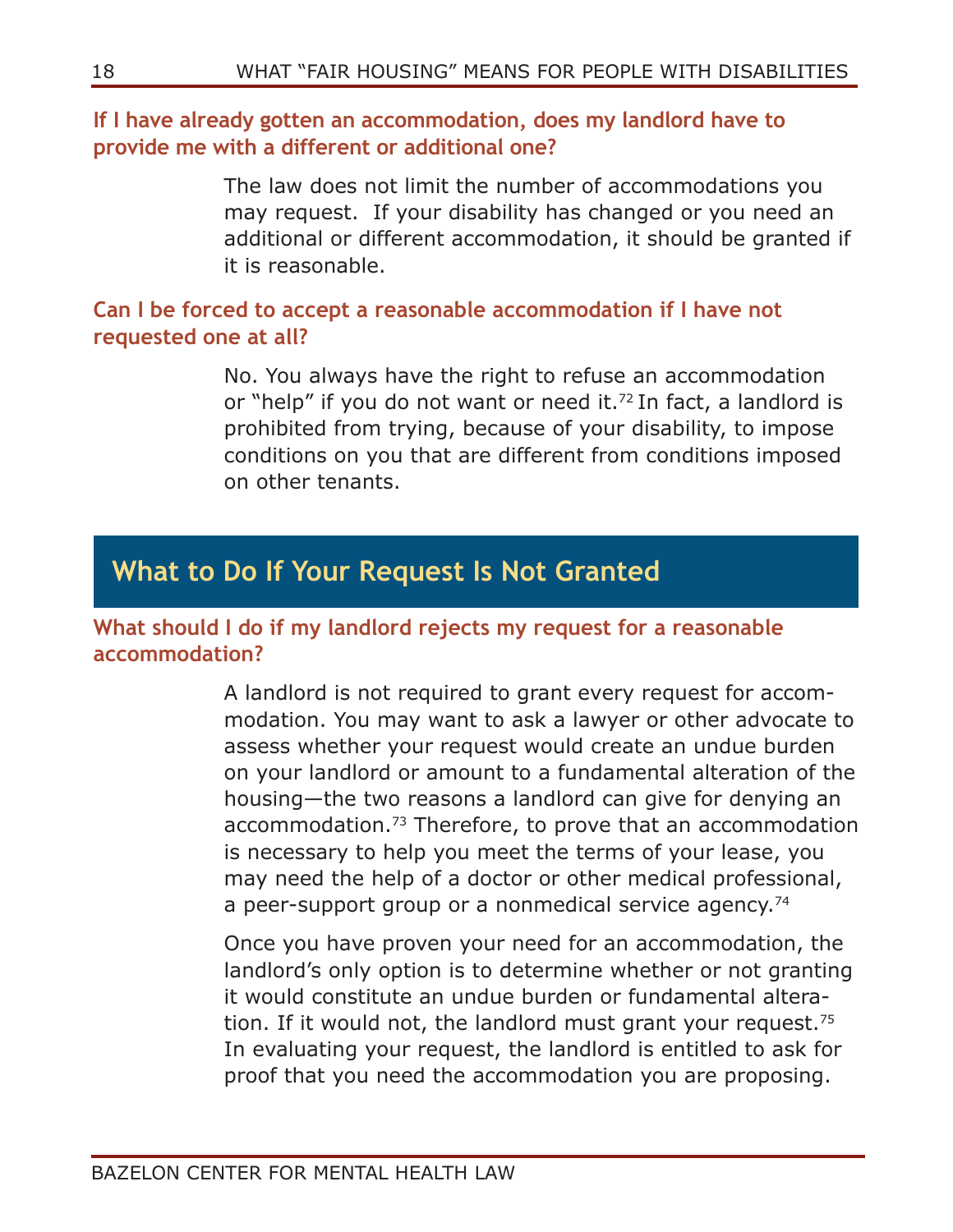You may file a discrimination complaint at any time if the landlord refuses to grant your request after you have provided sufficient proof of your need for the accommodation.

# **What if my landlord refuses to acknowledge my request?**

Your landlord cannot ignore your request for an accommodation.76 If he does, you may file a discrimination complaint as explained beginning on page 27.

# **What if my landlord rejects my proposed accommodation and insists that I accept a different one?**

Your landlord cannot reject your proposal and suggest an alternative unless it has already been determined that your request imposes an undue burden. Even if such a determination has been made, you are still not required to accept the landlord's alternative if you do not believe it will work. If you believe it will work, you may want to agree to the landlord's suggested accommodation.

If you do not think the landlord's alternative plan will work, you should explain your reasons. You may:

- $\triangle$  agree to the plan under protest and write the landlord a letter saying that this was not the accommodation you requested and you do not think that it will work completely;
- ▲ give the landlord a letter from a doctor or health care worker explaining why the plan will not work;
- ▲ contact a lawyer or other advocate to help you;
- $\blacktriangle$  if you live in public or assisted housing, file a grievance with the housing authority or landlord; or
- ▲ file a complaint with HUD.

# **If I am being evicted because of behavior that is a result of my disability, what should I do?**

If your landlord tries to evict you because of your disability or because of disability-related behavior that would not other-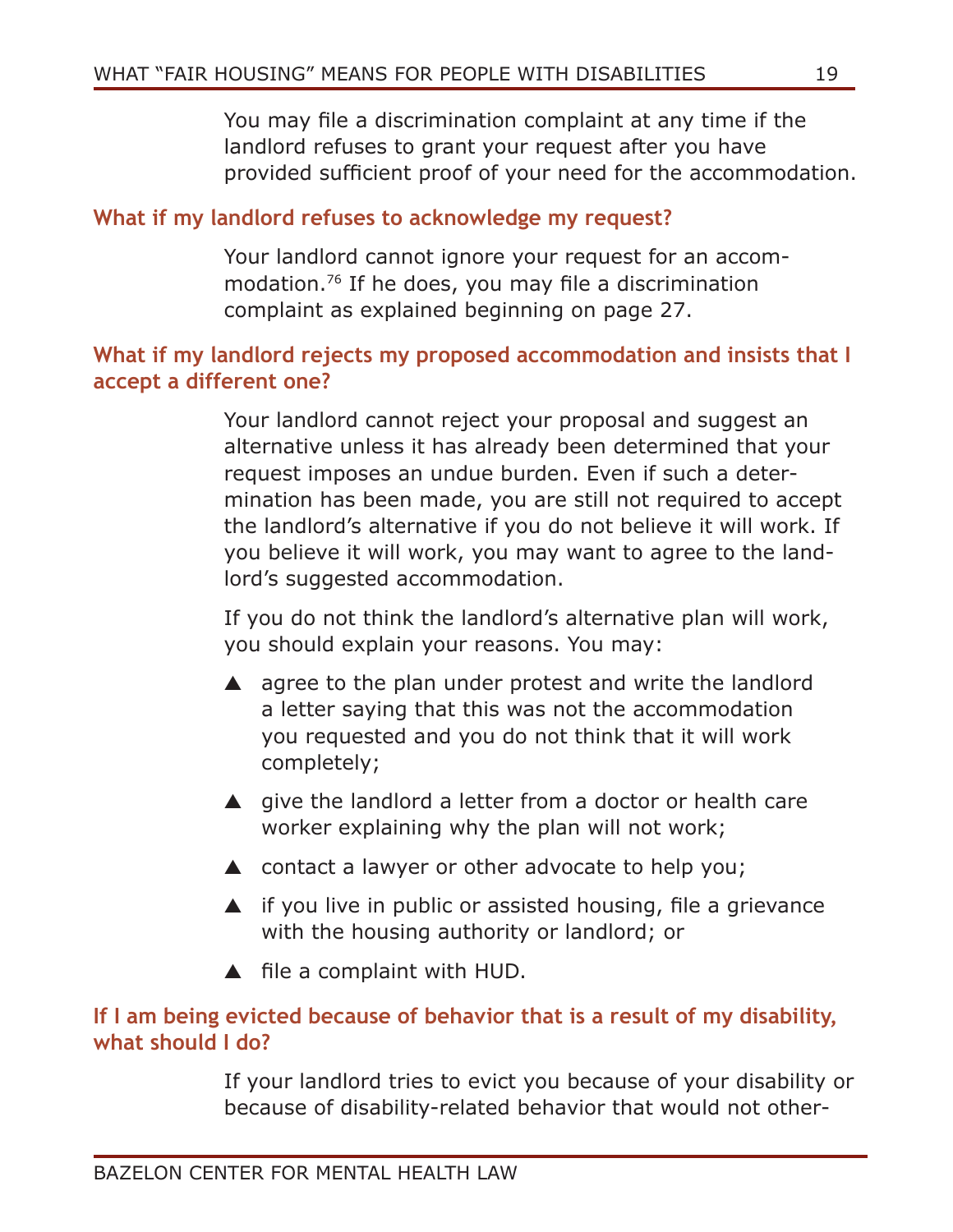wise be considered a breach of your lease, the landlord is illegally discriminating against you.<sup>77</sup> If your behavior has resulted in a lease violation and you believe that a reasonable accommodation will enable you to comply with the terms of your lease, then ask for the accommodation and explain how it will change your compliance. A landlord may be required to give you time to secure services that might enable you to comply with the terms of your lease.<sup>78</sup>

In some cases, even if your behavior could be considered a direct threat to other tenants, a landlord must allow you to obtain services that would address the behavior before evicting you.<sup>79</sup> If your disability makes it hard for you to communicate verbally and, as a result, you get easily frustrated and appear threatening to management staff, you might request that all communication be in writing.<sup>80</sup>

A landlord may also be required to make accommodations before evicting you if your disability makes it difficult for you to maintain your apartment, leading to its deterioration.<sup>81</sup> You might ask for an opportunity to arrange for someone to help you maintain the apartment.<sup>82</sup> Or, if you are hospitalized, a landlord may have to allow early termination of your lease<sup>83</sup> or postpone the eviction hearing until after your hospitalization.<sup>84</sup>

If the landlord refuses to provide the reasonable accommodation, you may want to contact a lawyer or an advocate immediately for assistance. (See the section on where to get help, on page 43, for a list of legal services and protection and advocacy agencies.)

# **If a landlord is providing an accommodation and I continue to break the terms of my lease and now face eviction proceedings, what should I do?**

If you believe a different accommodation will enable you to follow the terms of your lease, then ask for it. The law does not limit the number of accommodations you may request or how many a landlord has to give you. However, if you have repeatedly violated your lease despite accommodations, your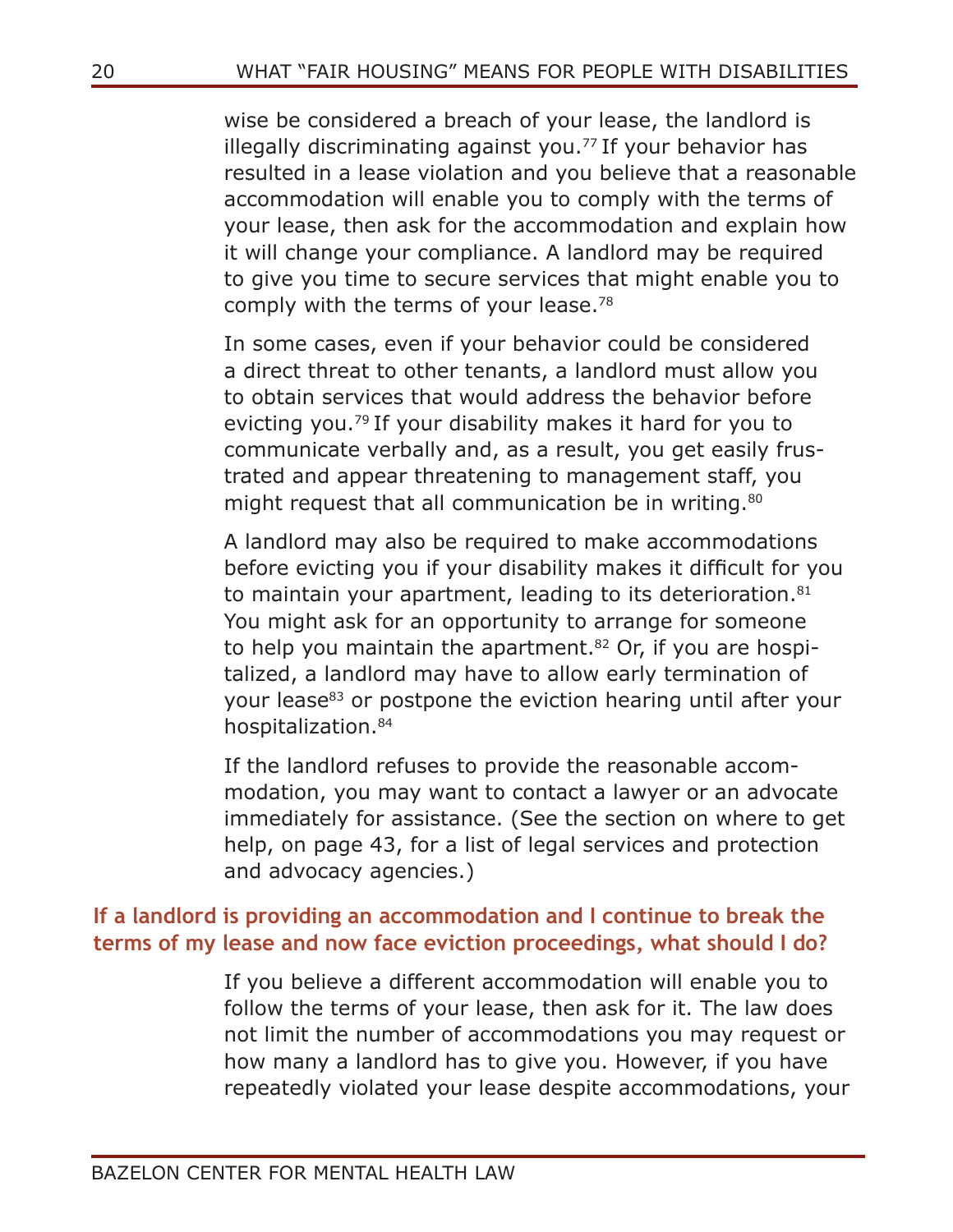landlord could refuse to consider another on the grounds that you are unable to show him that the accommodation will be effective in solving your lease violations. At this point you need to consider whether you need a different type of housing, legal advocacy, other types of advocacy assistance, or all three.

# **Accessibility Requirements**

Multifamily housing built for first occupancy after March 13, 1991 must have certain accessibility and adaptability features. The FHA includes specific design and construction requirements (see the box on page 23) that apply to all units in buildings with elevators. $85$  In buildings without elevators, only the ground-floor units must be accessible.<sup>86</sup> Units on certain sites may be exempt because of the terrain or unusual characteristics of the site.87

These requirements apply whether the multifamily housing is being built for rental or for sale—even if a buyer might choose not to have accessibility features. The Rehabilitation Act and Title II impose somewhat stricter requirements on federally funded and state or locally funded housing.<sup>88</sup>

Many builders are still unaware of these requirements, and municipal governments sometimes fail to include them in local building codes. Don't be afraid to ask a builder or government official if new multifamily housing meets Fair Housing Act specifications.

# **What if my apartment doesn't meet the minimum accessibility requirements?**

If your apartment

- ▲ was built for first occupancy after March 13, 1991;
- ▲ is in a building with four or more units; or
- $\blacktriangle$  is a ground floor unit or is in a building with an elevator;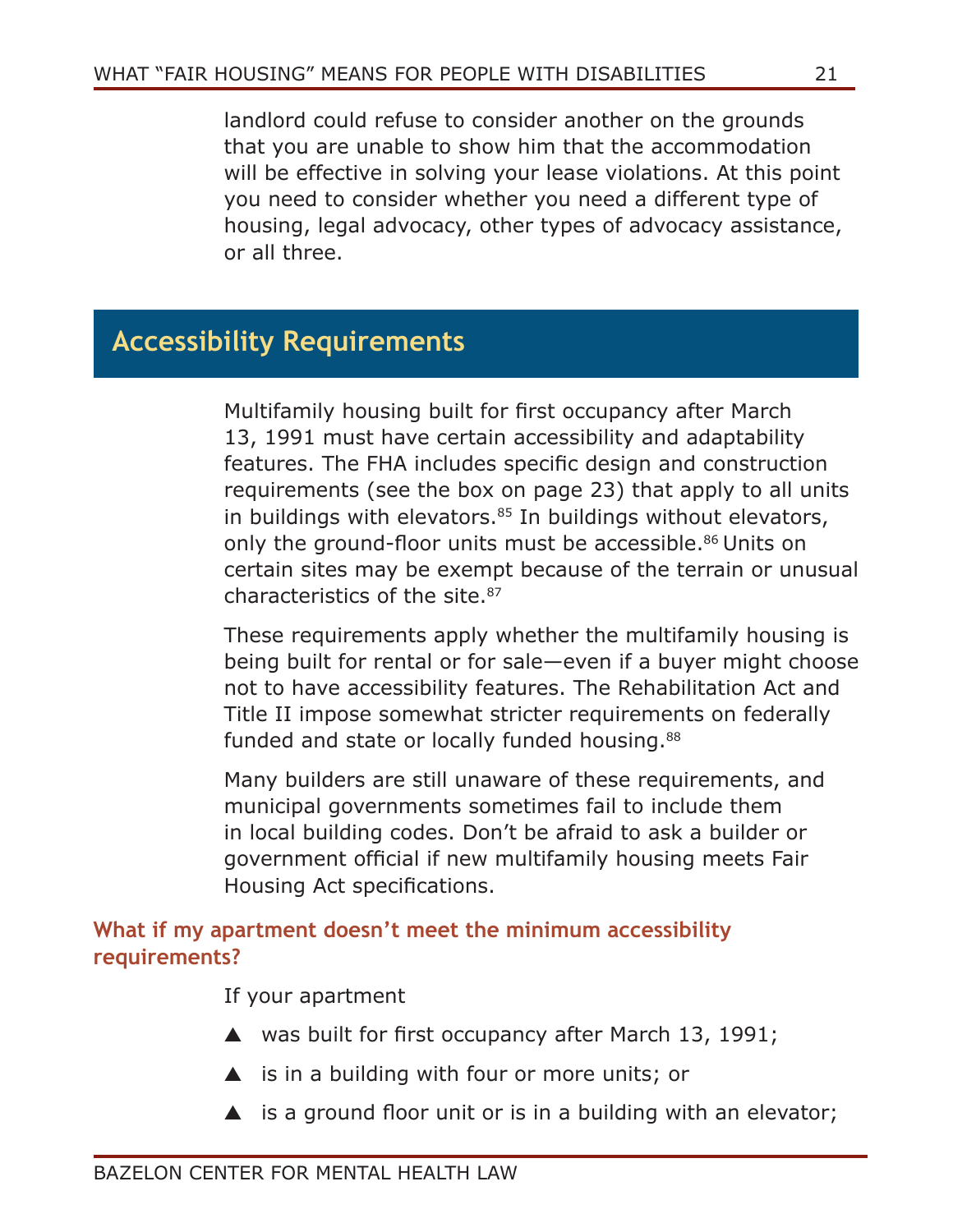and the unit does not meet the accessibility requirements, you may want to file a complaint, as described below. You may also want to contact a lawyer or an advocate for assistance (see page 43).

If your apartment does not meet these conditions, it is not covered by the federal accessibility requirements. **(However, state or local law may require accessibility features beyond these.)** You may need to make a reasonable modification to the physical structure of the apartment in order to allow you to continue living in it. Reasonable modifications are discussed on page 24.

### **What if I need modifications in new construction?**

The design features listed in the box opposite are minimum requirements. If you need more accessibility, you may request modifications. If you do, you will be responsible for any cost beyond the cost of meeting the minimum requirements, which the builder pays.<sup>89</sup>

For example, the FHA only requires kitchens and bathrooms to be "usable" in a way that allows someone in a wheelchair to maneuver.<sup>93</sup> Suppose a builder follows the accessibility quidelines and produces a bathroom layout with a parallel approach to a vanity with a cabinet below it. If you prefer a forward approach and want a pedestal sink without cabinets, you may pay for the modification, with the builder's permission. If the pedestal sink costs \$350, while the cabinet vanity costs \$300, you would be responsible only for the \$50 difference.

# **What if a builder won't make newly built units accessible?**

If the builder's refusal means that you are denied housing because of your disability, you may file a complaint as described on page 27. If you do, file it right away, especially if the building is still under construction. Design corrections are easier to make before construction is too far along. If necessary, a court can issue a temporary restraining order to prevent further construction while your complaint is investigated.94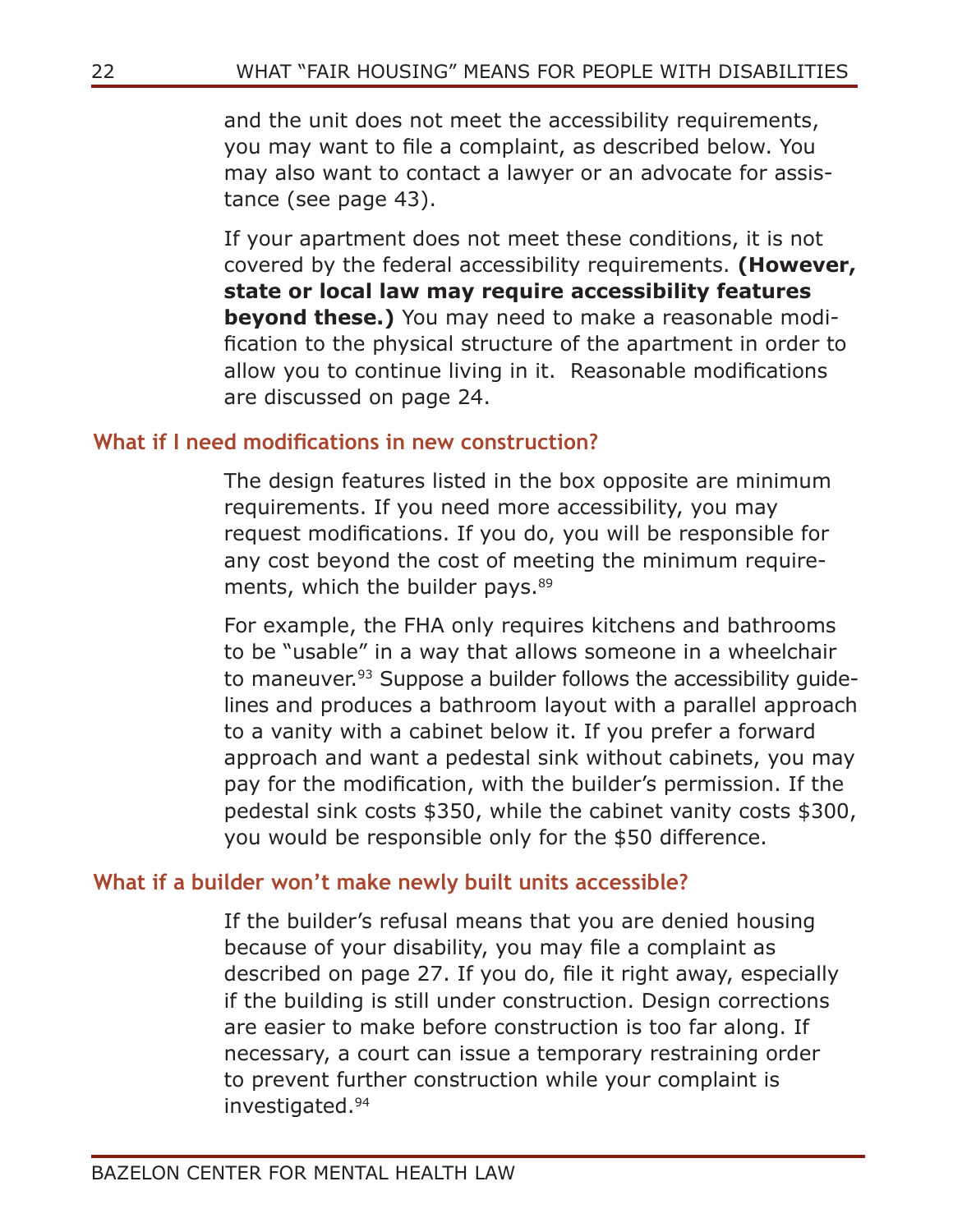# **Requirements for new housing:**

New multifamily housing with four or more units, built for first occupancy after March 13, 1991, must include:

- an building entrance that is wide enough for a wheelchair accessed via a route without steps;
- ◆ accessible public and common-use areas;
- $\bullet$  doors that allow passage by a person in a wheelchair;
- ◆ an accessible route into and through the dwelling unit;
- ◆ light switches, thermostats and other environmental controls in accessible locations;
- reinforcements in bathroom walls for later installation of grab bars; and
- $\bullet$  kitchens and bathrooms that allow a wheelchair to maneuver about the space.<sup>90</sup>

The builder must ensure that these features are included, but has some design flexibility. The builder may look to existing standards for design of accessible buildings, such as the American National Standards Institute (ANSI) standard, or the Uniform Federal Accessibility Standard (UFAS).<sup>91</sup>

HUD published the final Fair Housing Accessibility Guidelines on March 6, 1991.<sup>92</sup> HUD's Fair Housing Offices will answer questions about the guidelines. The Washington DC phone number is 202-708-2618; ask for the Office of Program Compliance.

Builders may use any of these design standards as long as they satisfy the law's requirements.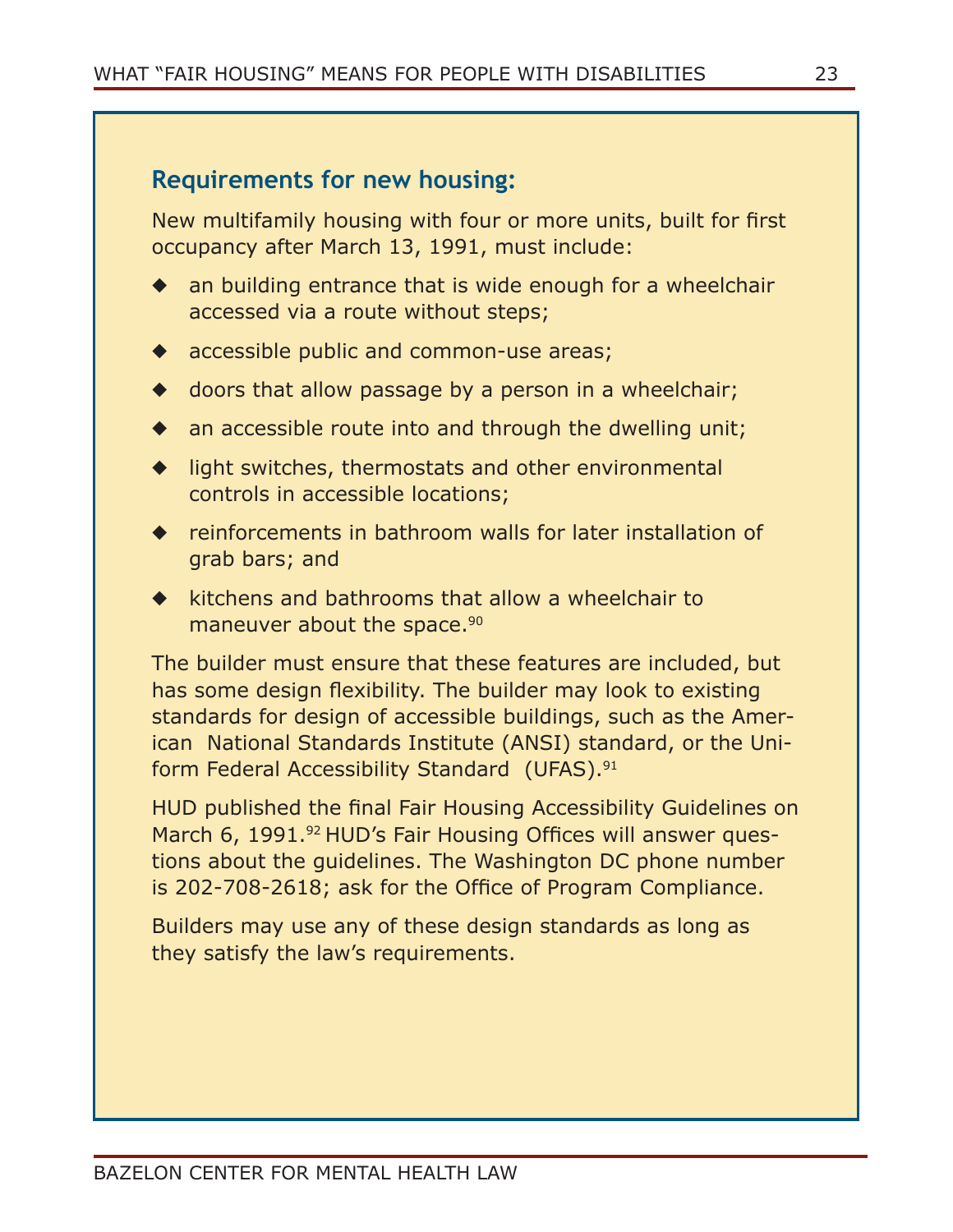# **Reasonable Modifications**

Sometimes a person with a disability needs to make physical changes in a dwelling. A landlord must allow a tenant to make modifications to an apartment or common areas if the modifications are "reasonable" and necessary for the tenant to use and enjoy the dwelling unit.

# **Is a landlord required to let me make physical changes to my unit, building or grounds?**

Yes, your landlord must let you make a change as long as it is a "reasonable modification."95 A landlord can condition approval of a modification on assurance that the modification will be done properly and will comply with all necessary building and architectural codes. The landlord can also require that when you move out, you leave the unit in a condition acceptable to someone who doesn't need the modifications you have made.96 However, you do not have to undo modifications that will not interfere with the next tenant's ability to use and enjoy the unit. $97$  For example, if you removed a cabinet below the bathroom sink to accommodate your wheelchair, you would probably have to replace it. But you would not have to narrow doorways that you widened to accommodate a wheelchair.

# **Who must pay for these physical changes?**

The answer depends on the type of housing you are renting and the laws that apply to it. A landlord who is subject *only*  to the Fair Housing Act does not have to pay for the changes you request.98 However, the FHA requires that any new multifamily housing *built to be occupied for the first time after March 13, 1991* must be architecturally accessible (see page 23). If a covered multi-family dwelling does not meet accessibility standards, the housing provider must pay the cost of bringing it into compliance.

If your landlord receives federal funds and is, therefore,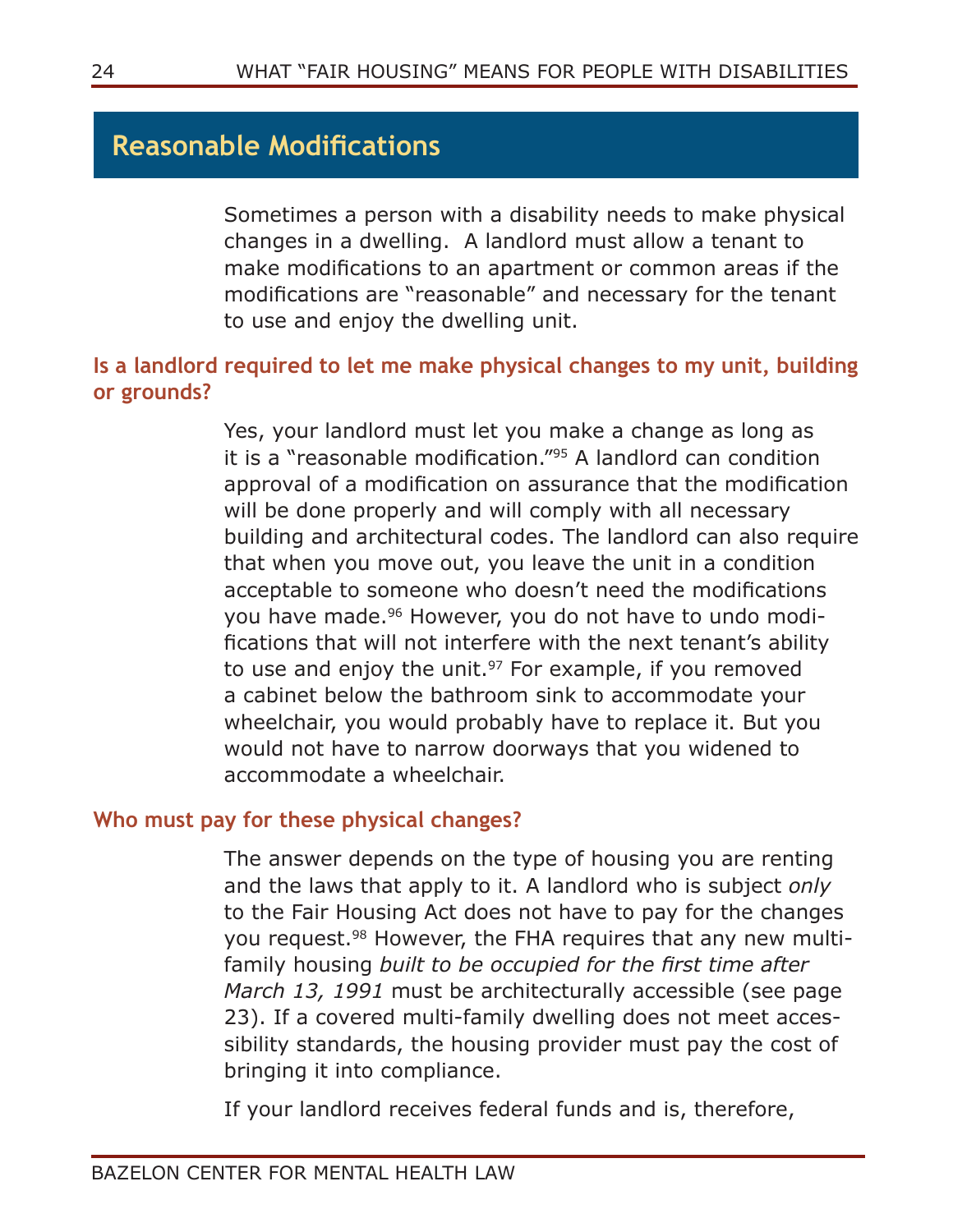covered by Section 504 or Title II of the ADA, he may be required to make physical changes to accommodate your disability and to pay for those changes, unless it would cause him significant financial or administrative hardship.<sup>99</sup> Each time a tenant requests a physical modification, the landlord must consider whether the work is reasonable in light of the total budget of the complex. The landlord should provide whatever part of the cost he is able to pay, and must allow you to make the change if you can pay enough of the remaining cost to eliminate the hardship.

# **Does the landlord have a right to approve or disapprove my modifications even if I pay for them?**

Yes. If you need to modify the interior of a unit, the landlord may require you to agree to restore the unit to its condition before the modification, except for reasonable wear and tear.<sup>100</sup> Before receiving permission to modify your unit, you may have to provide a description of the modifications and assurance that they will be done in a workmanlike

# **A reasonable modification could be:**

- installing an automatic water faucet shut-off for people who can't remember to turn off the water;
- ◆ installing a ramp for a tenant who could not otherwise access her mobile home;
- ◆ installing pictures, color-coded signs or pathways for people whose cognitive disabilities make written signs impossible to use;
- installing carpeting or acoustic tiles to reduce noise made by a person whose disability causes him or her to make a lot of noise;
- disconnecting a stove and installing a microwave for a person unable to operate a stove safely.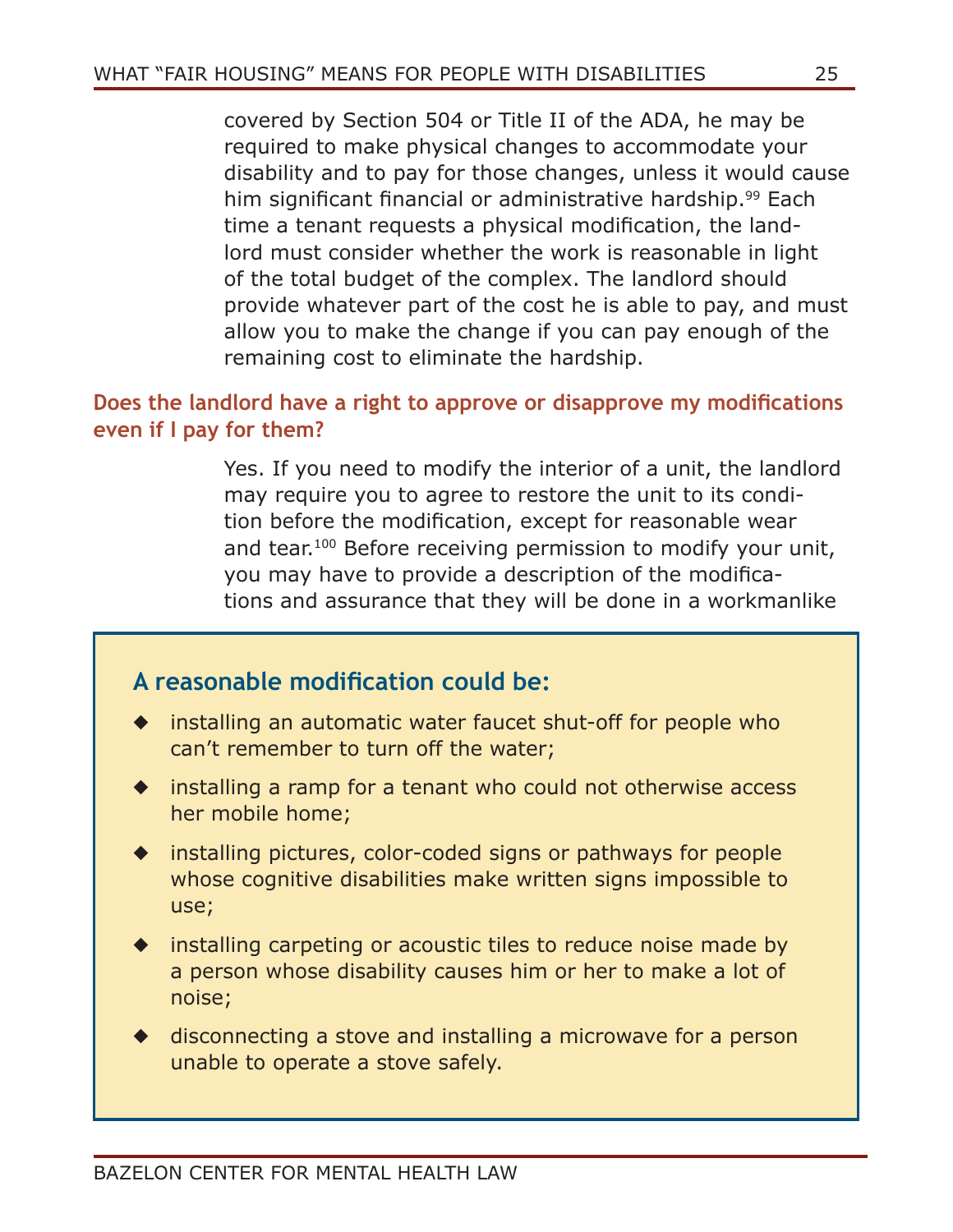manner.<sup>101</sup>The landlord may also require you to obtain any necessary building permits.102

If a landlord refuses to allow the modifications and instead proposes an alternative design that will not meet your needs, you are not obligated to accept the proposed modification and should re-assert your right to make reasonable modifications that do meet your needs.<sup>103</sup> Unless the modification imposes an undue burden or fundamental alteration, a landlord does not have the right to make you even consider alternative designs.104

# **Must I set money aside to restore the unit?**

Some kinds of modifications may be quite costly to undo. For example, suppose you wanted to lower the kitchen counters and take out cabinets so a wheelchair could fit underneath. A new tenant who didn't use a wheelchair would want the counters raised. Before giving permission for you to make such a change, your landlord may require you to pay into an interest-bearing escrow account the amount estimated for the restoration.105

# **How to Challenge Discrimination**

# **How do I challenge housing discrimination?**

Challenging discrimination can be done in various ways, depending on the particular law involved and how you wish to proceed. If your landlord has internal grievance procedures, you can use them. Or you may wish to file an administrative complaint with HUD or a lawsuit on your own. You can also use FHA requirements as a defense in an eviction proceeding in state court.106

If you file a discrimination complaint, it is very important to act *soon* after the discrimination occurs, or you could lose your legal right to complain. All three federal laws have filing deadlines, often called "statutes of limitation." You must file an administrative complaint with HUD under Section 504 and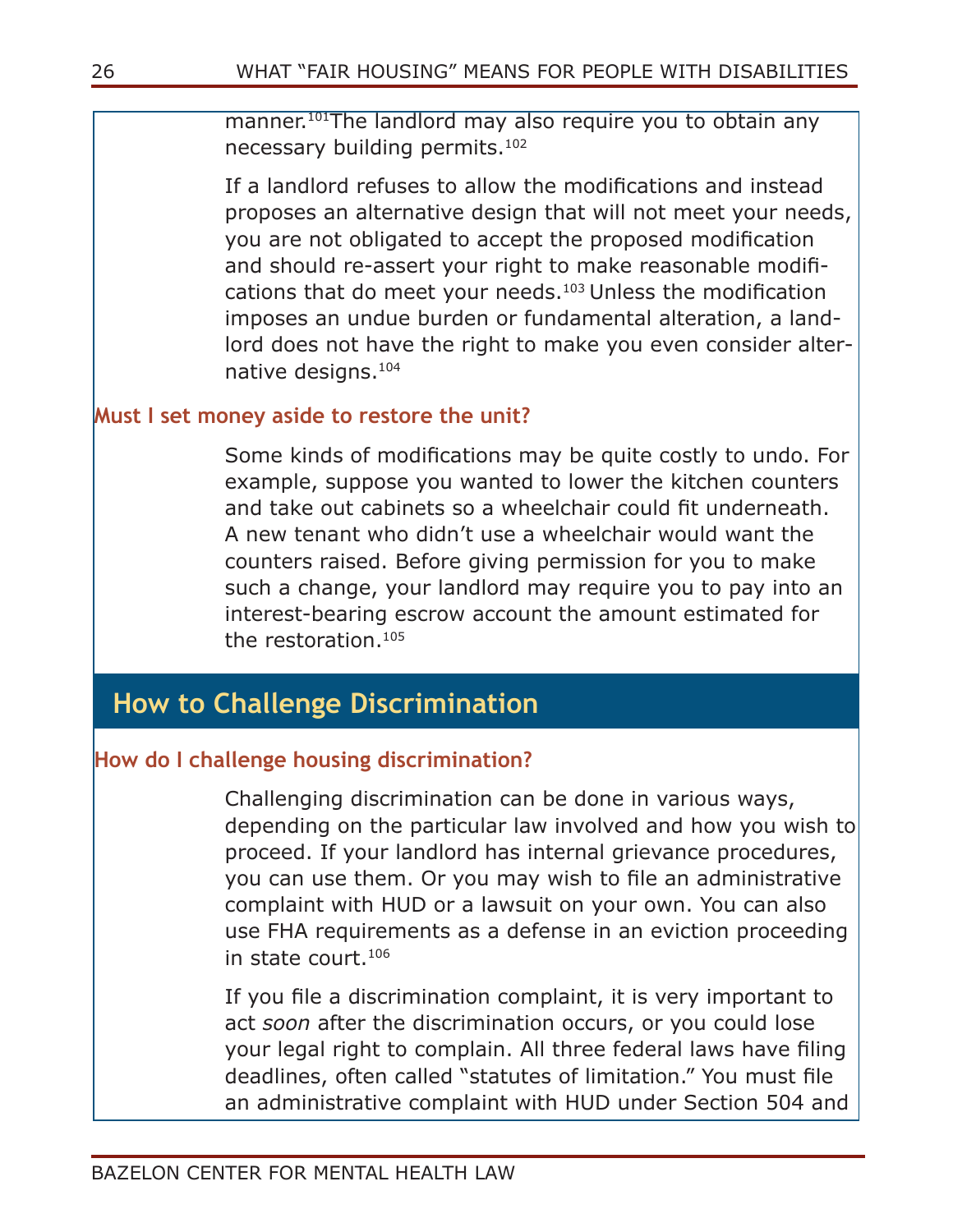Title II of the ADA within 180 days, $107$  but you have one year to file an administrative complaint under the FHA.<sup>108</sup> Each of these laws also has a different time frame for filing a lawsuit in federal court.

The table on the next page summarizes the federal laws and their enforcement procedures.

# **How do I file a complaint under the FHA with HUD?**

Contact your nearest HUD Fair Housing and Equal Opportunity (FHEO) field office or call HUD's toll-free complaint hotline: 1-800-669-9777; TDD 1-800-927-9275. Request HUD form 903.1, a housing discrimination information form. You can also copy and use the version of form 903.1 at the end of this booklet. When you complete the form, describe as clearly and fully as you can what happened that you believe was discriminatory, including all relevant dates. If you believe a series of events led to the discriminatory denial of housing, describe each, with its date. It's often useful to ask a lawyer or other advocate to help you file the complaint, although it is not necessary.

Be sure to keep copies of your complaint and all other documents, contracts, leases, brochures and any other papers related to it.

HUD should conduct an investigation within 100 days of the date you filed your complaint.<sup>109</sup> If HUD has certified that a state's or locality's law, procedures and remedies are "substantially equivalent" to those provided in the FHA, the agency will automatically refer any complaint to the state or local administrative office for investigation and resolution.<sup>110</sup>

You can also file a complaint directly with your state or local "substantially equivalent" enforcement agency (likely to be listed in the phone book section on government agencies, under "human rights," "human relations" or "civil rights"). However, to make sure all of your rights are preserved, it is best to file directly with HUD as well.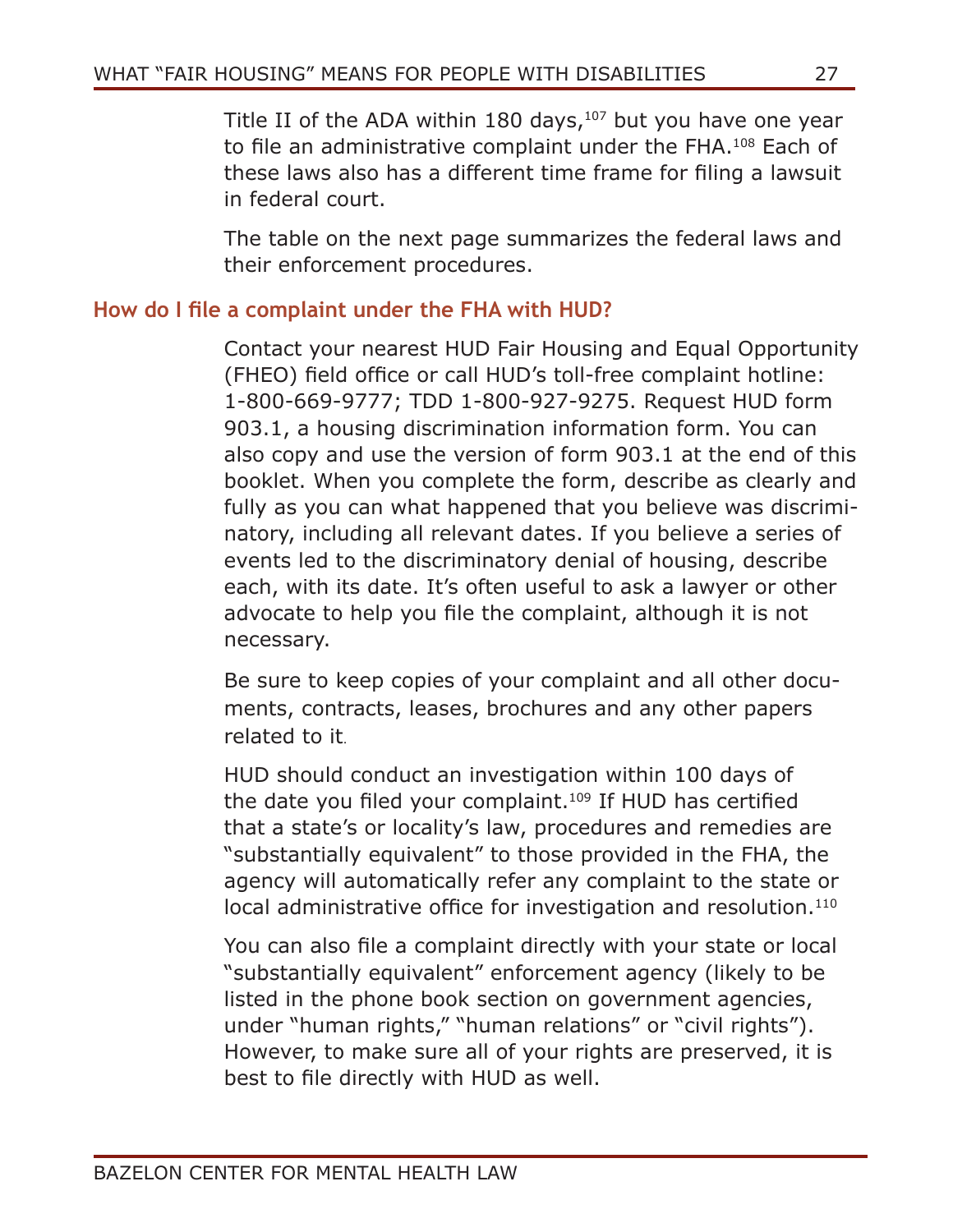| <b>LAW</b>                                                                             | <b>ENFORCEMENT</b>                                                                                                                                                                                                                                                   | <b>REMEDIES</b><br>(what you can get if you prove<br>discrimination)                                                                                                                                                                                                                                                               |
|----------------------------------------------------------------------------------------|----------------------------------------------------------------------------------------------------------------------------------------------------------------------------------------------------------------------------------------------------------------------|------------------------------------------------------------------------------------------------------------------------------------------------------------------------------------------------------------------------------------------------------------------------------------------------------------------------------------|
| Rehabilitation<br>Act, 29 U.S.C.<br>§ 794 ("Section<br>504"                            | Grievance with housing<br>agency or authority if it<br>employs 15 or more<br>people or administrative<br>complaint with federal<br>agency providing the<br>financial assistance,<br>within 180 days of<br>discrimination, and/or<br>federal court, within 3<br>years | The housing agency can lose<br>its federal money; you can<br>get money damages for<br>actual financial losses and<br>attorney's fees, and for<br>emotional distress. The court<br>could order the housing<br>authority or agency to stop<br>discriminating against you<br>and to give you an<br>apartment or do something<br>else. |
| Fair Housing<br>Amendments<br>Act, 42 U.S.C.<br>§ 3601 et seq.                         | Complaint to HUD within<br>1 year of discrimination,<br>and/or lawsuit within 2<br>years                                                                                                                                                                             | You could get money<br>damages including emotional<br>distress damages, punitive<br>damages and attorney's<br>fees, and the court could<br>order the housing authority<br>or agency to stop<br>discriminating against you<br>and/or to do something, like<br>give you an apartment or a<br>reasonable accommodation.               |
| Title II of the<br>Americans with<br>Disabilities Act,<br>42 U.S.C. §<br>12101 et seq. | Grievance with housing<br>agency or authority if it<br>employs 50 or more<br>people or complaint to<br>designated federal<br>agency, within 180 days,<br>and/or lawsuit in state or<br>federal court, within 3<br>years                                              | You could get money<br>damages, including<br>emotional distress damages,<br>attorney's fees and costs,<br>and the court could order the<br>housing agency or authority<br>to stop discriminating<br>against you and/or to do<br>something, like give you an<br>apartment or a reasonable<br>accommodation.                         |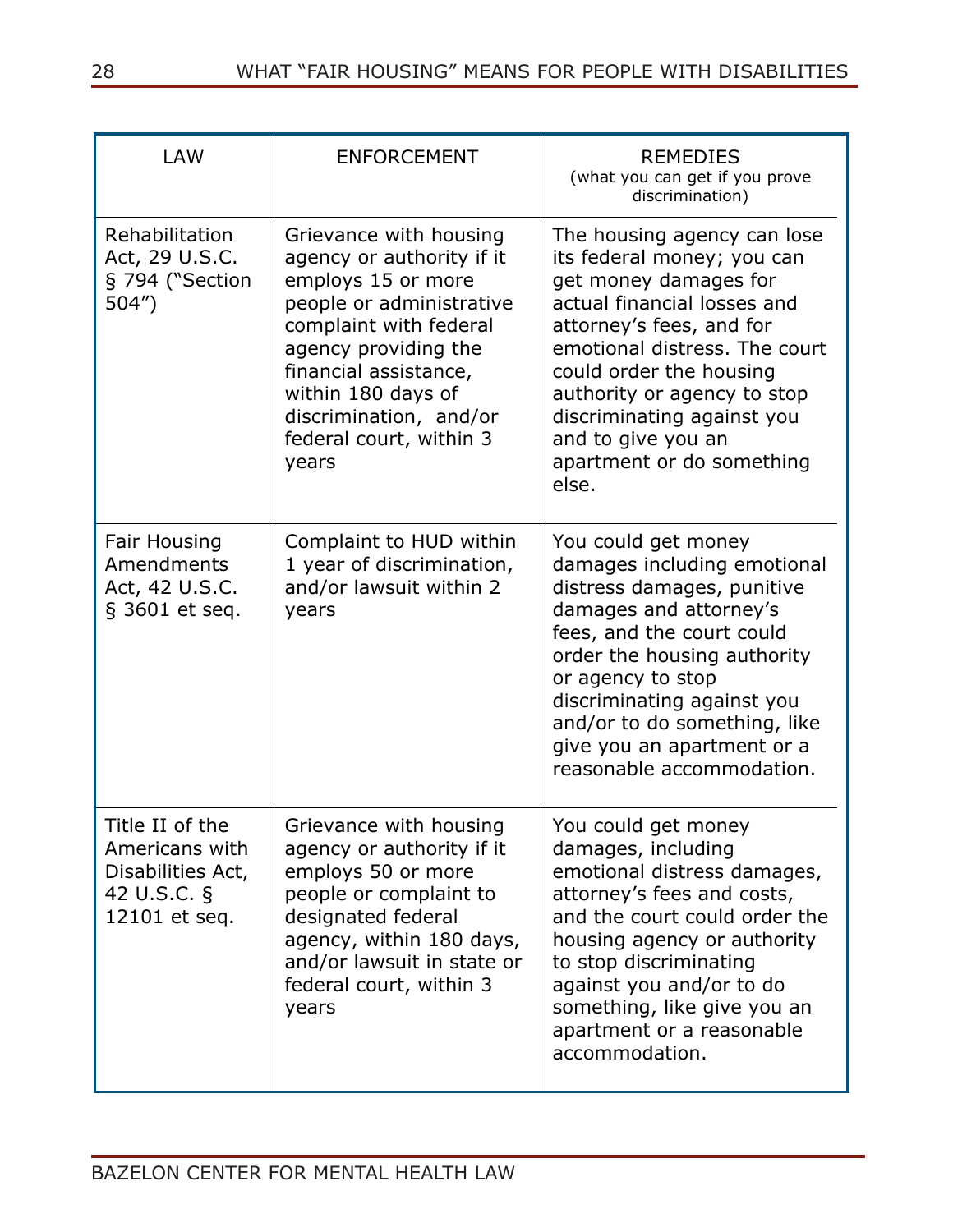## **What happens after I file a complaint with HUD?**

Initially, a HUD investigator will determine whether you and your situation meet the basic requirements for making a complaint. Then HUD (or the equivalent state or local agency) will conduct an investigation of your complaint within 100 days of the filing date.<sup>111</sup> During this investigatory period, HUD will try to "conciliate" your case, using mediation or other forms of negotiation to try to get you and the landlord to reach an agreement that will resolve the complaint without going to an administrative hearing or to court. Neither you nor the landlord is required to engage in conciliation or to settle the complaint.<sup>112</sup>

If no agreement can be reached, HUD issues a final report on whether or not there is "reasonable cause" to believe discrimination may have occurred.<sup>113</sup> If HUD finds that there is reasonable cause, it will issue a "charge of discrimination."114

Once a charge of discrimination has been issued, either you or the landlord can choose, within 20 days, to have the case moved to federal court.<sup>115</sup> If the case goes to federal court, the Department of Justice will represent you.<sup>116</sup> If you don't take the case to court, HUD attorneys will represent you in a trial before an administrative law judge. $117$  The trial will be held within 120 days after the charge was issued.<sup>118</sup>

### **Can I file a lawsuit directly in federal court?**

Yes. You do not have to use the administrative process to enforce your fair housing rights. The FHA gives you the right to file a discrimination complaint directly in federal district court.119 You must file your complaint within two years of the date the discrimination occurred.<sup>120</sup> Although not required, it is best to have a lawyer represent you in court.

#### **What if I want to go to court but can't afford a lawyer?**

If you can't afford to hire your own lawyer, the FHA authorizes (but does not require) judges to appoint a lawyer to represent you. If the judge doesn't appoint one, you may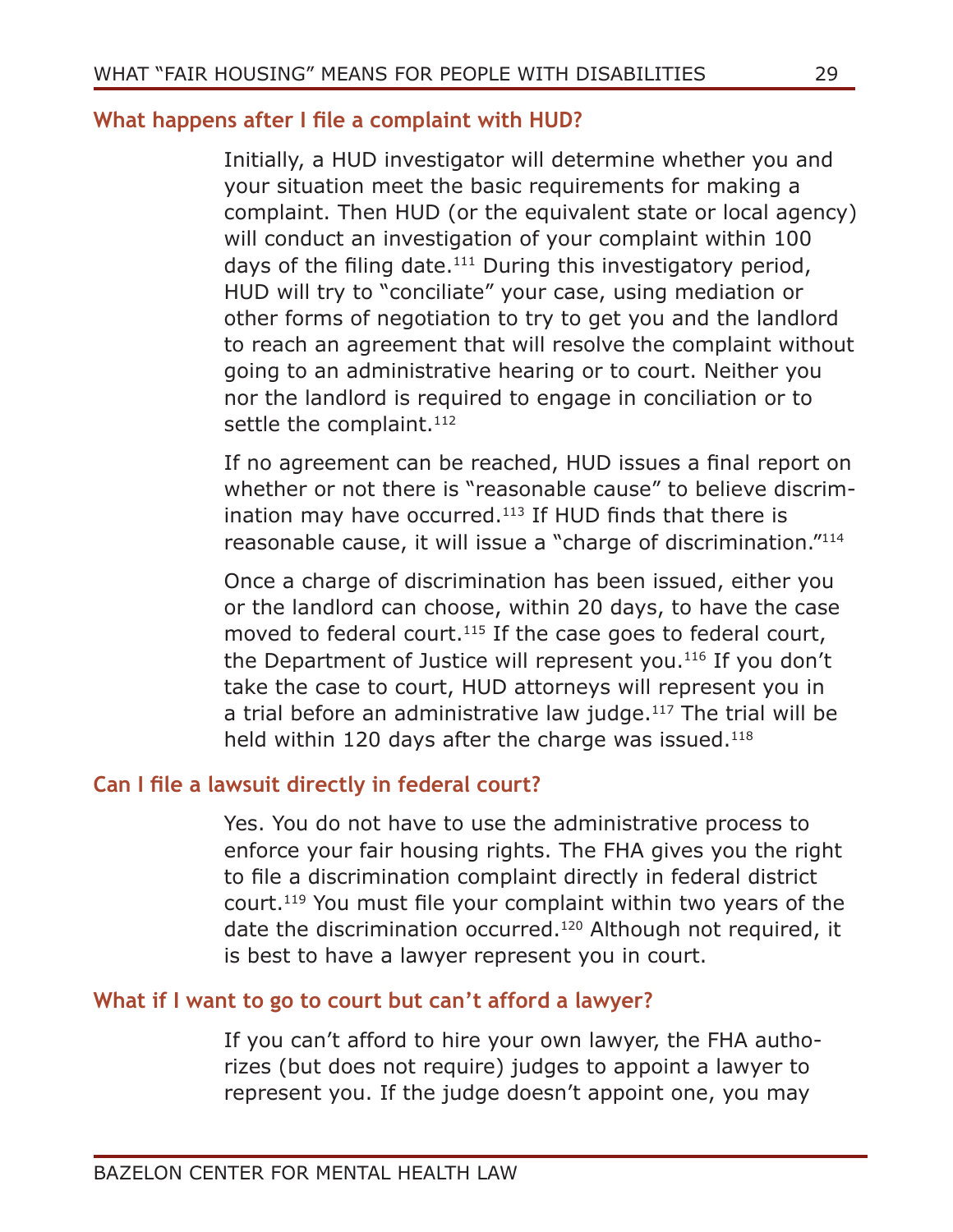have to proceed in court *pro se*, or without an attorney.<sup>121</sup> Some lawyers at public-interest organizations or in private law firms are willing to represent individuals in lawsuits without advance payment for their time. Under the FHA, successful claims often lead to the payment of attorney's fees by the defendant.

# **Notes**

- 1 42 U.S.C. § 3601. Originally, the Fair Housing Act only prohibited discrimination based on race, color, religion or national origin in the sale, rental or financing of housing. In 1974, discrimination on the basis of gender was added and, in 1988, the Act was amended to include familial status and persons with disabilities. The Fair Housing Act uses the nowoutmoded term "handicap." Because that term is defined identically with "disability" in the Rehabilitation Act of 1973 and the Americans with Disabilities Act, we use "disability" in place of "handicap."
- 2 29 U.S.C. § 794. Section 504 provides that no program receiving federal financial assistance shall discriminate based on disability. Examples of housing that is covered by Section 504 include public housing or federally subsidized housing. Section 504 covers a wide range of programs besides housing.
- 3 42 U.S.C. § 12131. The Americans with Disabilities Act, 42 U.S.C. § 12101*,* is an antidiscrimination statute. It protects individuals with disabilities against discrimination in the areas of employment (Title I), public services (Title II), and privately-operated public accommodations and services (Title III). Title II of the ADA applies to housing provided by state and local governments, including public housing authorities and state housing finance agencies, regardless of whether they receive federal financial assistance. The U.S. Department of Justice's ADA regulations may be found at 28 C.F.R. Part 35 (public services)and 28 C.F.R. Part 36 (privately operated public accommodations), and at www.ada.gov.
- 4 42 U.S.C. § 3604(f)(1); 28 C.F.R. § 100.202.
- 5 For instance, a landlord believes a tenant has a disability, but the tenant has no such condition or has a condition that does not interfere with daily life. If the landlord tries to evict this tenant, he may be held liable for discrimination in regarding the tenant as having a disability. See 42 U.S.C. § 3602(h)(3) and 24 C.F.R. § 100.201 (definition of "handicap").
- 6 42 U.S.C. § 3602(h); 24 C.F.R. § 100.201 (1994).
- 7 For Section 504, see 29 U.S.C. § 706(7); 24 C.F.R. § 8.3. For the ADA, see 42 U.S.C. § 12102; 28 C.F.R. § 35.104.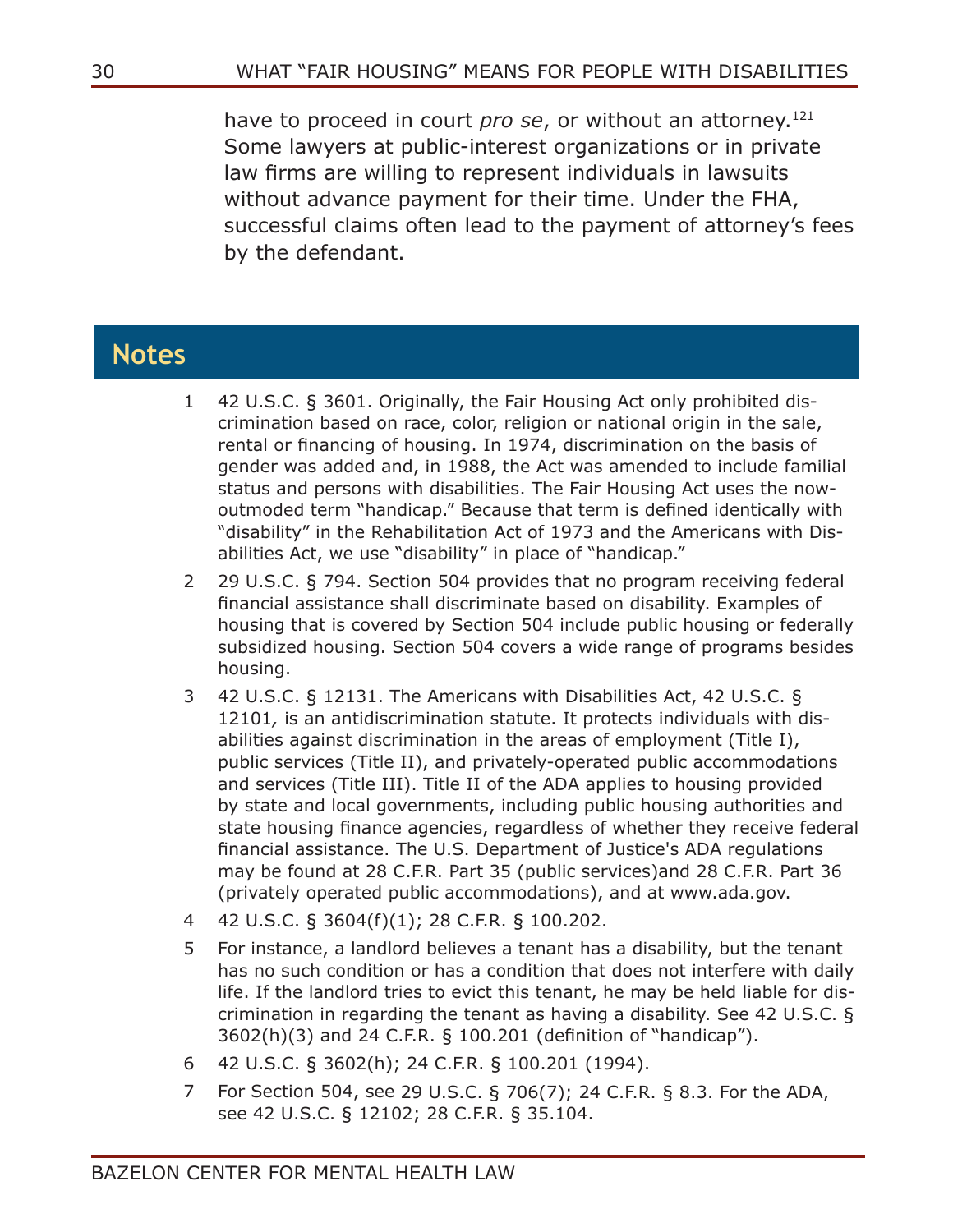- 8 See notes 6-7, above.
- 9 Alcoholism qualifies as a disability under all three laws. For the FHA, see 24 C.F.R. § 100.201(a)(2). For the ADA, see 28 C.F.R. § 35.104. For Section 504, see 29 U.S.C. § 706(7)(B) and 24 C.F.R. § 8.3.
- 10 For the FHA, see 42 U.S.C. § 3602(h)(3); 24 C.F.R. § 100.201. In *Peabody Properties, Inc. v. Sherman*, 638 N.E.2d 906 (Mass. 1994), the court held that a landlord who evicted a disabled tenant after he was convicted of possession with intent to distribute a controlled substance did not violate the FHA. In *United States v. Southern Management*, 955 F.2d 914 (4th Cir. 1992), the court held that the FHA "does not *per se* exclude...every person who could be considered a drug addict" but instead that "an individual who makes the effort to recover should not be subject to housing discrimination based on society's accumulated fears and prejudices associated with drug addiction." See *Shafer v. Preston Memorial Hosp. Corp*., 107 F. 3d 274 (4th Cir. 1997)("current use" can include use as recently as the past 30 days in the absence of clear evidence of abstinence or participation in a rehabilitation program). See also *Bay Area Addiction Research & Treatment, Inc. v. City of Antioch*, 179 F. 3d 725 (9th Cir. 1999)(Methadone clinics). For the ADA, see 42 U.S.C. § 12210(a), (b); 28 C.F.R. §§ 35.104, 35.131. Under the Rehabilitation Act, a person currently engaged in the use of illegal drugs is excluded from protection only if the use of illegal drugs interferes with the person's ability to participate in the program, or causes the person to pose a direct threat to the property or safety of others. See the definition of "individual with handicaps" at 24 C.F.R. § 8.3; 53 Fed. Reg. 20216, 20217-8 (1988). See also note 12, below.
- 11 See 42 U.S.C. § 3602(h)(3) (FHA); 42 U.S.C. § 12210(d), 28 C.F.R. § 35.104 (ADA); 24 CFR § 9.103 (Rehab Act).
- 12 42 U.S.C. § 3604(f)(9) (FHA); 24 C.F.R. § 8.3 (Rehab Act); 56 Fed. Reg. 35694, 35701 (1991), referring to 28 C.F.R. § 36.208; *School Board of Nassau County v. Arline,* 480 U.S. 273 (1967).
- 13 See, e.g., *Township of West Orange v. Whitman*, 8 F. Supp 2d 408 (D. N.J.) (court rejects "direct threat" allegation of neighbors opposing group homes). State courts hearing eviction matters have often grappled with the direct threat exception, more often than not finding evidence of a direct threat. Compare *Wirtz Realty Corp. v. Freund*, 308 Ill. App. 3d 866, 721 N.E. 2d 589 (Ill. App. 1999) and *Arnold Murray Construction, LLC v. Hicks*, 621 N.W. 2d 171 (S.D. 2001) with *Cornwell and Taylor v. Moore*, 2000 WL1887528 (Minn. App., Dec. 22, 2000).
- 14 42 U.S.C. § 3602 note (FHA); 42 U.S.C. 12208 (ADA).
- 15 42 U.S.C. § 12111.
- 16 42 U.S.C. § 3604(f)(1). See *Martin v. Constance*, 843 F. Supp. 1321 (E.D. Mo. 1994) (neighbors' enforcement of restrictive covenant to exclude group home violated FHA).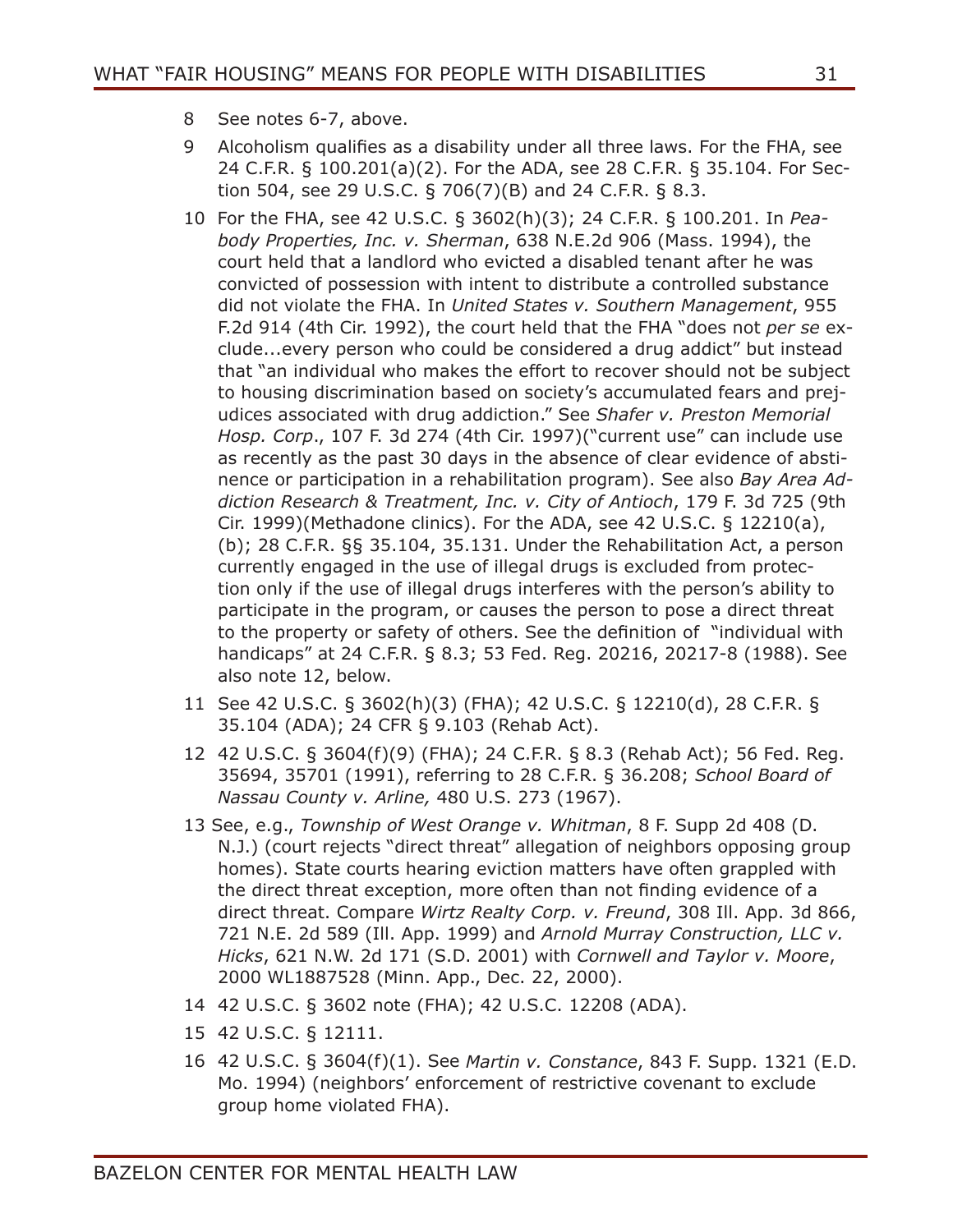- 17 See 42 U.S.C. § 3603 (a)(1)&(2).
- 18 42 U.S.C. § 3603(b)(1)-(2) and 42 U.S.C. § 3607.
- 19 29 U.S.C. § 794. Landlords who accept Section 8 vouchers and certif icates are not considered federally assisted and are, therefore, not covered by Section 504. Nevertheless, they are required to sign a housing assistance payment contract binding them to compliance with Section 504. 24 C.F.R. 8.3 (definition of "recipient"). The Internal Revenue Service has taken the position that housing developed under the Low Income Housing Tax Credit Program is not governed by Section 504 because tax credits are not "federal financial assistance." For contrary arguments, see "Building Opportunity: Civil Rights Best Practices in the Low-Income Housing Tax Credit Program," Poverty & Race Research Action Council 2008 (www.prac.org/LIHTC).
- 20 42 U.S.C. § 12131. An April 1994 report to HUD and Congress discusses many issues related to federally assisted housing and recommends ways for HUD and landlords to incorporate civil rights requirements into housing-management practices that would be more likely to generate safe and decent housing. The report, available from HUD, was developed by a 33-member Housing Occupancy Task Force, composed of landlords and providers of mental health services, along with advocates for tenants, the elderly and people with disabilities. The *Public and Assisted Housing Occupancy Task Force Report* (April 7, 1994), is available from the Bazelon Center; send \$35 for photocopying and postage to Publications Desk, Bazelon Center, 1101 15th Street NW, Suite 1212, Washington D.C. 20005.
- 21 29 U.S.C. § 794 (Rehabilitation Act); 42 U. S. C. § 3604 (FHA); 42 U.S.C. § 12112(b) (ADA).
- 22 See P*athways Psychosocial v. Town of Leonardtown*, 133 F. Supp. 2d 772 (D. Md 2001); *First Step, Inc. v. City of New London*, 2003 WL 678484 (D. Conn. Jan. 23, 2003). See also *Innovative Health Systems, Inc. v. City of White Plains*, 117 F. 3d 37 (2d Cir. 1997) (holding that the ADA applies to zoning decisions made by a town with respect to placement of a treatment center).
- 23 See *Rodriguez v. Westhab, Inc.,* 833 F. Supp. 425 (S.D.N.Y. 1993). Tenants in mental health facilities may also be protected by state landlord-tenant law in addition to the ADA and FHA protections. See *Carr v. Friends of the Homeless*, No. 89-LE-3492-5 (Mass. Trial Ct., Housing Ct., Hampden Div. Apr. 3, 1990; available from the Bazelon Center) (ruling that participants in transitional housing programs are tenants and can only be evicted according to regular tenancy eviction procedures). This case is important because it suggests that consumers in mental healthoperated facilities do not shed their due process rights simply because they have no alternative but to live in a "program."
- 24 42 U.S.C. §12101 (ADA); s*ee Woods v. Foster,* 884 F. Supp. 1169 (N.D. Ill. 1995) (holding that homeless shelter is a "dwelling" within the mean-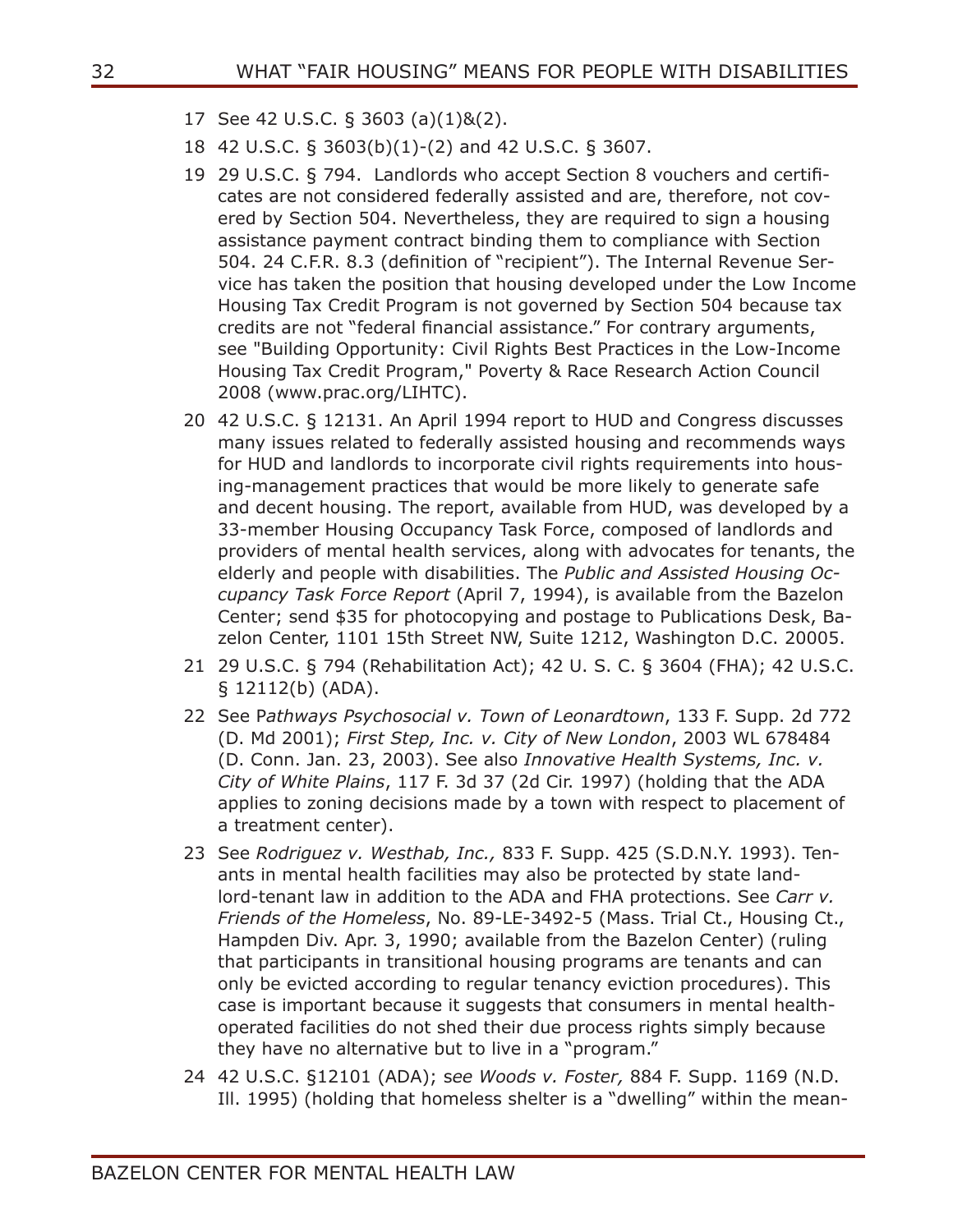ing provided in the FHA). See also T*urning Point, Inc. v. City of Caldwell*, 74 F 3d 941 (9th Cir. 1996). Additionally, at least one court has assumed, for purposes of the zoning provisions of the Fair Housing Act, that a motor home may be a "dwelling" within the meaning of the Act. *Burnham v. City of Rohnert*, FH-FL Rptr ¶ 15,761 (N.D. Cal. 1992). One court has found that a ship's berth also qualifies as a dwelling unit under the FHA. See *Project Life, Inc. v. Glendening*, 139 F. Supp. 2d 703 (D. Md. 2001).

- 25 42 U.S.C. § 3612.
- 26 24 C.F.R. § 8.50
- 27 28 C.F.R. § 35.190(b)(4) (1991).
- 28 42 U.S.C. § 3614. Such circumstances might include those in which a landlord discriminates repeatedly, or if the discrimination affects more than a few people, or if zoning or other local laws are involved, or if it is necessary to ask a court to act immediately.
- 29 42 U.S.C. § 3601(f) (1988).
- 30 42 U.S.C. § 3613.
- 31 See, e.g.*, Wright v. Rocks*, No. CCB94-3506 (D. Md. May 28, 1996) (approving settlement of \$160,000 in case in which a blind and deaf man was refused an apartment) (more information available from Equal Rights Center, 202-319-1000); *Valenti v. Salz*, FH-FL Rptr. ¶ 16,013, 1995 WL 417547 (N.D. Ill. July 13, 1995) (holding that tenant with a mental disability established a prima facie case of discrimination by alleging his landlords had made an offer he was ready to accept but refused to rent to him after becoming aware of his disability); *Doe v. Smith*, No. 94-16 (D.D.C. Jan 14, 1994; available from the Bazelon Center) (ordering a management company that had refused to rent an apartment to a man because of his mental illness to accept him as a tenant).
- 32 *Hackett v. Commission on Human Rights and Opportunities*, 1996 WL457157 (Conn. Super. 1996) (court upheld finding of no probable cause when refusal to rent was based on insufficient income and an arrest record unrelated to applicant's disability).
- 33 See *Occupancy Task Force Report*, note 20, above, at 1-33 to 1-34, 1- 38 to 1-44; *Giebeler v. M&B Associates*, 343 F.3d 1143 (4th Cir. 2003) (landlord must consider as a reasonable accommodation a request to use co-signer to meet income requirement). But see *Schanz v. Village Apartments,* 998 F. Supp. 784 (E.D. Mich. 1998) (poor rental and credit history).
- 34 42 U.S.C. § 3604(f)(9) (1988). See cases at note 13, above.
- 35 See H.R. Rep. No. 711, 100th Cong., 2d Sess. 5, reprinted in 1998 U.S. Code Cong. Admin. News 2173, 2189-90 ("Generalized assumptions, subjective fears, and speculation are insufficient to prove the requisite direct threat to others. In the case of a person with a mental illness, for example, there must be objective evidence from the person's prior behavior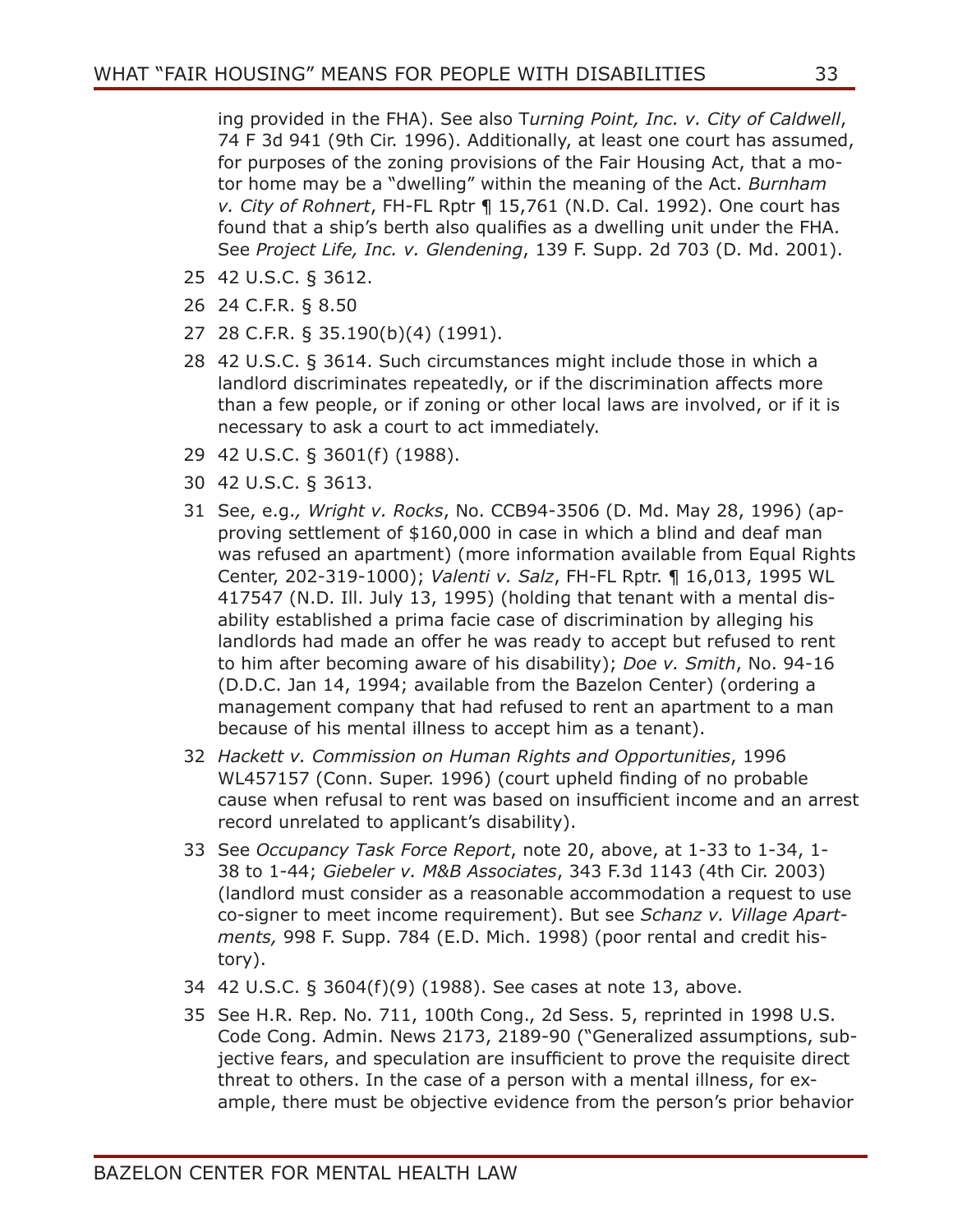that the person has committed overt acts which caused harm or which directly threatened harm").

- 36 The Housing and Community Development Act of 1992 permits public housing authorities and qualified owners of subsidized housing to designate certain units as "elderly only" and refuse applications from younger people with disabilities. 42 U.S.C. § 1437e. But see *United States v. Forest Dale*, 818 F. Supp. 954 (N.D. Tex. 1993) (Section 202 housing project was not allowed to reject application of elderly man with disabilities).
- 37 See, e.g.*, Ryan v. Ramsey*, 936 F. Supp. 417 (S.D. Tex. 1996) (holding it was illegal for landlord to refuse the application of tenant on SSI because she "was nervous about this disability thing" and preferred tenants who were employed); *Bolthouse v. Continental Wingate Co., Inc*., 656 F. Supp. 620 (W.D. Mich. 1987) (Section 504 case holding it was illegal for landlord to reject applicants as not "otherwise qualified" to live in Section 8 housing because of occasional reliance on supportive services); *Weinstein v. Cherry Oaks Retirement Community*, 917 P.2d 336 (Colo. App. 1996) (invalidating policy requiring that all tenants be able to transfer from wheelchairs to ordinary chairs when taking meals); *HUD v. Pleasant Ridge Associates, Ltd.*, No. HUD ALJ 05-94-085-8 (HUD Office of Administrative Law Judges, Oct. 25, 1996), FH-FL Rptr. ¶ 25,123 (awarding over \$50,000 in damages when landlord fabricated evidence of history of violence to justify rejection of tenants with disabilities).
- 38 But see *Williams v. Secretary of the Executive Office of Human Services*, 609 N.E.2d 447 (Mass. 1993) (state Department of Mental Health's practice of referring only those clients who agreed to disclose whether they had a current substance or alcohol abuse problem not violative of FHA). This is a very rare departure from the rule against disability-inquiry.
- 39 See 24 C.F.R. § 100.202.
- 40 *Cason v. Rochester Housing Authority*, 748 F. Supp. 1002 (W.D.N.Y. 1990); *Murray v. New York City Housing Authority*, No. 42268/91 (N.Y. Sup. Ct. June 24, 1994; available from the Bazelon Center).
- 41 24 C.F.R. § 100.200-202; *see Robards v. Cotton Mill Associates*, 713 A.2d 952 (Me. 1998) (upholding decision that it was illegal for landlord to require completion of form describing disability, rather than simply asking whether applicant qualified as a person with a disability).
- 42 See, e.g.*, Knutzen v. Eben Ezer Lutheran Housing Center*, 815 F.2d 1343 (10th Cir. 1987) (holding landlord's policy of rejecting applicants who were not elderly or mobility impaired permitted under U.S. Housing Act). Although landlords may reserve housing for people with particular disabilities under the FHA, there is considerable case law under 504 and the ADA, which prohibits *excluding* people with disabilities based on the nature or severity of their disability. See, e.g.*, Jackson v. Fort Stanton Hospital and Training School*, 757 F. Supp. 1243, 1298-98 (D.N.M. 1990), *rev'd in part on other grounds*, 964 F.2d 980 (10th Cir. 1992) holding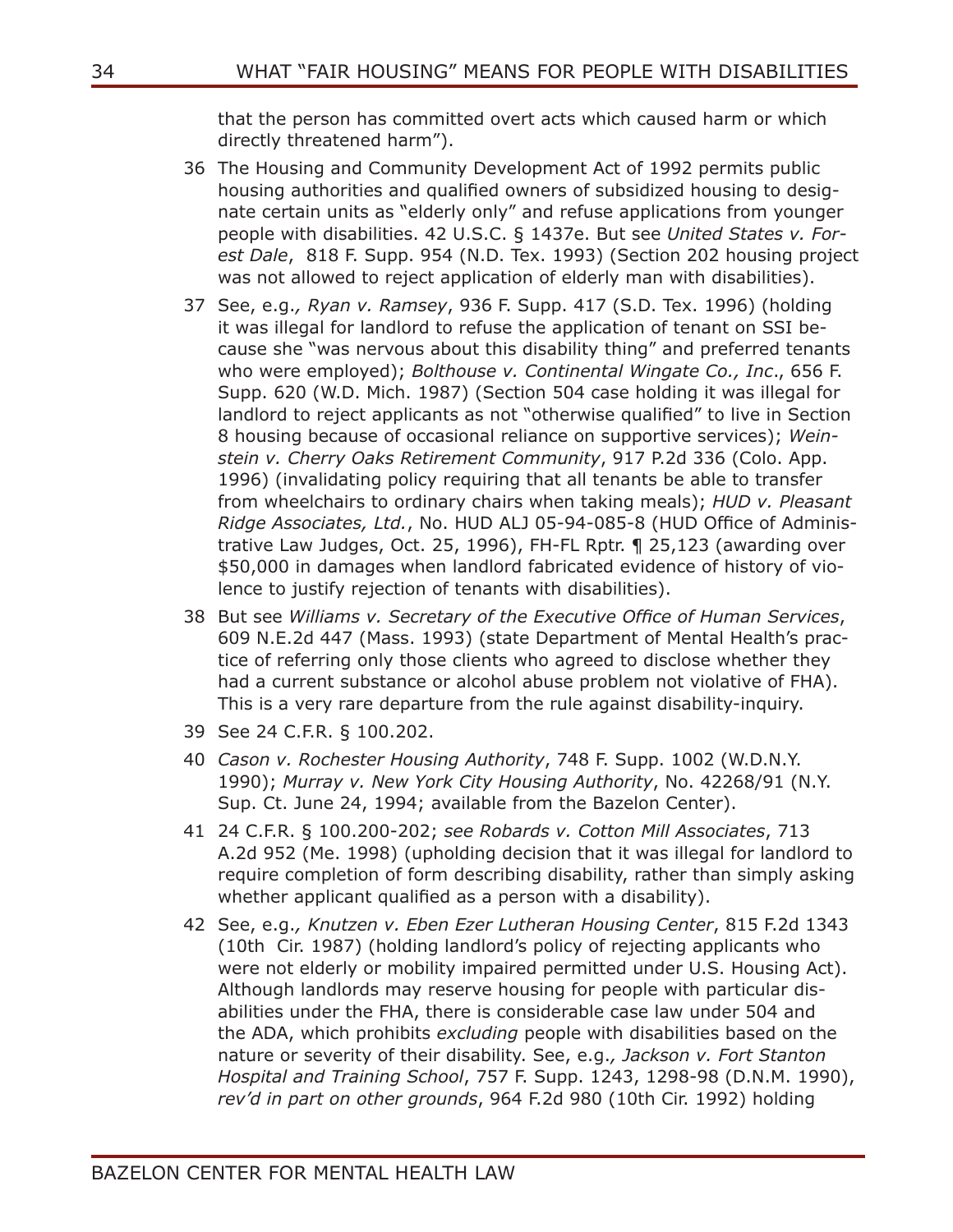that state violated Section 504 by denying institutional residents with the most severe mental disabilities access to community programs); *Plummer v. Branstad*, 731 F.2d 574, 578 (8th Cir. 1984) (severity of handicap is protected under Section 504); *Martin v. Voinovich*, 840 F. Supp. 1175, 1190-92 (S.D. Oh. 1993) (discrimination on the basis of severity or nature of disability in providing community housing actionable under Section 504 and ADA); *Garrity v. Gallen*, 522 F. Supp. 171, 214-15 (D.N.H. 1981) (state violated Section 504 by assuming that individuals with profound mental retardation could not benefit from community-based services); *Goebel v. Colorado Department of Institutions*, 764 P.2d 785 (Colo. 1988) (discrimination in the provision of community-based mental health care based on the severity of the individual's mental disability would violate Section 504). But see *People First of Tennessee v. Arlington Developmental Center*, 878 F. Supp. 97 (W.D. Tenn. 1992) (Section 504 does not apply to discrimination among similarly handicapped persons); *Williams v. Secretary of the Executive Office of Human Services*, 609 N.E.2d 447 (Mass. 1993) (upholding under the FHA the Department of Mental Health's practice of distinguishing between those with and those without active substance abuse problems in referring clients to housing services).

- 43 24 C.F.R. § 100.202(C).
- 44 See, e.g., *Secretary, HUD v. Community Homes-Western Village*, HUD ALJ 10-90-0019-1 (July 10, 1991) (holding developer's requirement that a blind applicant sign a hold-harmless agreement not required of other tenants violated the FHA). See also note 37, above.
- 45 42 U.S.C. § 3604(f)(2) (1988).
- 46 42 U.S.C. § 3617 (1988).
- 47 *In re the Application of 119-121 East 97th Street Corp*., 642 N.Y.S.2d 638 (N.Y. App. Div. 1996) (harassment of tenant with AIDS violates FHA). For cases involving illegal harassment of a tenant with AIDS by a landlord, see *United States v. Short*, FH-FL Rptr. ¶ 15,838 (W.D. Pa. 1993); *Secretary, HUD v. Williams*, HUD ALJ 02-89-0459-1, FH-FL Rptr. ¶ 25,007 (ALJ 1991). For a case involving illegal harassment of a tenant with AIDS by a neighbor, see *Garnett v. Pearson*, No. 1:96CV1719, FH-FL Rptr. ¶ 16,181.1 (E.D. Ohio 1997); *Doe v. Carrollan Gardens Condo. Ass'n*, FH-FL Rptr. ¶ 18.171 (Md. Ct. Spec. App. Sept. 6, 1995).
- 48 See, e.g., *Valenti v. Salz*, FH-FL Rptr. ¶ 16,013, 1995 WL 417547 (N.D. Ill. July 13, 1995) (holding that landlord's refusal to accept rent and filing of eviction action after learning of tenant's disability could constitute discrimination under the FHA).
- 49 See, e.g., *Weinstein v. Cherry Oaks*, note 37, above; *Cason v. Rochester Housing Authority* and *Murray v. New York City Housing Authority*, note 40, above.
- 50 42 U.S.C. § 3604(f)(3)(B), 24 C.F.R. § 100.204 (FHA); 24 C.F.R. § 8.33 (Rehab Act); 28 C.F.R. § 35.130(b)(7) (ADA).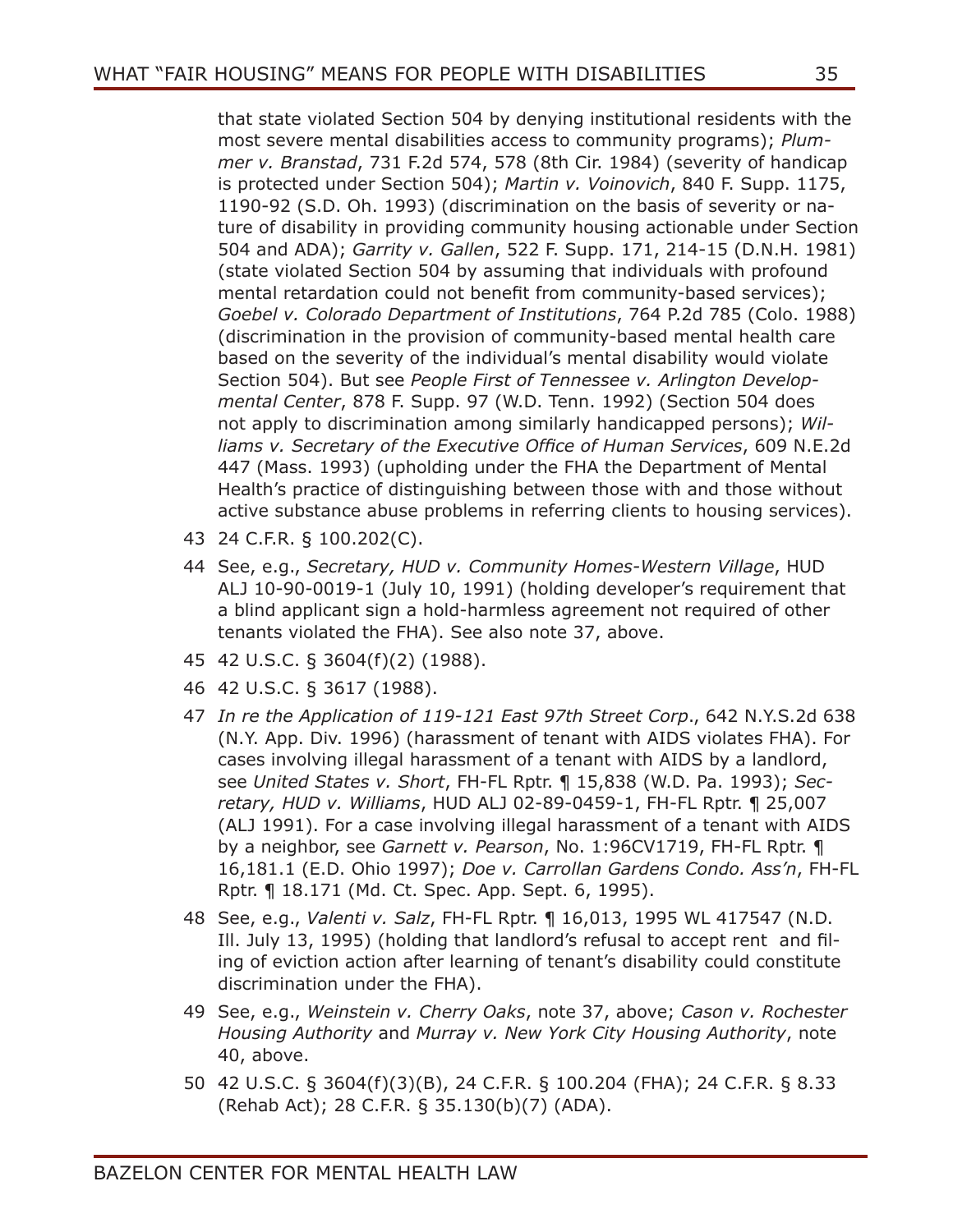- 51 See, e.g.*, Woodside Village v. Hertzmark*, 1993 WL268293(Conn. Super June 22, 1993) (holding that it was not illegal to evict a tenant who could not confine his service animal to designated areas and was not able to clean up after the dog).
- 52 Congress intended to rely upon regulations and case law interpreting the Rehab Act and other statutes protecting against disability discrimination when it included the concept of reasonable accommodation in the 1988 amendments to the Fair Housing Act. H.R. Rep. No. 100-711, *reprinted in* 1988 U.S. Code Cong. & Admin. News 2173, 2186. The fundamental alteration and undue burden exceptions derive from a Rehabilitation Act employment-discrimination case, *Southeastern Community College v. Davis*, 442 U.S. 397 (1979). *See also* 28 C.F.R. § 35.130(f)(7) (ADA); 24 C.F.R. § 8.33 (Rehab Act); 24 C.F.R. § 100.204 (FHA).
- 53 See *United States v. California Mobile Home Park*, 29 F.3d 1413, 1416-17 (9th Cir. 1993) for an application of undue burden analysis in a housing case, and a description of the legislative and case law history of the concept. See also *Giebeler*, note 33.
- 54 See note 52. For a (we believe) wrongly decided case in which the fundamental alteration exception was invoked to refuse an accommodation, *see Salute v. Stratford Greens,* 136 F.3d 293, 299-300 (2d Cir. 1998) (allowing a landlord to refuse Section 8 subsidies from tenants with disabilities, despite the fact that the landlord already had tenants with Section 8 certificates). But more recent decisions have held that landlords must accept Section 8 rental payments from current tenants. See, e.g., *Freeland v. Sisao LLC*, 2008 WL 906746 (E.D. N.Y. 2008) and *Tapia v. Successful Management Corp.*, 2009 WL 2163595 (Sup. Cit. N.Y. 2009).
- 55 See *United States v. California Mobile Home Park*, note 53, above. For the ADA, *see* 28 C.F.R. § 35.130(f).
- 56 *Shapiro v. Cadman Towers*, 51 F. 3d 328 (2d Cir. 1995), *aff'g* 844 F. Supp. 116 (E.D. N.Y. 1994) (requiring cooperative to designate a space for an owner with disabilities). See also *Secretary, HUD v. Jankowski Lee & Associates*, 91 F. 3d 891 (7th Cir. 1996) (landlord required to reserve a number of handicapped spaces or to designate a reserved parking place for a disabled tenant); *Gittleman v. Woodhaven Condo. Assoc., Inc*., 972 F. Supp. 984 (D. N.J. 1997) (refusing to allow condo association to rely on contradictory state law or private agreement among owners to excuse refusal to grant request for reserved parking space).
- 57 *Lincoln Realty Management v. Pennsylvania Human Relations Commission*, 143 Pa. Commw. Ct. 54, 598 A. 2d 594 (Pa. 1991). But see *Temple v. Gunsalus*, No. 95-3175, FH-FL Rptr.¶ 16,116, 1996 WL 536710 (6th Cir. Sept. 20, 1996) (reasonable accommodation provision of FHA did not require landlord to evict neighbor whose use of cleaning fluids irritated tenant who suffered from multiple chemical sensitivity).
- 58 *United States v. California Mobile Home Park*, 29 F. 2d 143 (9th Cir. 1993)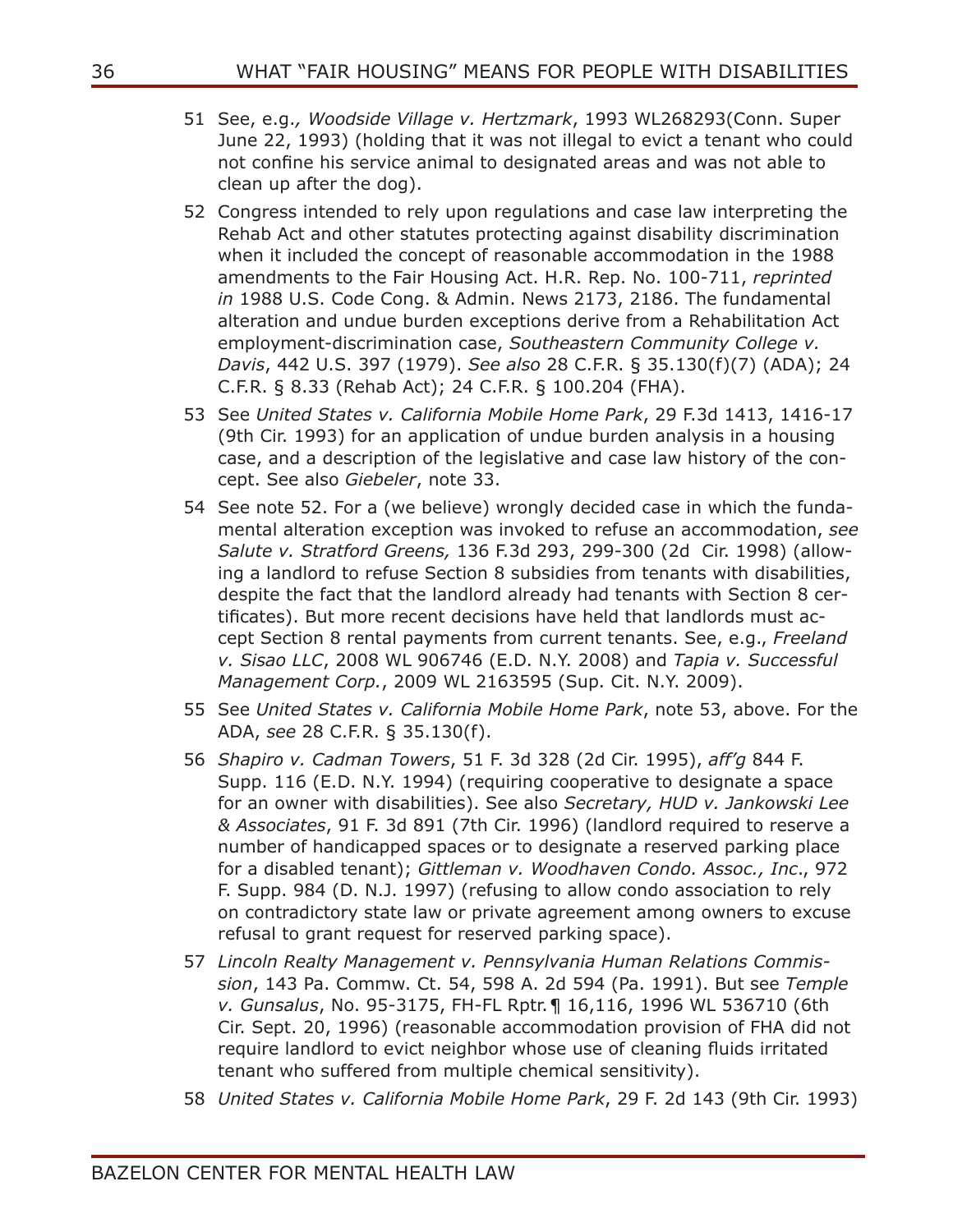(holding that housing provider was required to waive \$1.50 per day guest fee and \$25 per month parking fee for tenant's home health aide and emphasizing that reasonable accommodation inquiry is highly fact-specific). But see *United States v. California Mobile Home Park*, 107 F. 3d 1374 (9th Cir. 1997) (finding that tenant's request for waiver of fees lacked a sufficient nexus with daughter's disability).

- 59 See *Shavrnoch v. Lawrence*, No. 93-CH-55536-5 (Mich. Cir. Ct. Saginaw County, Oct. 24, 1995; available from the Bazelon Center) (consent decree requiring state housing development authority to allow mental health case workers to assist people with mental disabilities in applying for Section 8 subsidies).
- 60 *Roseborough v. Cottonwood Apartments*, FH-FL Rptr. ¶ 16,089 (N.D. Ill. June 4, 1996). In a previous opinion, FH-FL Rptr. ¶ 15,954, 1994 WL 530835 (N.D. Ill. Sept. 29, 1994), the court held that the tenant was not entitled under the FHA to be released from her lease.
- 61 24 C.F.R. § 100.204(b). For a good explanation of the difference between pets and service or therapeutic animals, see HUD's "Pet Ownership for the Elderly and Persons with Disabilities" rule, 10/27/2008 (www.hud.gov/offices/FHEO/Pet\_Ownership). The rule applies to all HUD-assisted housing and HUD uses the same reasoning in its enforcement of the Fair Housing Act against private housing. For favorable decisions involving therapeutic animals, *see Green v. Housing Authority of Clackamas County*, 994 F. Supp. 1253 (D. Ore. 1998) (housing authority could not substitute its own determination that a modified smoke detector and doorbell were sufficient accommodations when tenant requested permission to keep hear ing ear dog; court emphasized that licensing or certification was not required for a service animal as long as the tenant demonstrated that the service animal provided necessary assistance); *Fulciniti v. Village of Shadyside Condominium Assoc*., No. 96-1825 (W.D. Pa. Nov. 20, 1998; available from the Bazelon Center) (absent evidence that a dog created a disturbance or threat to other residents, condo association could not refuse to grant plaintiff's request that she be allowed to keep the dog as an emotional support animal); *Bronk v. Ineichen*, 54 F. 3d 425 (7th Cir. 1995) (an animal may be considered a service animal, even inthe absence of formal training and certification); *Whittier Terrace v. Hampshire*, 532 N.E. 2d. 712 (Mass. App. Ct. 1989) (tenant with a psychiatric disability cannot be evicted from subsidized housing for keeping a cat where evidence shows a relationship between her ability to function and the companionship of the cat); *Kalsrud v. Joseph and Edna Pell Revocable Trust*, No. C-95-2967 CAL ENE (N.D. Cal. July 24, 1996) (consent decree) (woman diagnosed with panic disorder obtained a \$100,265 settlement after not having been permitted to keep her dog as a companion); *Crossroads Apartments v. LeBoo*, FH-FL Rptr. ¶ 18,100 (City Court of Rochester, N.Y. 1990) (summary judgment denied where mentally handicapped defendant raises discrimination in defense to eviction and there are factual issues regarding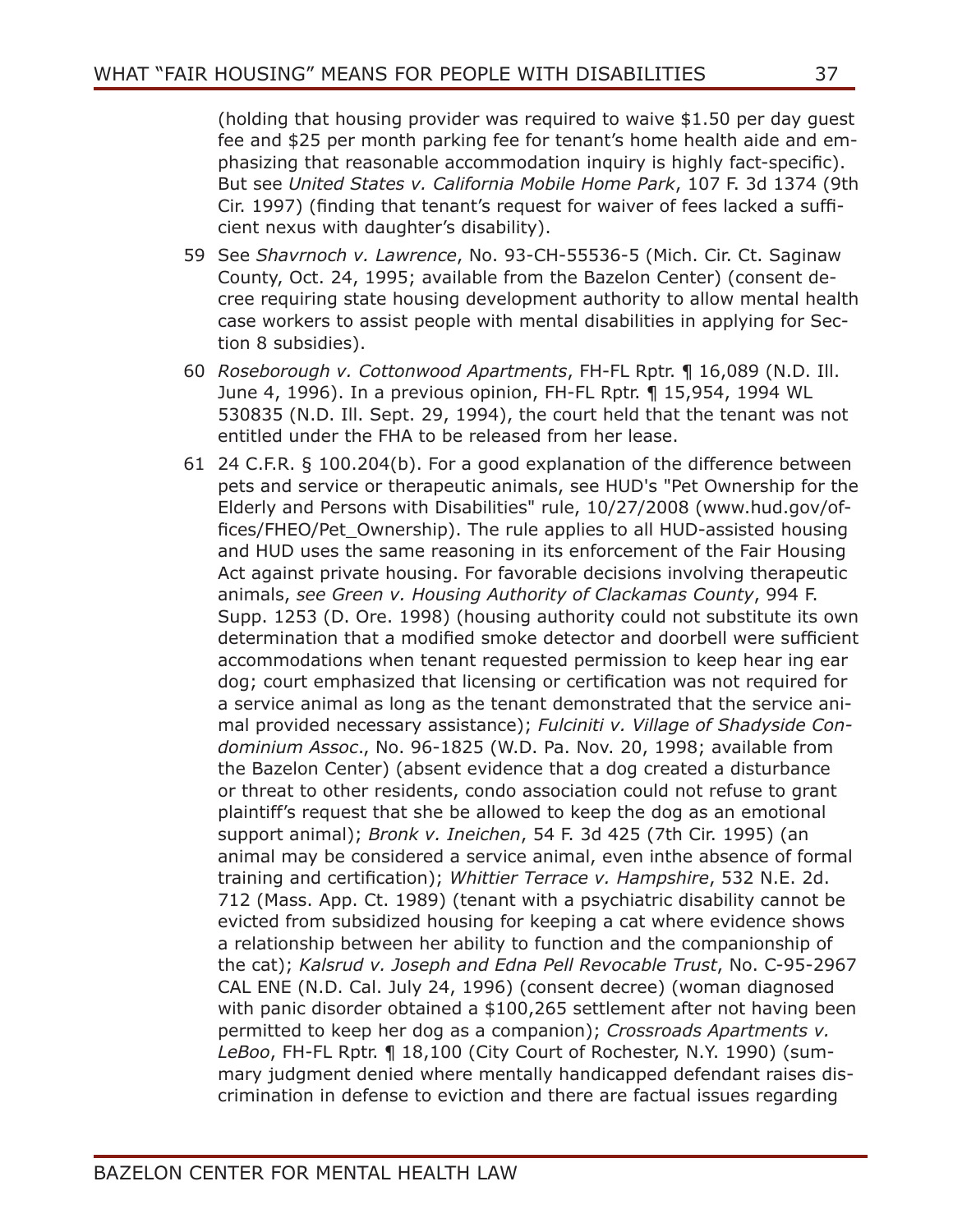his need for a therapeutic animal); *HUD v. River Gardens* (Durand Evan, Intervenor), HUD ALJ 09-93-1753-8 (Nov. 12, 1996) (holding that managers should have known to let disabled tenant keep the cat after receiving verification letters from tenant's counselor and doctor and ordering a civil penalty of \$5,000); *HUD v. Riverbay*, FH-FL Rptr. ¶ 25,080 (HUD Office of ALJs 1994) (landlord violated FHA by refusing to allow mentally disabled tenant to keep her dog, which was necessary to ease the effects of her recurrent depression); *Secretary, HUD v. Purkett*, HUD ALJ 09-89- 1495-1 (July 31, 1990) (consent decree) (enjoining manager and owner from harassing disabled tenant and charging her a "pet deposit"). For unfavorable decisions, see I*n re Kenna Homes Cooperative Corp*., 210 W. Va. 380, 557 S.E. 2d 787 (W. Va. 2001)(person requesting an emotional support animal must show that an animal has been specifically trained to provide assistance with the disability in question). See also *Housing Authority of New London v. Toni Tarrant*, No. 12480, 1997 Conn. Super. LEXIS 120 (Conn. Super. Ct. Jan. 14, 1997; available from the Bazelon Center), 1997 WL 30320 (no violation under Connecticut law where tenant had not provided any medical or psychological evidence of her son's mental disability and had not established that his academic deterioration was related to the prospect of losing his dog); *Durkee v. Staszak*, 636 N.Y.S. 2d 880 (N.Y. App. Div. 1996) (insufficient evidence to justify disabled man's claim of emotional dependence on his dog); *Nason v. Stone Hill Realty Ass'n*, FH-FL Rptr. ¶ 18,197 (Mass. Super. Ct., Middlesex Co. May 6, 1996) (no nexus established between disabled tenant's need to maintain cat despite a doctor's affidavit saying that removal of cat would result in "increased symptoms of depression, weakness, spasticity and fatigue"); *Woodside Village v. Hertzmark*, No. SPH9204-65092, FH-FL Rptr. ¶ 18,129, 4 N.D.L.R. P104 (Conn. Super. Ct. June 22, 1993) (eviction of disabled tenant did not violate FHA where tenant repeatedly failed to walk his dog in designated areas and use a pooper-scooper after numerous attempts to accommodate him had been made).

- 62 *Citywide Associates v. Penfield*, 564 N.E. 2d 1003 (Mass. 1991) (requiring landlord to absorb minor costs due to tenant's auditory hallucinations causing her to strike the wall, and to give tenant time to secure services before proceeding with an eviction).
- 63 *Andrews v. Springfield Housing Authority*, No. 91-CV-0106 (Mass. Trial Ct., Housing Ct., Hampden Div. 1991; available from the Bazelon Center (requiring housing authority to allow a recovering substance abuser to use her state-funded rental assistance to move from her drug-associated environment to a nearby city, despite the rule prohibiting such mobility).
- 64 *Armbruster v. Monument 3: Realty Fund VII, Ltd*., FH-FL Rptr. ¶ 16,182, 1997 WL 241805 (N.D. Col. April 3, 1997) (refusal to allow elderly woman to move from 1- to 3-bedroom unit to allow a live-in attendant could constitute discrimination).
- 65 It is illegal for landlords to inquire or determine whether a person has a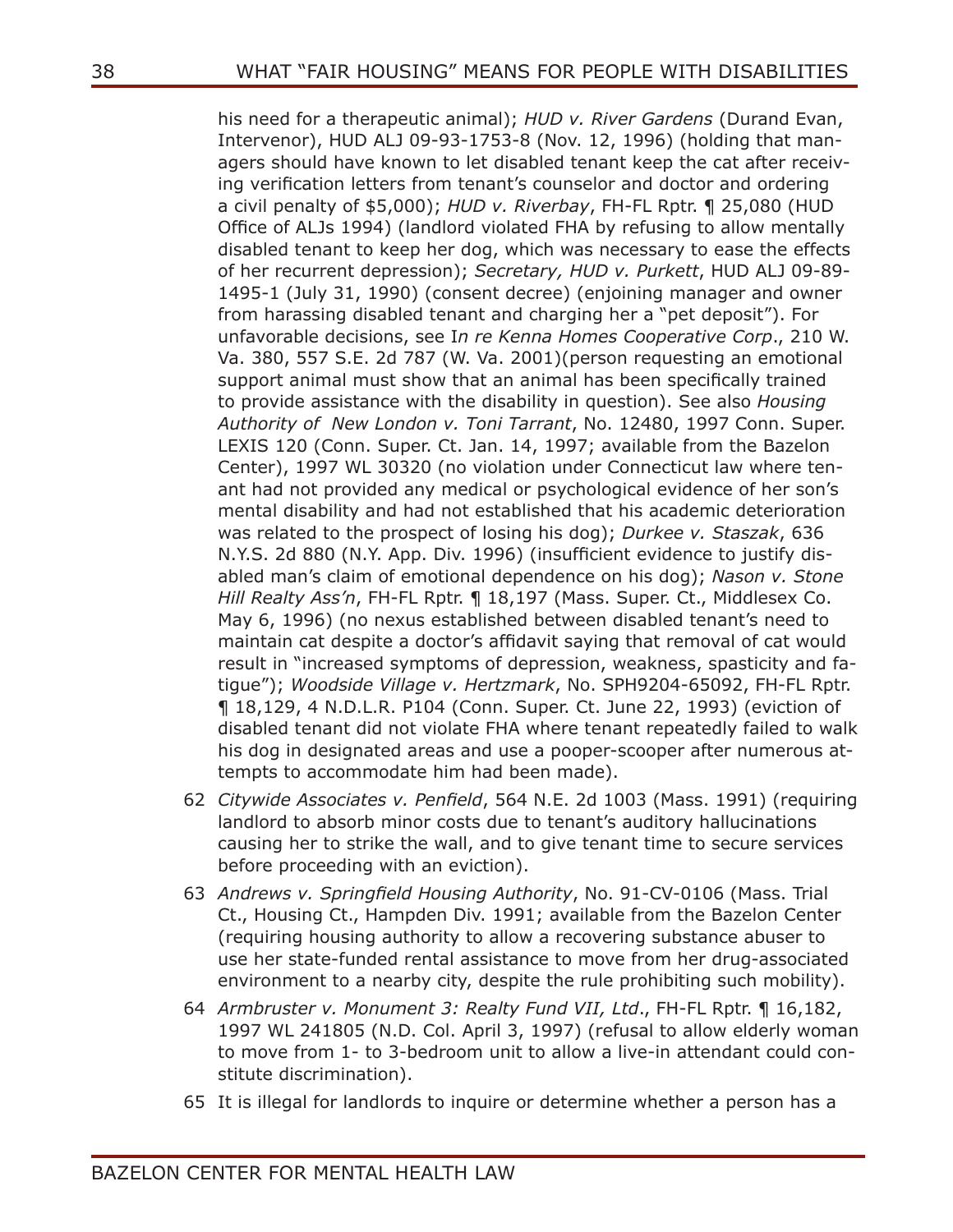disability, 24 C.F.R. § 100.202(c), or to offer or impose different terms or conditions upon a tenant because of disability, 24 C.F.R. § 100.202(b). Accordingly, landlords should only *respond* to requests for accommodations. This rule also allows a tenant to propose the accommodation that best meets the tenant's needs, rather than accepting a landlord's proposal that might be less effective. See, e.g., *Green v. Housing Authority of Clackamas County*, note 61, above.

- 66 Proper documentation of a disability and the necessity of an accommodation is becoming more and more important. Recognizing this need, the Bazelon Center has produced a number of Fair Housing Information Sheets, available from www.bazelon.org/Where-We-Stand/Community-Integration/Housing.aspx. See also U.S. Department of Justice and U.S. Department of Housing and Urban Development, *Joint Statement of Reasonable Accommodation Under the Fair Housing Act* (May 2004), available at www.hud.gov/offices/fhec/library/huddojstatement.pdf.
- 67 *Secretary, HUD, v. Jankowski Lee & Associates*, note 56, above (rejecting landlord's defense that a tenant's disability was not apparent and finding that the landlord did not ask the tenant for any further verification of his disability). See also *Radecki v. Joura*, 114 F. 3d 115 (8th Cir. 1997) (landlords who learned of tenants' disabilities during eviction proceedings are still required to provide accommodation).
- 68 See, e.g.*, Green v. Housing Authority of Clackamas County*, note 61, above. But see *Housing Authority of New London v. Toni Tarrant*, note 61, above. See also Fair Housing Information Sheet #6, at www. bazelon. org/Where-We-Stand/Community-Integration/Housing/Fair-Housing-Fact-Sheets.aspx. See generally, *Grubbs v. Housing Authority of Joliet*, FH-FL Rptr. ¶ 16,190, 1997 U.S. Dist. LEXIS 7294 (N.D. Ill. May 20, 1997) (dismissing complaint where tenant failed to show proof of disability or need for the accommodation he requested).
- 69 *Giebeler,* note 33 above (landlord must consider as a reasonable accommodation a request to use co-signer to meet income requirement); and *Housing Occupancy Task Force Report*, note 20, above, at 1-39 to 1-40, 1-42 to 1-44. But see *Schanz v. The Village Apartments*, 998 F. Supp. 784, 791-92 (E.D. Mich. 1998) (holding that applicant's request that landlord accept a guarantor in lieu of a good credit history was a request for a preference rather than an accommodation necessary because of the applicant's disability).
- 70 *Id., Housing Occupancy Task Force Report*.
- 71 *Joint Statement,* note 66, above. See also *Douglas v. Kriegsfeld Corp.,*  884 A.2d 1109 (DC 2005) (holding that tenant may request accommodation so long as she is still in physical possession of the premises, even if an evication case has been filed); *Samuelson v. Mid-Atlantic Realty Co*., 947 F. Supp. 756 (D. Del. 1996) (tenant's condition worsened soon after he rented an apartment, and court held that landlord was required to al-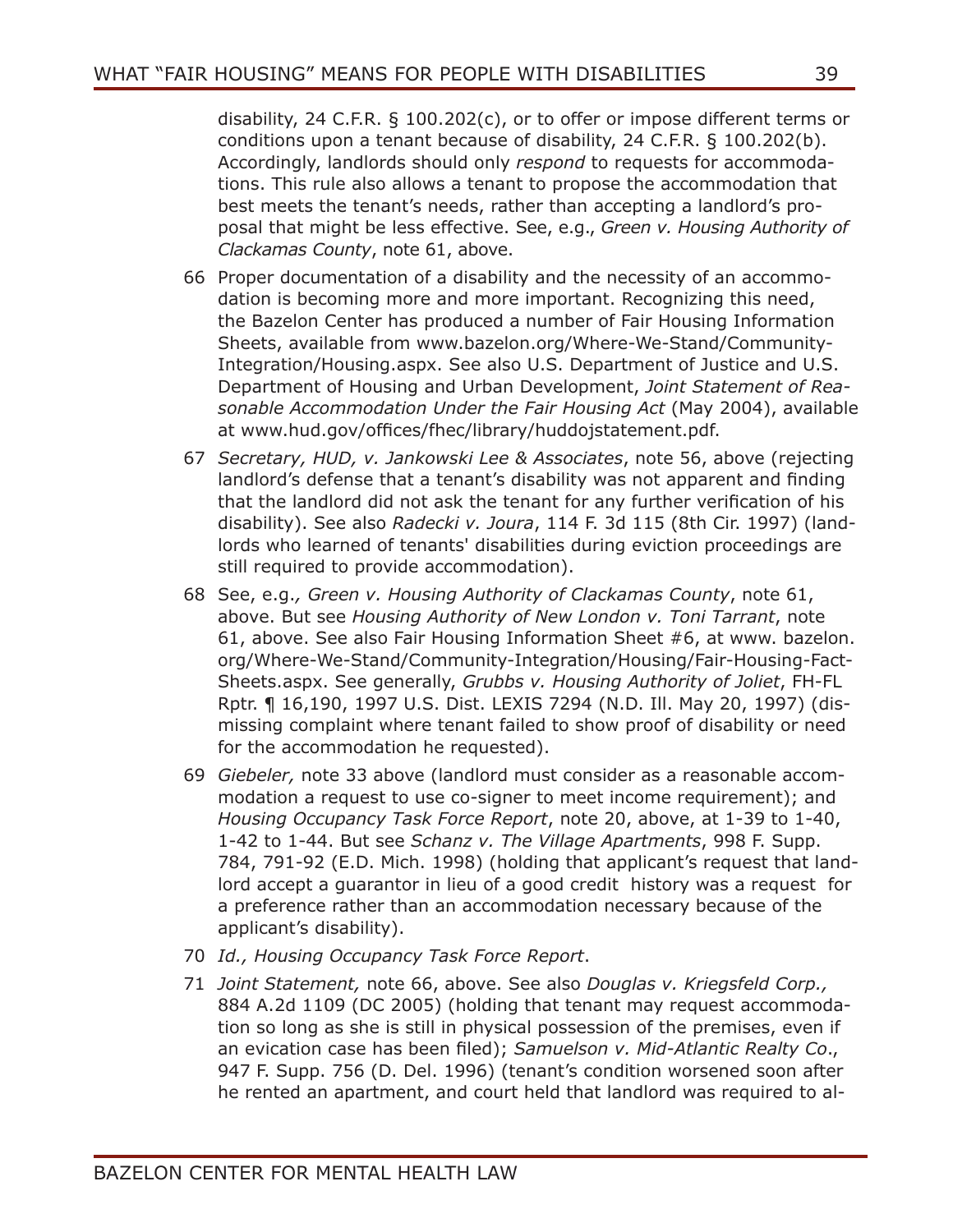low early termination of his lease with no penalties); *Fulciniti v. Village of Shadyside Condominium Ass'n*., note 61 above (woman with depression and multiple sclerosis got a dog to provide emotional support and companionship once her children left home).

- 72 See *Green v. Housing Authority of Clackamas County*, note 61, above.
- 73 See discussion, above, p. 12: "Is a landlord always required to grant a request for reasonable accommodation?"
- 74 *Joint Statement,* note 66, above (Question 18 says that the evidence need not come from a physician; the opinion of "a peer-support group, a non-medical service provider, or a reliable third party" may be sufficient). See also *Lincoln Realty Management*, note 57 above, for an example of the difficulty in establishing disability when the disability (in this case, multiple chemical sensitivity) is not fully recognized or easily identifiable by medical professionals.
- 75 *Green v. Housing Authority of Clackamas County*, note 61 above; *California Mobile Home Park*, note 53, above.
- 76 At least one court has held that the failure to timely consider a reasonable accommodation request is the same as denyong the request altogether. See *Groome Resources, Ltd. v. Parish of Jefferson*, 52 FD. Supp 2d 721 (E.D. La. 1999). See also *Douglas*, note 71, above.
- 77 *Waterbury Housing Authority v. Lebel*, 2 N.D.L.R. 53 (Conn. Super. Ct. 1991; available from the Bazelon Center) (tenant with neurological disorder and legal blindness fell frequently, causing noise and physical damage to the apartment; court held landlord could not evict because the damage and noise were not material breaches of the lease).
- 78 *Citywide Associates v. Penfield*, 564 N.E. 2d 1003 (Mass. 1991) (landlord required to accommodate mentally ill tenant experiencing auditory hallucinations by absorbing minor repair costs and giving tenant time to secure heightened services); *Worcester Housing Authority v. Santis*, No. 89-SP-0471 (Mass. Trial Ct., Housing Ct., Worcester Cty. Div. Dec. 5, 1989; available from the Bazelon Center) (landlord not allowed to evict elderly woman whose daughter caused disruptions and who was unable to maintain condition of her apartment, until court was satisfied that no accommodation could allow tenant to continue her tenancy).
- 79 *Roe v. Housing Authority*, 909 F. Supp. 814 (D. Colo. 1995) (housing provider required to show that no reasonable accommodation would eliminate or acceptably minimize the risk of a tenant to other tenants before proceeding with an eviction); *Roe v. Sugar River Mills Assoc*., 729 F. Supp. 636 (D.N.H. 1993) (landlord cannot evict tenant without showing that no reasonable accommodation would eliminate or reduce risk posed to other tenants); *Peabody Properties v. Jeffries*, No. 88-SP-7613- S (Mass. Trial Ct., Housing Ct., Hampden Div. Feb. 13, 1989) (ordering landlord to make reasonable accommodations for deaf tenant and ordering tenant to cease causing harm to property or other tenants).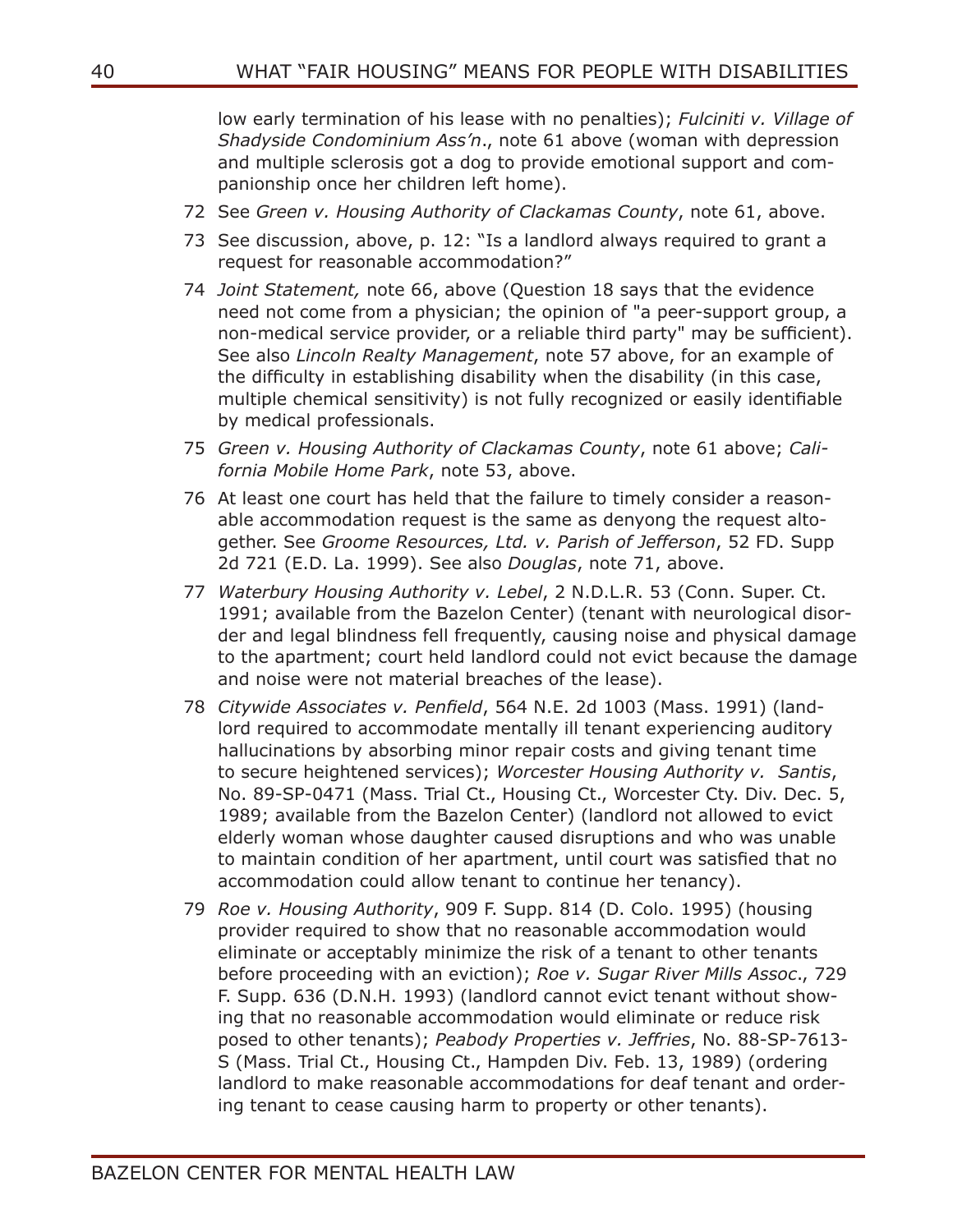- 80 *Peabody Properties*, note 79, above. See also *Worcester Housing Authority v. Santis*, note 78, above
- 81 See *Cordrey v. Town of Holyoke Housing Authority*, No. 80-C-881 (D. Colo. Dec. 3, 1980; available from the Bazelon Center).
- 82 *Id.; Worcester Housing Authority*, note 78, above.
- 83 *Samuelson v. Mid-Atlantic Realty Co*., note 71, above.
- 84 *Anast v. Commonwealth Apartments*, 956 F. Supp. 792 (N.D. Ill. 1997) (holding that a landlord was required to postpone eviction proceedings until the tenant was released from the hospital).
- 85 42 U.S.C. § 3604(f)(3)(C). "Covered multifamily dwellings: are "buildings consisting of 4 or more units if such buildings have one or more elevators ... and ground floor units in other buildings consisting of 4 or more units." 42 U.S.C. § 3604(f)(7). HUD has developed a website and training program for stakeholders interested in this issue. See www.fairhousingfirst. com.
- 86 *Id*.
- 87 24 C.F.R. § 100.205(a) and (b).
- 88 28 C.F.R. § 35.150-35.151 (ADA); 24 C.F.R. § 8.20-8.24 (Rehab Act). The Architectural Barriers Act of 1968 also imposes accessibility requirements, 42 U.S.C. §§ 4151-4157; 24 C.F.R. Part 40, as do the 2010 ADA regulations for housing built with public funds, 28 C.F.R. § 35.150, 35.151 (9/15/2010).
- 89 56 Fed. Reg. 9495-6 (March 6, 1991) (HUD Final Fair Housing Accessibility Guidelines).
- 90 42 U.S.C. § 3604(f)(3)(C).
- 91 42 U.S.C. § 3604(f)(4).
- 92 56 Fed. Reg. 9497-9514 (March 6, 1991). More information from HUD is available by searching for "accessibility requirements for buildings" at www.hud.gov
- 93 42 U.S.C. § 3604(f)(3)(C)(iii)(IV).
- 94 42 U.S.C. § 3610(e).
- 95 42 U.S.C. § 3604(f)(3)(A); 24 C.F.R. § 100.203. See, e.g.*, United States v. Country Club Garden Owners Assoc*., 159 F.R.D. 400 (E.D.N.Y. 1995) (consent decree required homeowners association to pay \$90,000 in damages and pay for modifications she needed); *HUD v. Ocean Sands*, FH-FL Rptr. ¶¶ 22,055, 25,056, 25,061 (ALJ 1993), 25,070 (ALJ 1994) (condo association required to allow tenant to install a ramp or wheelchair lift); *HUD v. Twinbrook Village Apartments*, FH-FL Rptr. ¶ 25,157 (Nov. 9, 2001), also available at www.hud.gov/alj/pdf/twinbk.pdf.
- 96 42 U.S.C. § 3604(f)(3)(A); 24 C.F.R. § 100.203.
- 97 24 C.F.R. § 100.203(c).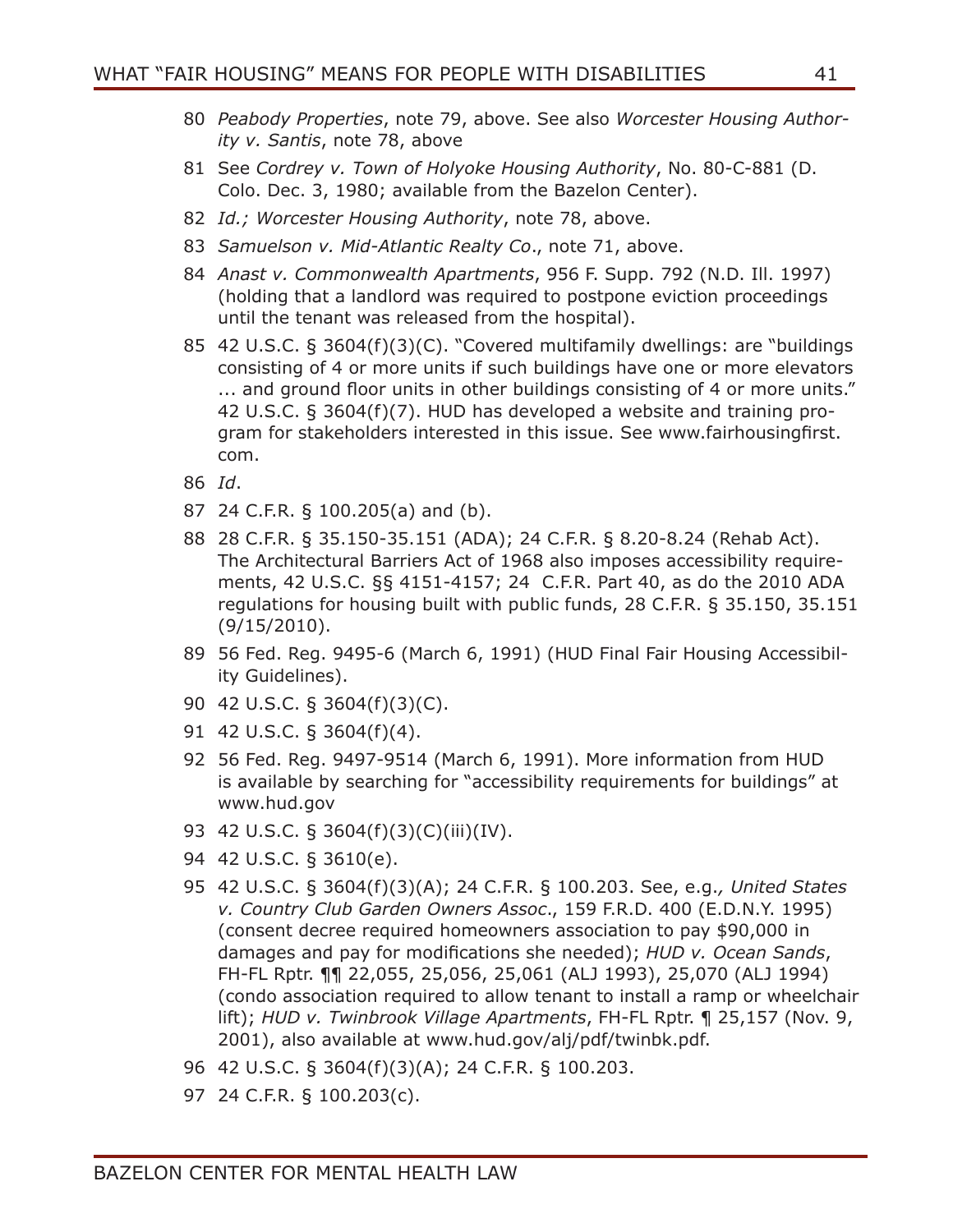- 98 42 U.S.C. § 3604(f)(3)(A).
- 99 24 C.F.R. § 8.24 (Rehab Act); 28 C.F.R. § 35.150 (ADA).
- 100 See note 97, above.
- 101 24 C.F.R. § 100.203(b).
- 102 *Id*.
- 103 See *Hunter v. Trenton Housing Authority*, 304 N.J. Super. 70, 698 A. 2d 25 (N.J. App. 1997) (tenant was entitled to build ramp and did not have to accept landlord's offer to move to a different, accessible unit).
- 104 *United States v. Freer*, 864 F. Supp. 324 (W.D.N.Y. 1994) (barring trailer park owners from rejecting resident's request to build ramp and holding that she did not even have to consider their alternative proposal). See also *Elliott v. Sherwood Manor Mobile Home Park*, 947 F. Supp. 1574 (M.D. Fla. 1996) (court refuses to dismiss case in which landlord attempted to remove ramp that tenant had installed and told tenant to move to a handicapped facility).
- 105 24 C.F.R. § 100.203.
- 106 See *Waterbury v. Lebel*, note 77, above.
- 107 24 C.F.R. § 8.56(C)(3)-(4) (Rehab Act); 28 C.F.R. § 35.170(b) (ADA).
- 108 42 U.S.C. § 3610(a); 24 C.F.R. § 103.15.
- 109 42 U.S.C. § 3610(a). But see *Reconstructing Fair Housing* by the National Council on Disability (November 2001), www.ncd.gov/newsroom/publications/2001/pdf/fairhousing.pdf (finding in fiscal year 2000 it took HUD an average of 497 days to process a complaint to conclusion).
- 110 42 U.S.C. § 3610(f); 24 C.F.R. § 103.100.
- 111 See note 109, above.
- 112 42 U.S.C. § 3610(b); 24 C.F.R. § 103.330 and § 103.325.
- 113 42 U.S.C. § 3610(b)(5)(A); 24 C.F.R. § 103.230.
- 114 42 U.S.C. § 3610(g). See *Reconstructing Fair Housing*, note 109, above (finding in FY 2000 that HUD issued very few charges of discrimination).
- 115 42 U.S.C. § 3612(a).
- 116 42 U.S.C. § 3612(o).
- 117 42 U.S.C. § 3612(b)-(g).
- 118 42 U.S.C. § 3612(g).
- 119 42 U.S.C. § 3613(a).
- 120 *Id*.
- 121 42 U.S.C. § 3613(b).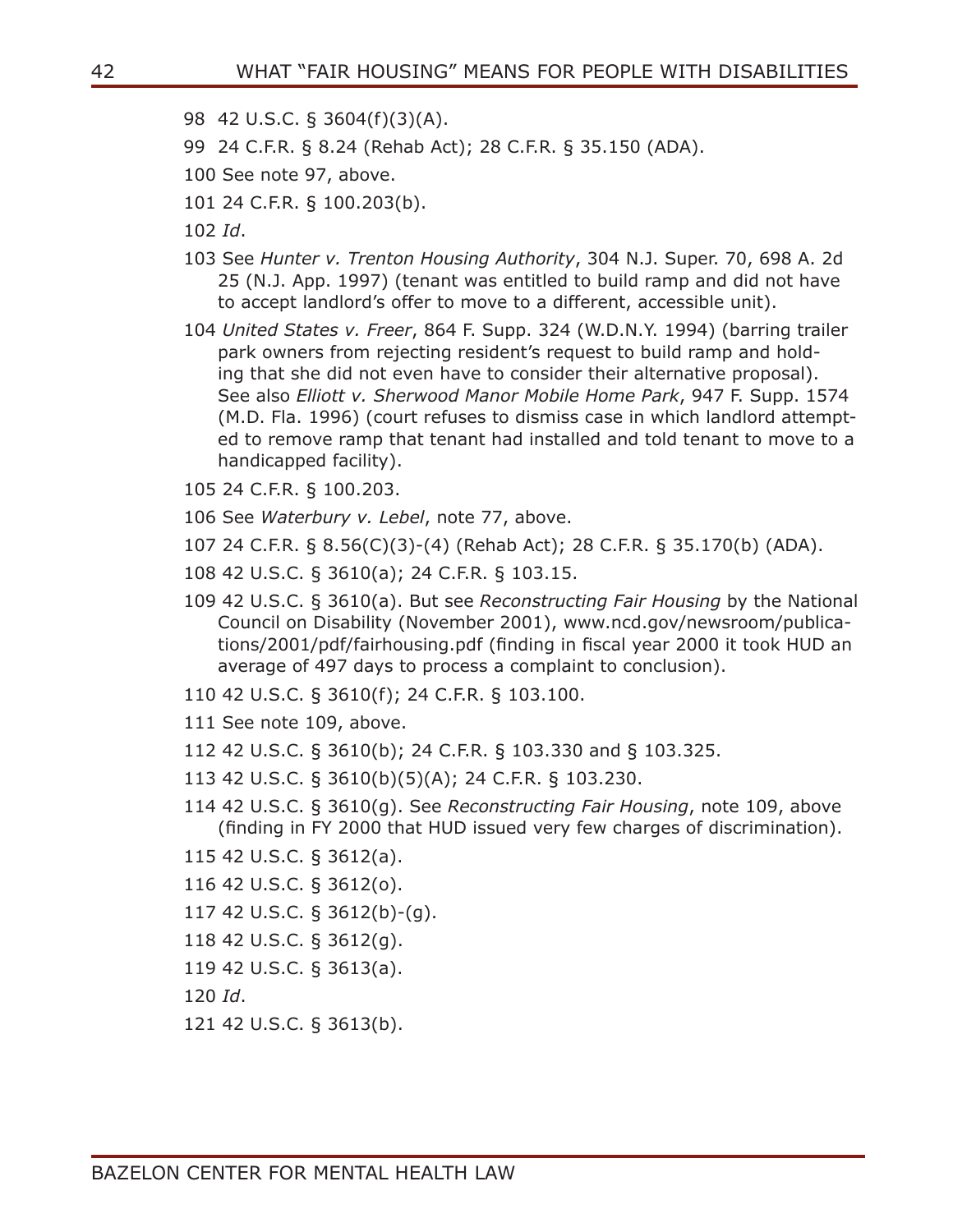# **Where to Get Help**

#### **For more information about your fair housing rights, contact:**

- ▲ HUD's toll-free hotline: 1-800-669-9777; 1-800-927-9275 (TDD); www.hud.gov.
- ▲ The Housing and Civil Enforcement Section of the Civil Rights Division of the U.S. Department of Justice: (202) 514-4713; www.usdoj.gov.
- ▲ The Bazelon Center for Mental Health Law: (202) 467-5730; www.bazelon.org/Where-We-Stand/Community-Integration/Housing.aspx
- ▲ The main HUD fair housing/discrimination page, useful for anyone interested in filing a complaint: http://portal.hud. gov/portal/page/portal/HUD/topics/housing\_discrimination.

#### **For assistance:**

- ▲ Your state Disability Rights Office (formerly protection and advocacy. To locate your local office, call 202-408-9514 or 202-408-9521 (TDD) or search on www.ndrn.org
- ▲ National Fair Housing Alliance, (202) 898-1661 or (202)898-1670 (TDD); http://www.nationalfairhousing. org/FindLocalHelp/tabid/2574/Default.aspx
- ▲ Local legal services offices. To locate the office that serves your area, call (202) 452-0620 or search on www.lsc.gov.
- ▲ The National Fair Housing Advocate On-Line website, www.fairhousing.com, offers a search for private fair housing agencies and public fair housing enforcement agencies all over the country. See the box on the next page.
- ▲ www.hudclips.org/download/HUD-903.1 —the downloadable information form adapted at the end of this publication.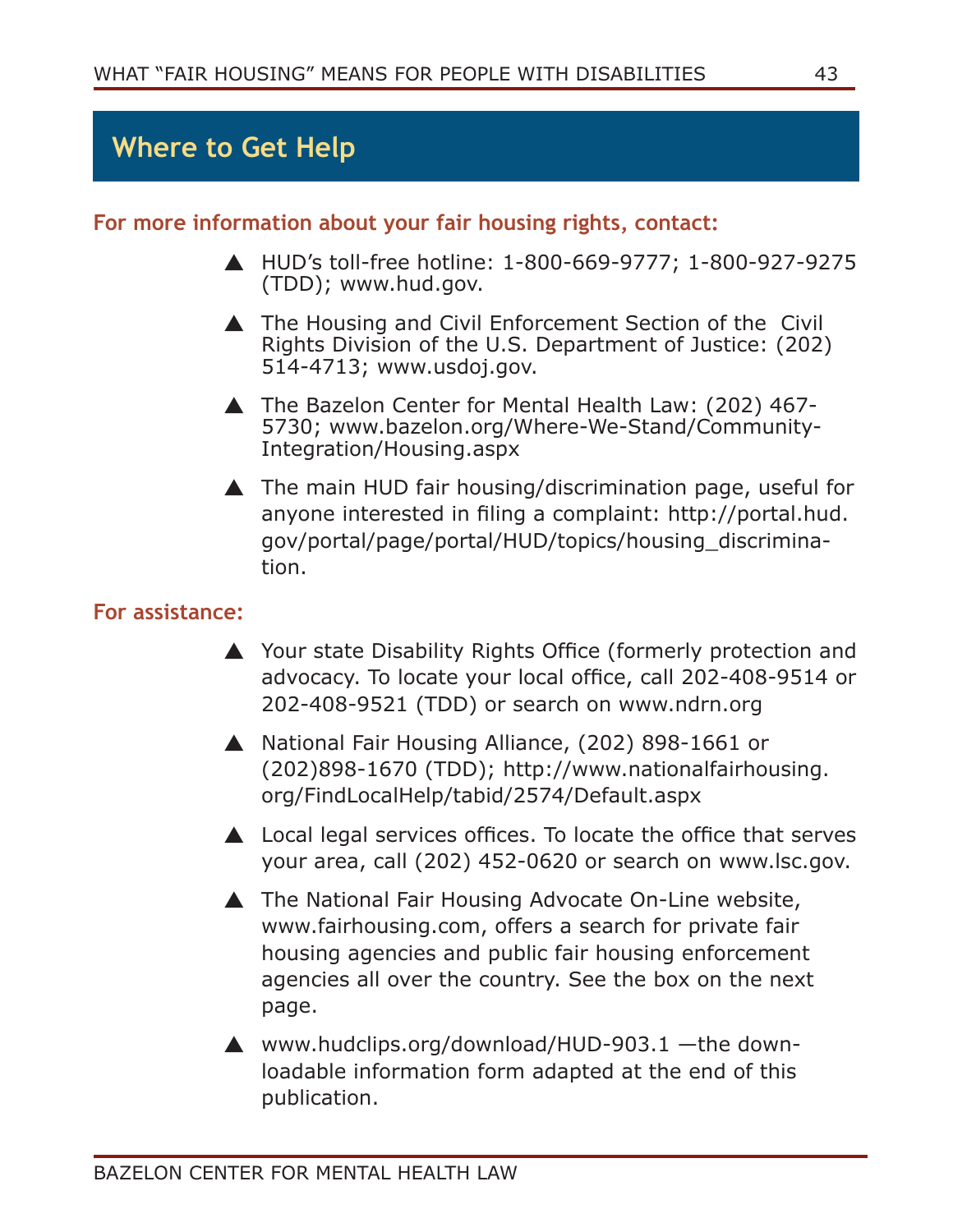# **National Fair Housing Advocate Online**

You can visit www.fairhousing.com for the latest fair housing news. This valuable resource offers consumers, housing industry professionals and advocates useful information about housing discrimination.

Some features are:

- ▲ News about fair housing, housing access and other discrimination issues, updated regularly.
- ▲ A news archive with press releases dating back to 1996 and issues of the National Fair Housing Advocate, a newsletter produced by the Kentucky Fair Housing Council, back to 1992.
- ▲ Legal resources, including HUD guidance memos on fair housing, a database of court settlements and a database with more than 2,500 decisions in fair housing cases before courts and administrative agencies. (This is the only part of the site that requires a subscription fee.)
- ▲ An online discussion board giving access to fair housing experts who can answer questions about housing discrimination, predatory lending and landlord-tenant law.
- ▲ Job and event listings. Individuals seeking jobs in the fair housing field or a good conference on fair housing can check to see what's in their area.

The National Fair Housing Advocate Online is operated by the Tennessee Fair Housing Council and the Fair Housing Council of Suburban Philadelphia.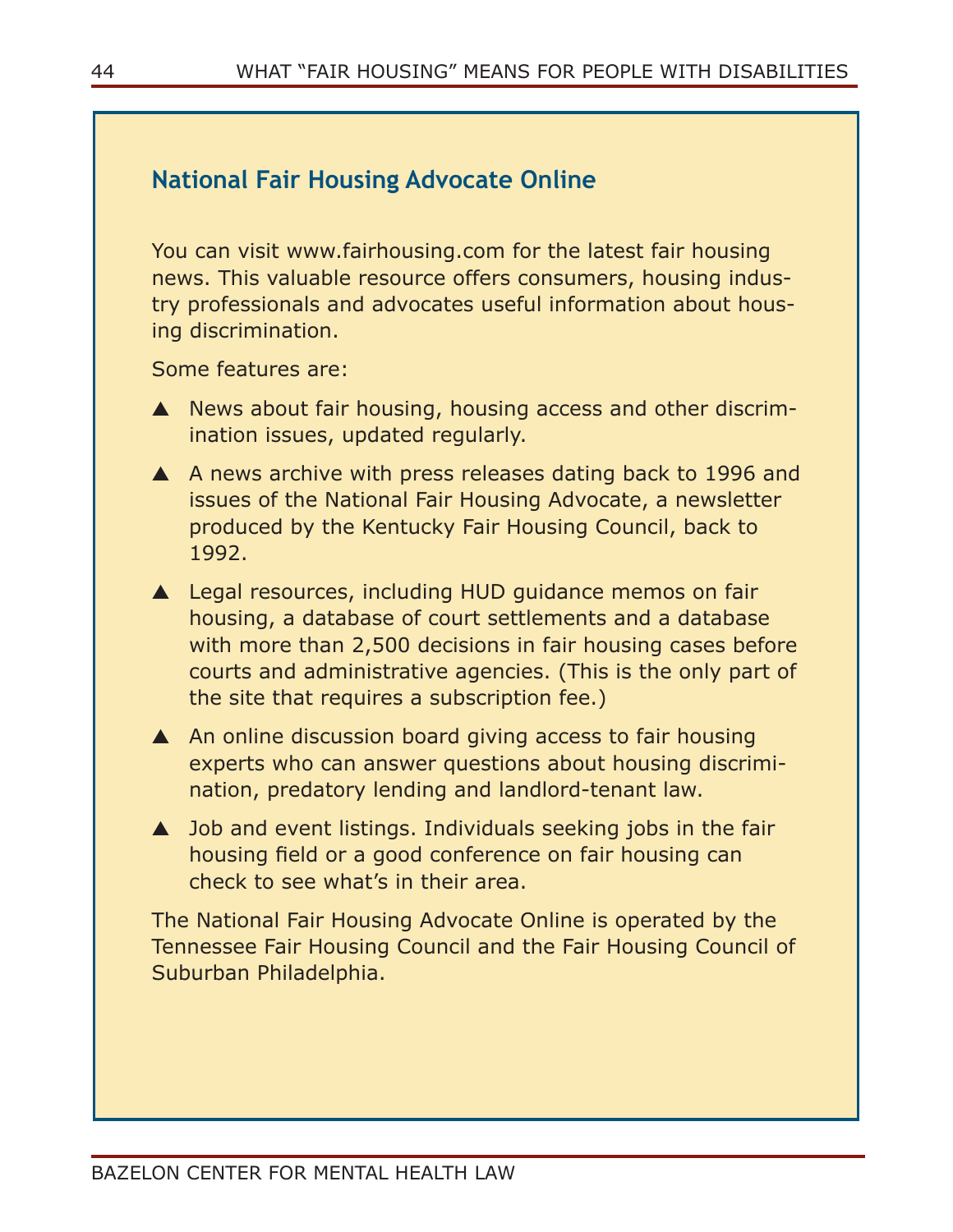# **Selected Bibliography**

- Department of Justice and Department of Housing and Urban Development, *Joint Statement: Reasonable Accommodations Under the Fair Housing Act*, May 2004, available at www.hud.gov/offices/fheo/library/ huddojstatement.pdf
- Department of Justice and Department of Housing and Urban Development, *Joint Statement: Group Homes, Local Land Use, and the Fair Housing Act*, August 1999, available at www.justice. gov/crt/about/hce/final8\_1.php

# **Bazelon Center Articles and Publications**

- Michael Allen & Robert G. Schwemm, For the Rest of Their Lives: Seniors and the Fair Housing Act, 90 *Iowa Law Review* 101 (2004).
- Michael Allen & Sara Pratt, *Addressing Community Opposition to Affordable Housing Development: A Fair Housing Toolkit.* Housing Alliance of Pennsylvania (2004).
- Michael Allen, Fair Housing Laws, Encyclopedia of Homelessness, 143-148, Sage Publications (2004).
- Michael Allen, "We Already Have Our Fair Share": Fair Housing Complaints as a Weapon in the Battle Against Affordable Housing. *The NIMBY Report* (National Low Income Housing Coalition, March 2004).
- Michael Allen, Let My People Go: The Promise of 'Deconcentration' for People with Disabilities, *The NIMBY Report* (National Low Income Housing Coalition, March 2004).
- Michael Allen, We Are Where We Live: Seniors, Housing Choice and the Fair Housing Act, 31 *Human Rights* 15 (2004).
- Michael Allen, No Shelter in the Storm: The Supreme Court Hands NIMBY Forces a Powerful Weapon, *Shelterforce* #131 (Sept./Oct. 2003).
- Michael Allen, From NIMBY to YIMBY: How to Get (and Keep) the Government on Your Side in Zoning and Land Use Matters. *The NIMBY Report*  (National Low Income Housing Coalition (2003).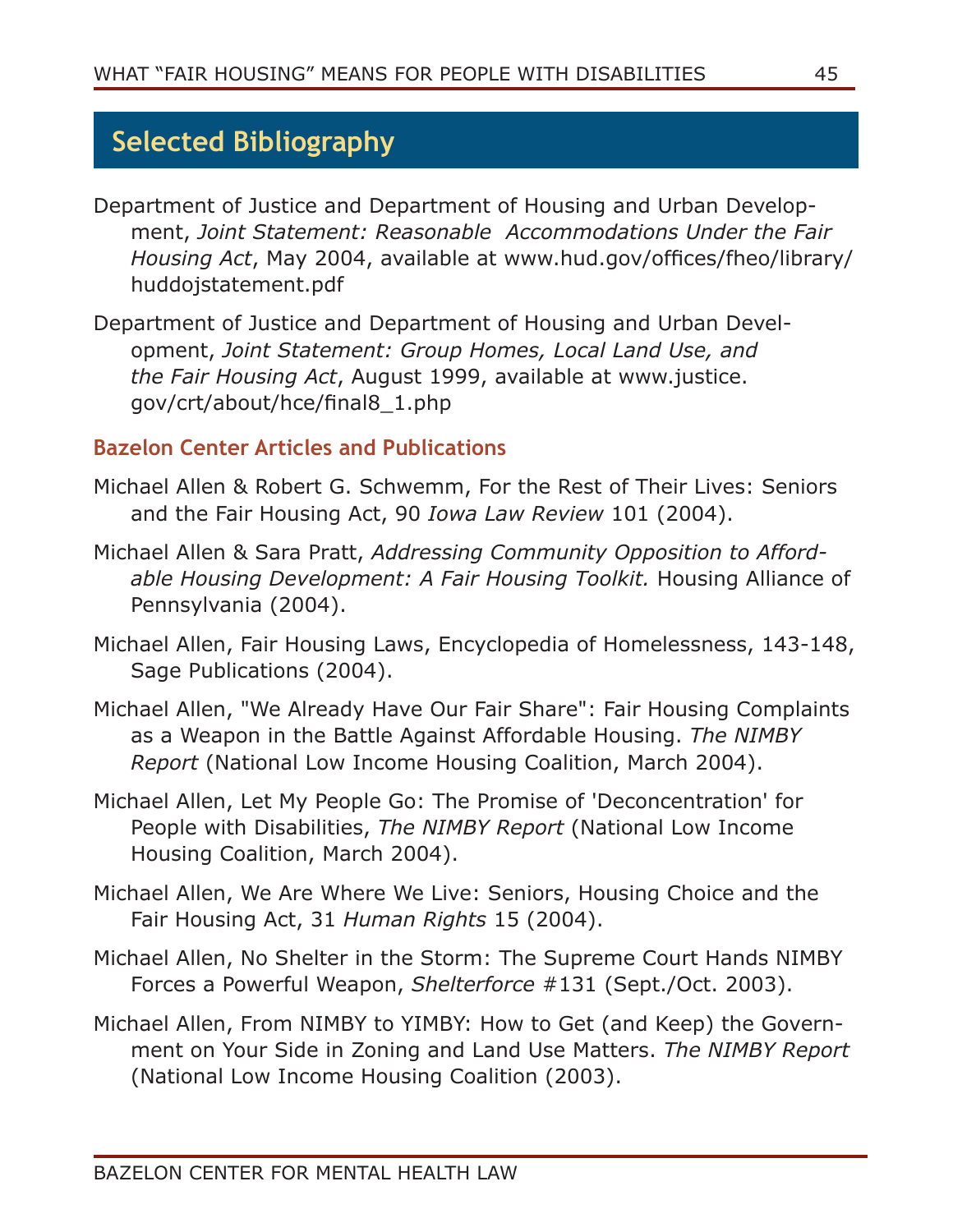- Michael Allen & Susan Silverstein, Preserving Elders' Housing Rights, 39(10) *Trial* 32 (2003).
- Michael Allen, Waking Rip vanWinkle: Why Developments in the Last Twenty Years Should Teach the Mental Health System Not to Use Housing as a Tool of Coercion, 21 *Behavioral Sciences and the Law* 503 (2003).
- Michael Allen, Can't We All Just Get Along: A Friendly Argument About Discrimination in Long-Term Care, *NAELA News* (National Academy of Elder Law Attorneys), May/June 2002 (co-authored with Eric Carlson)
- Michael Allen, The Fair Housing Act Is a Critical Tool in Expanding Housing Opportunities for People with Disabilities, November 1998. www. fairhousing.com/index.cfm?method=page.display&pageID=3259
- Michael Allen, Making Room at the Inn: Civil Rights and Inclusive Siting Practices, 8 *Journal of Affordable Housing and Community Development Law* 115 (Winter 1999)
- Michael Allen, Separate and Unequal: The Struggle of Tenants with Mental Illness to Maintain Housing, 30 *Clearinghouse Rev.* 720 (1996). Available in PDF format via www.bazelon.org/Where-We-Stand/Community-Integration/Housing/Housing-Resources.aspx
- Michael Allen, What Does Reasonable Accommodation Mean to People with Disabilities? Strategies for seeking reasonable accommodation under the Fair Housing Act,1996. (16 pp. BC)
- Michael Allen, Why Not in Our Back Yard? *Planning Commissioners Journal*, Winter 2002. Available via www.bazelon.org/Where-We-Stand/ Community-Integration/Housing/Housing-Resources.aspx
- Bazelon Center for Mental Health Law, *Digest of Cases and Other Resources on Fair Housing for People with Disabilitie*s. Available through our on-line bookstore at http://bazelon.org/News-Publications. aspx
- Bazelon Center for Mental Health Law, The Effects of Group Homes on Neighboring Property. Annotated bibliography of social science research on the economic and environmental impact of group homes, 1996.(\$6 includes postage /handling).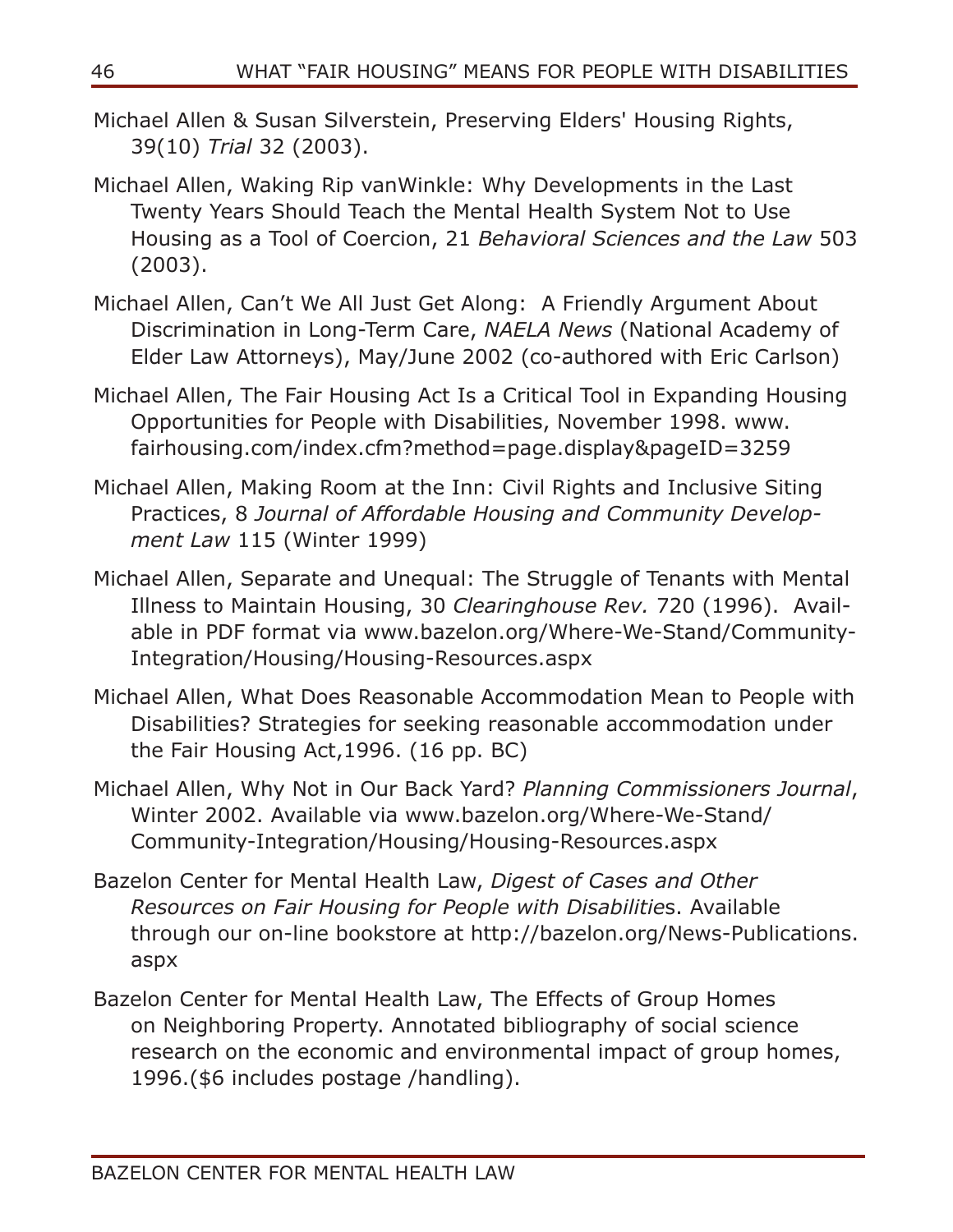- Sarah Lawsky, Disregarding Disability: The Effect of *Sutton v. United Airlines* on Litigation Under the Fair Housing Amend-ments Act, August 1999. Available at www.fairhousing.com, click on "The Guest Room."
- Bonnie Milstein, Beth Pepper and Leonard Rubenstein, The Fair Housing Amendments Act of 1988: What It Means for People With Mental Disabilities, 23 *Clearinghouse Rev*. 1274 (1989).
- Beth Pepper, Highlights in Fair Housing Law: Strengthening the Rights of People with Disabilities to Live in the Community of Their Choice, 26 *Clearinghouse Rev*. 1458 (1993).
- Sherry Trafford, Using Reasonable Accommodations to Preserve Rights of Tenants with Disabilities, 33 *Clearinghouse Rev.* 131 (1999). Also available by subscription at www.povertylaw. org/clearinghouse-review/issues/1999/19990715/500260

# **Fair Housing Information Sheets**

All are available at www.bazelon.org/Where-We-Stand/Community-Integration/Housing/Fair-Housing-Fact-Sheets.aspx )

- #1 Early Termination of a Lease
- #2 Structural Modifications in Public and Section 8 Housing
- #3 Neighbors Buying Property to Prevent the Establishment of a Group Home
- #4 Using Reasonable Accommodations to Prevent Eviction
- #5 Disability Discrimination in the Housing Application and Screening Process
- #6 Right to Emotional Support Animals in "No Pet" Housing
- #7 Using Reasonable Accommodations to Eliminate Financial Barriers in Housing Applications
- #8 Using Reasonable Accommodations for Tenant Posing a "Direct Threat" to Others
- #9 Allocating the Burden of Proof in Disability Cases Under the Fair Housing Act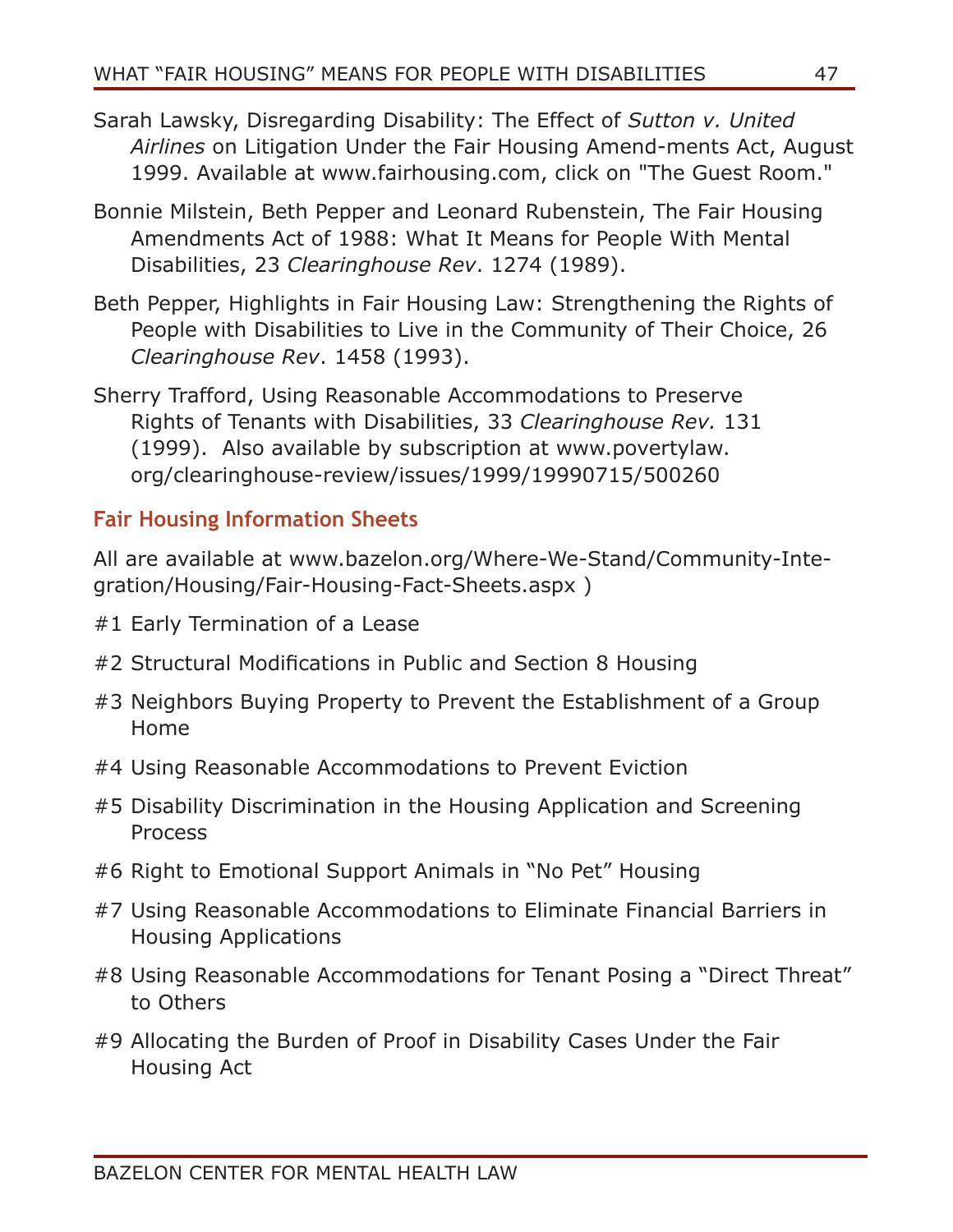- #10 Handling Fair Housing Act Disability Claims in the Context of an Imminent or Pending Eviction Action
- #11 The Illegality of "Independent Living" Requirements in Rental Housing, Assisted Living Centers and Continuing Care Retirement Communities
- #12 Just Like Where You and I Live—Integrated Housing Options for People with Mental Illnesses
- #13 Live-In Aides as Reasonable Accommodation Under the Fair Housing Act and Related Laws
- #14: Increasing the Usability of Housing Choice Vouchers for People with Disabilities, published in Housing Law Bulletin, a publication of the National Housing Law Project.

# **Technical Assistance Collaborative**

The Technical Assistance Collaborative provides technical assistance, training and policy consultation to public and non-profit organizations to increase safe and affordable housing opportunities for people with disabilities and people who are homeless. Among its popular reports are:

- *Priced Out in 2008*. A biennial report on the worsening housing-affordability problem for people living on SSI disability benefits. Available at www.tacinc.org/publications\_.php
- *Section 8 Made Simple*, available at www.tacinc.org/downloads/Sect8\_ 2ndEd.pdf

The TAC website also includes the acclaimed quarterly journal, *Opening Doors.*

# **HUD Form for Housing Discrimination Information**

The following pages include the form downloaded from www.hud.gov. You may also get it via www.hudclips.org/download/HUD-903.1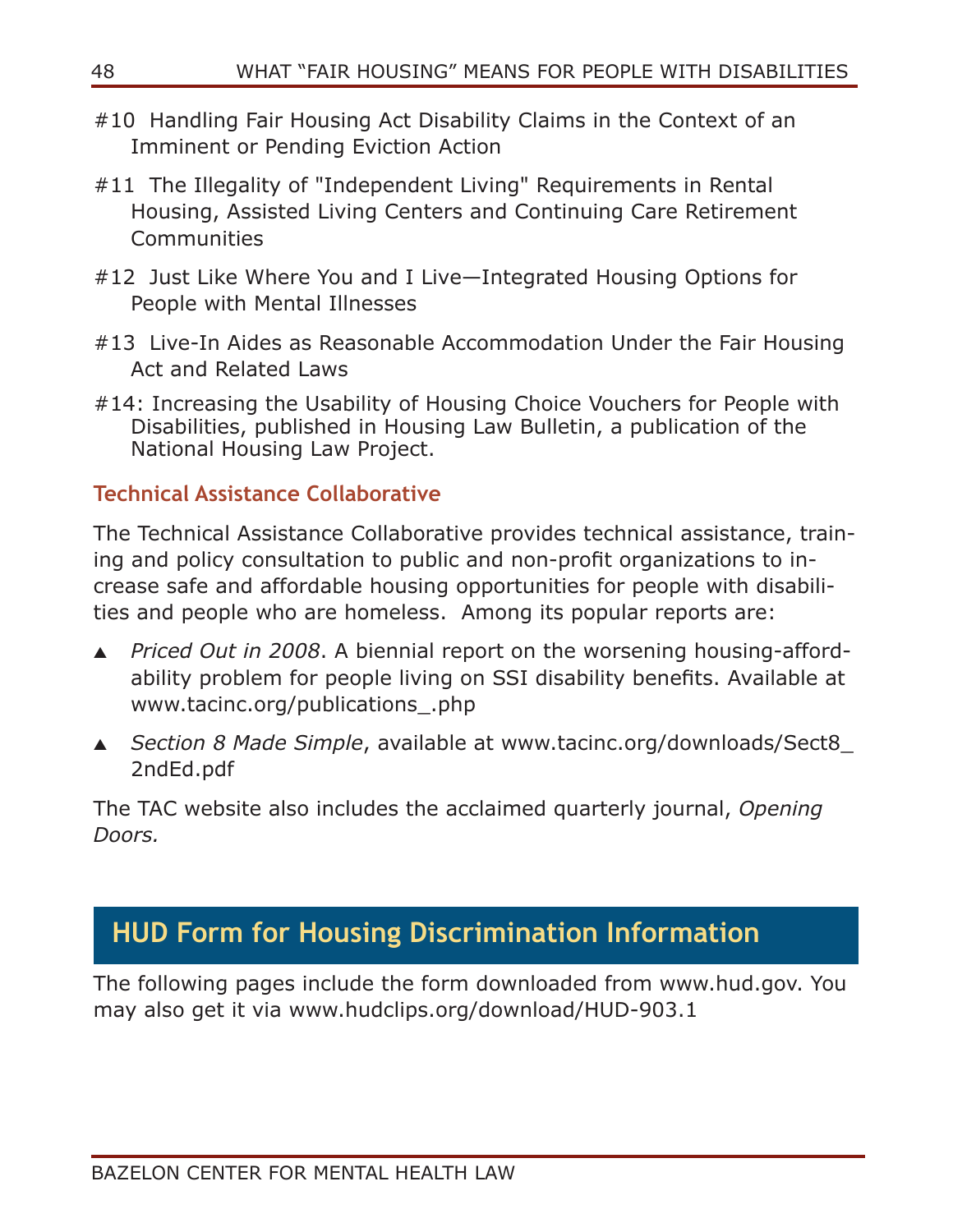# **Are You a** Victim of Housing Discrimination?

# Fair Housing is Your Right!

If you have been denied your housing rights...you may have experienced unlawful discrimination.



U.S. Department of Housing and Urban Development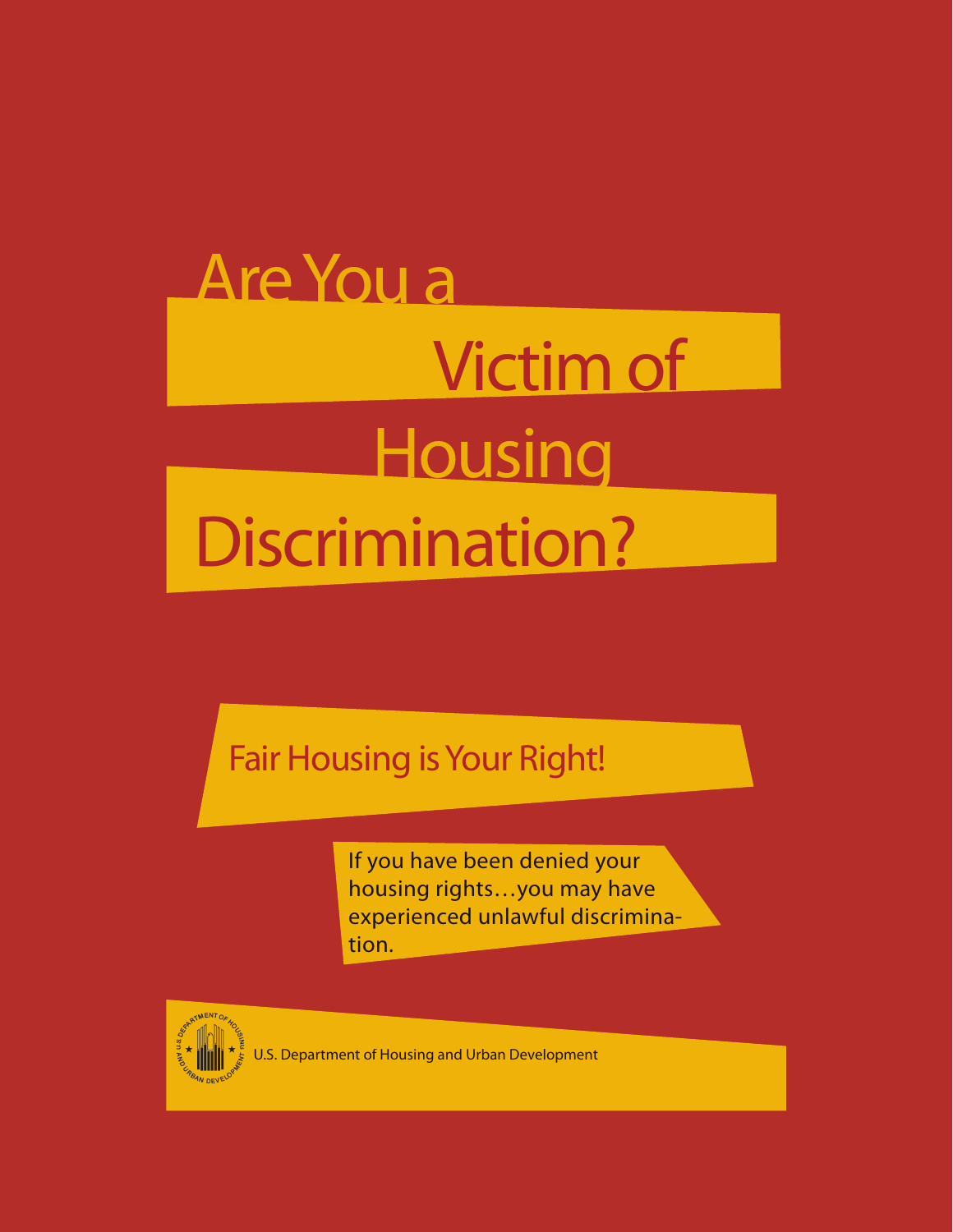# ARE YOU A VICTIM OF HOUSING DISCRIMINATION?

"The American Dream of having a safe and decent place to call 'home' reflects our shared belief that in this nation, opportunity and success are within everyone's reach. Under our Fair Housing laws, every citizen is assured the opportunity to build a better life in the home or apartment of their  $choice$  – regardless of their race, color, religion, sex, national origin, family status or disability."

Alphonso Jackson Secretary

# HOW DO YOU RECOGNIZE HOUSING DISCRIMINATION?

### Under the Fair Housing Act, it is Against the Law to:

- Refuse to rent to you or sell you housing
- Tell you housing is unavailable when in fact it is available
- Show you apartments or homes only in certain neighborhoods
- Set different terms, conditions, or privileges for sale or rental of a dwelling
- Provide different housing services or facilities
- Advertise housing to preferred groups of people only
- Refuse to provide you with information regarding mortgage loans, deny you a mortgage loan, or impose different terms or conditions on a mortgage loan
- Deny you property insurance
- Conduct property appraisals in a discriminatory manner
- Refuse to make reasonable accomodations for persons with a disability if the accommodation may be necessary to afford such person a reasonable and equal opportunity to use and enjoy a dwelling.
- Fail to design and construct housing in an accessible manner
- Harass, coerce, intimidate, or interfere with anyone exercising or assisting someone else with his/her fair housing rights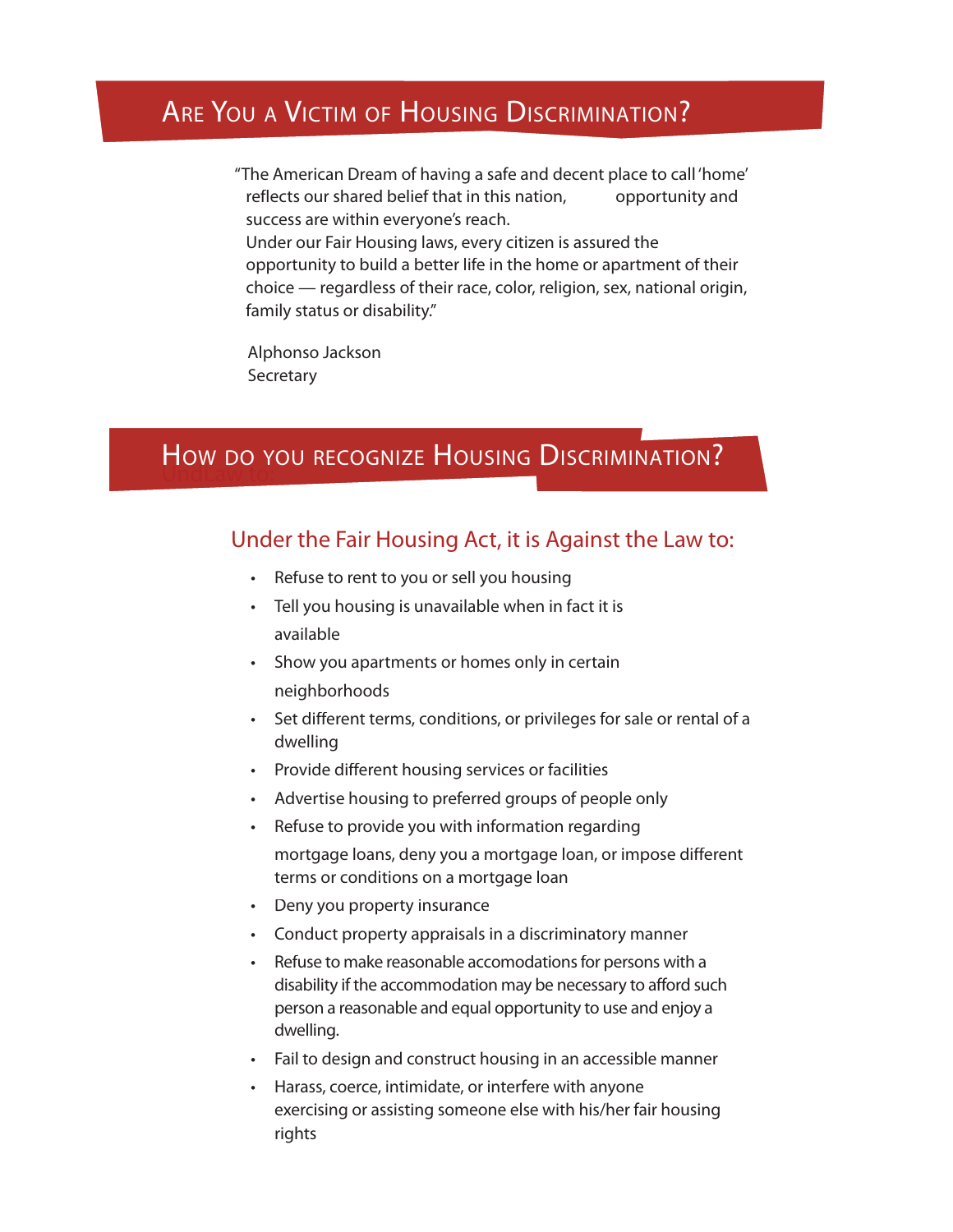# HOUSING DISCRIMINATION INFORMATION

Departamento de Vivienda y Desarrollo Urbano Oficina de Derecho Equitativo a la Vivienda U.S. Department of Housing and Urban Development Office of Fair Housing and Equal Opportunity

Instructions: (Please type or print) Read this form carefully. Try to answer all questions. If you do not know the answer or a question does not apply to you, leave the space blank. You have one year from the date of the alleged discrimination to file a complaint. Your form should be signed and dated.

| Your Name         |                       |                  |  |
|-------------------|-----------------------|------------------|--|
| Your Address      |                       |                  |  |
| City              | State                 | Zip Code         |  |
| Best time to call | Your Daytime Phone No | Evening Phone No |  |

# Who else can we call if we cannot reach you?

| Contact's Name   | Best Time to call |
|------------------|-------------------|
| Daytime Phone No | Evening Phone No  |
| Contact's Name   | Best Time to call |
| Daytime Phone No | Evening Phone No  |

How were you discriminated against?

**1** What happened to you?<br>
How were you discriminated age<br>
For example: were you refused a<br>
able when in fact it was? Treated For example: were you refused an opportunity to rent or buy housing? Denied a loan? Told that housing was not available when in fact it was? Treated differently from others seeking housing? State briefly what happened.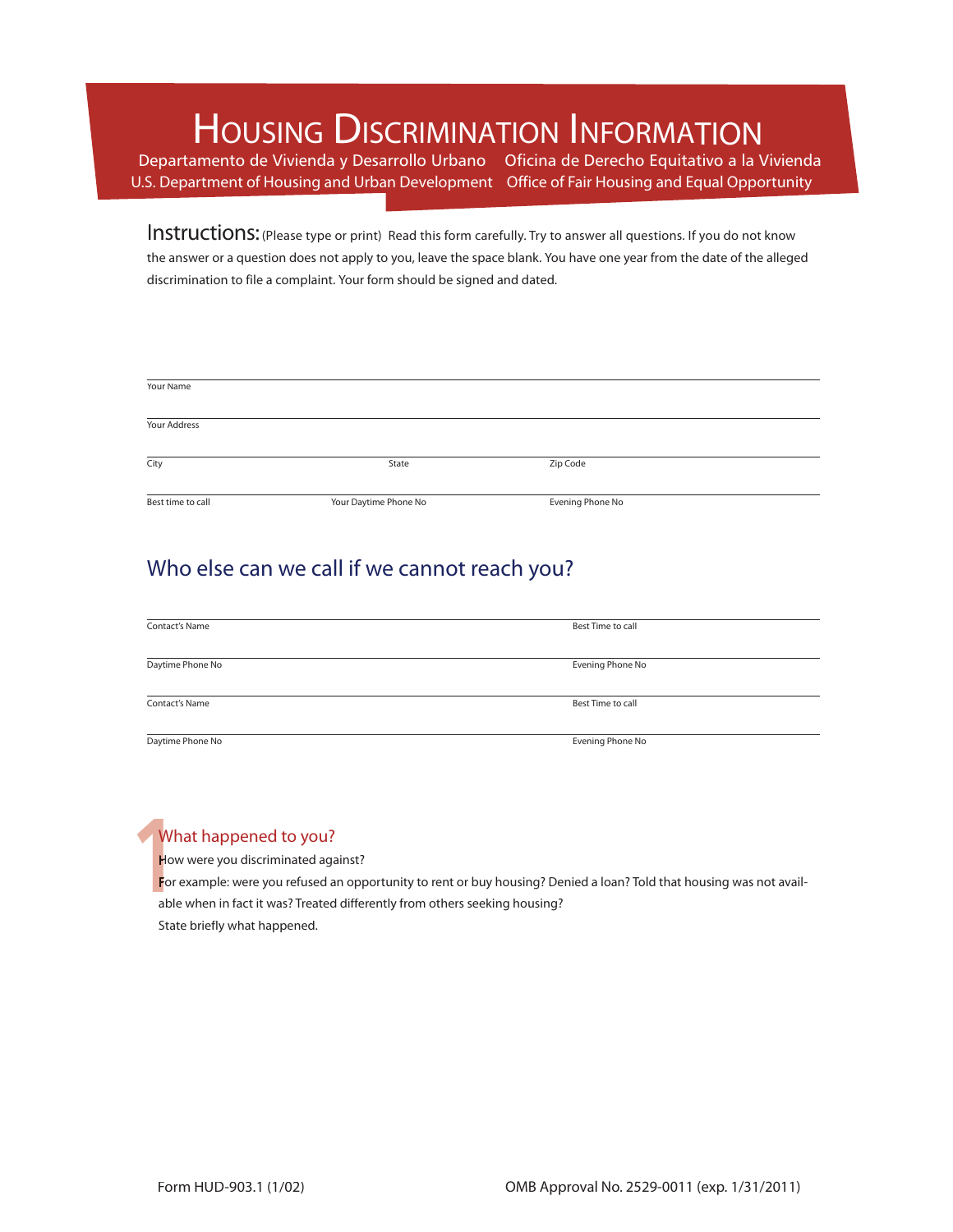# HOUSING DISCRIMINATION INFORMATION

Departamento de Vivienda y Desarrollo Urbano Oficina de Derecho Equitativo a la Vivienda U.S. Department of Housing and Urban Development Office of Fair Housing and Equal Opportunity

### Why do you think you are a victim of housing discrimination?

Is it because of your:

. race . color . religion . sex . national origin . familial status (families with children under 18) . disability?

**2** For example: were you denied housing because of your race? Were you denied a mortgage loan because of your religion? Or turned down for an apartment because you have children?

Briefly explain why you think your housing rights were denied and circle the factor(s) listed above that you believe apply.

### Who do you believe discriminated against you?

**3** For example: was it a landlord, owner, bank, real estate agent, broker, company, or organization? Identify who you believe discriminated against you.

Name

Address

# **14**<br>**14**<br>**14**<br>Pro Where did the alleged act of discrimination occur? For example: Was it at a rental unit? Single family home? Public or Assisted Housing? A Mobile Home? Did it occur at a bank or other lending institution? Provide the address. **Address** City **State City** State **City** State **City** State **Zip Code**

| When did the last act of discrimination occur?<br><b>Enter the date</b> |        |
|-------------------------------------------------------------------------|--------|
| Is the alleged discrimination continuing or ongoing?                    | Yes No |
| Signature                                                               | Date   |

Send this form to HUD or to the fair housing agency nearest you. If you are unable to complete this form, you may call that office directly. See address and telephone listings on back page.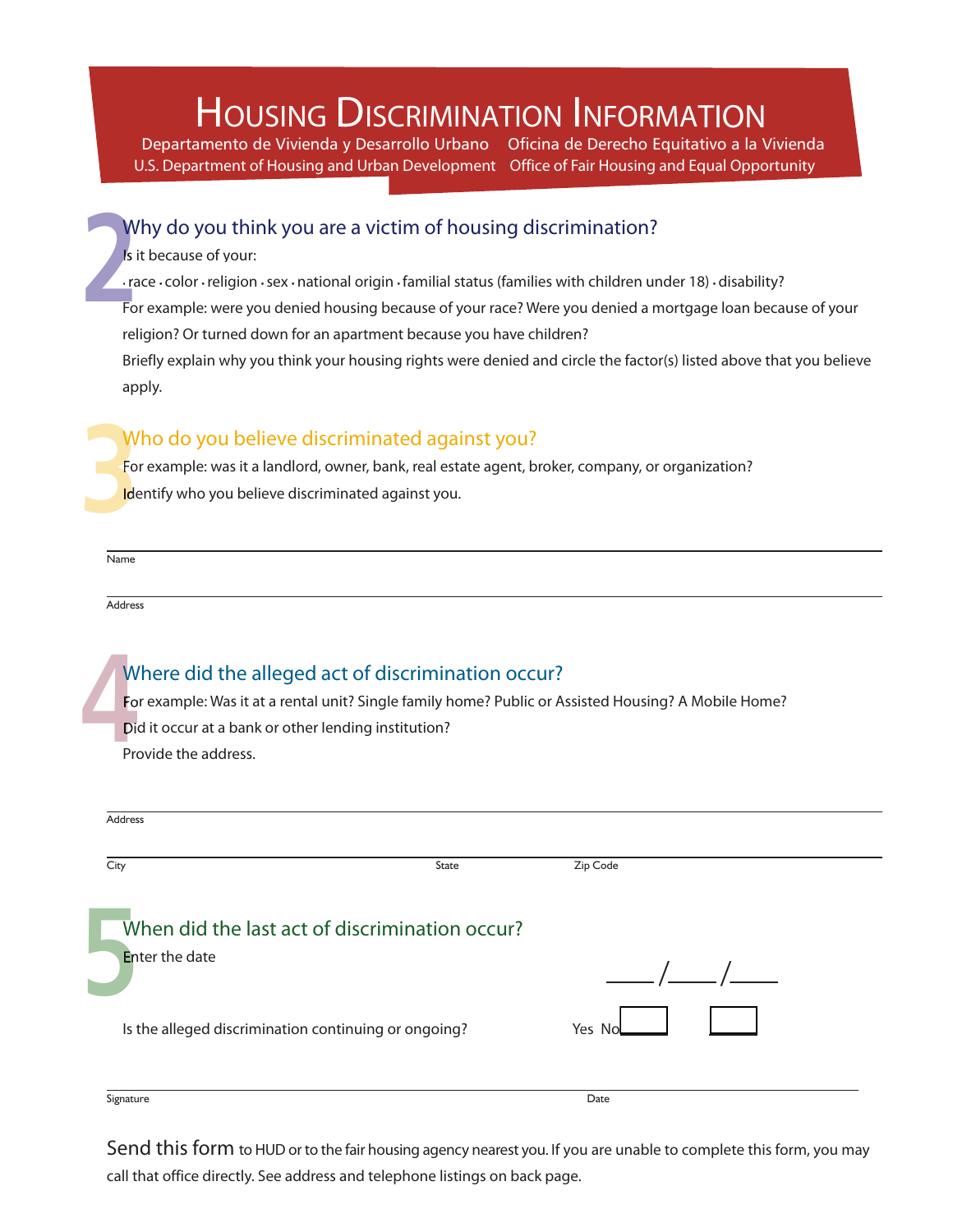

#### It is Unlawful to Discriminate in Housing Based on These Factors...

- $\cdot$  Race
- $\cdot$  Color
- National origin
- Religion
- $\cdot$  Sex
- Familial status (families with children under the age of 18, or who are expecting a child)
- Handicap (if you or someone close to you has a disability)

#### If You Believe Your Rights Have Been Violated...

- HUD or a State or local fair housing agency is ready to help you file a complaint.
- After your information is received, HUD or a State or local fair housing agency will contact you to discuss the concerns you raise.

| Keep this information for your records.<br>Date you mailed your information to HUD:<br>Address to which you sent the information: | $\frac{1}{\sqrt{2}}$ |
|-----------------------------------------------------------------------------------------------------------------------------------|----------------------|
| Office                                                                                                                            | Telephone            |
| <b>Street</b>                                                                                                                     |                      |
| City<br><b>State</b>                                                                                                              | <b>Zip Code</b>      |
|                                                                                                                                   |                      |

If you have not heard from HUD or a State or local fair housing agency within three weeks from the date you mailed this form, you may call to inquire about the status of your complaint. See address and telephone listings on back page.